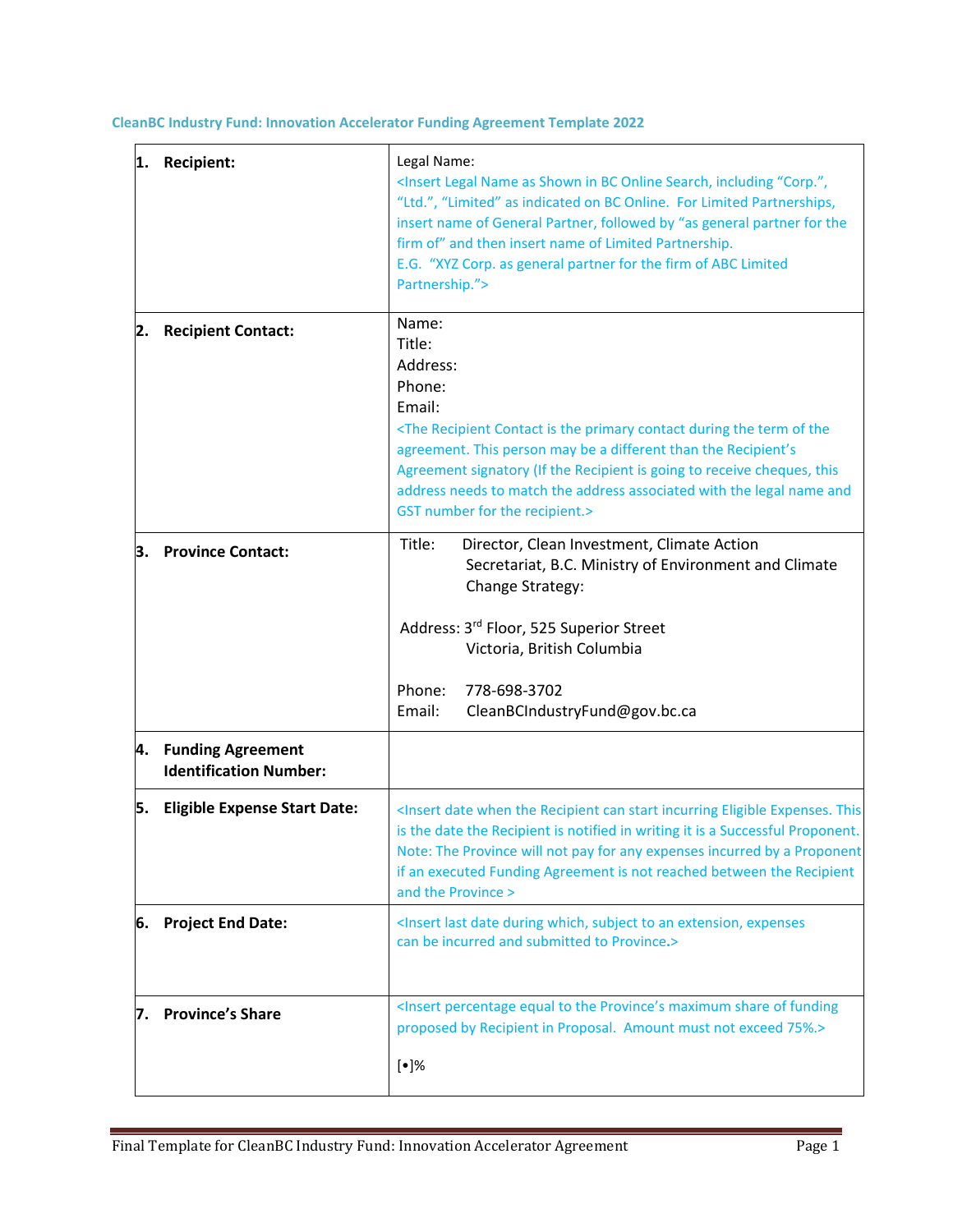|    | 8. Maximum Funding Amount:                                                                     | \$<br>(subject to adjustment as provided herein)                                                                                                                                                         |  |  |  |
|----|------------------------------------------------------------------------------------------------|----------------------------------------------------------------------------------------------------------------------------------------------------------------------------------------------------------|--|--|--|
| 9. | <b>Project Name:</b>                                                                           |                                                                                                                                                                                                          |  |  |  |
|    | 10. Project Facility:                                                                          | <insert and,="" facility<br="" if="" linear="" name="" of="" operation="" reporting="" the="">operation, the facility at which the project will occur, use names reported<br/>under GGIRCA.&gt;</insert> |  |  |  |
|    | 11. BCGHGD #                                                                                   | Insert the BCGHGID # of the reporting operations at which the Project<br>takes place. The BCGHGID can be found on the emission report for the<br>reporting operation.                                    |  |  |  |
|    | 12. The following Schedules are<br>attached to and incorporated<br>into the Funding Agreement: | A. Project Description                                                                                                                                                                                   |  |  |  |
|    |                                                                                                | <b>B.</b> Budget                                                                                                                                                                                         |  |  |  |
|    |                                                                                                | C. Invoices and Payment Procedures                                                                                                                                                                       |  |  |  |
|    |                                                                                                | D. Milestones                                                                                                                                                                                            |  |  |  |
|    |                                                                                                | E. Key Metrics                                                                                                                                                                                           |  |  |  |
|    |                                                                                                | F. Insurance                                                                                                                                                                                             |  |  |  |
|    |                                                                                                | G. Project Summary Report Requirements                                                                                                                                                                   |  |  |  |
|    |                                                                                                | H. In-Kind Contributions                                                                                                                                                                                 |  |  |  |
|    |                                                                                                |                                                                                                                                                                                                          |  |  |  |

| <b>FOR ADMINISTRATIVE PURPOSES ONLY</b> |                                      |  |  |  |  |
|-----------------------------------------|--------------------------------------|--|--|--|--|
| <b>Proposal Reference</b><br>Number:    | Insert reference number of Proposal. |  |  |  |  |
|                                         |                                      |  |  |  |  |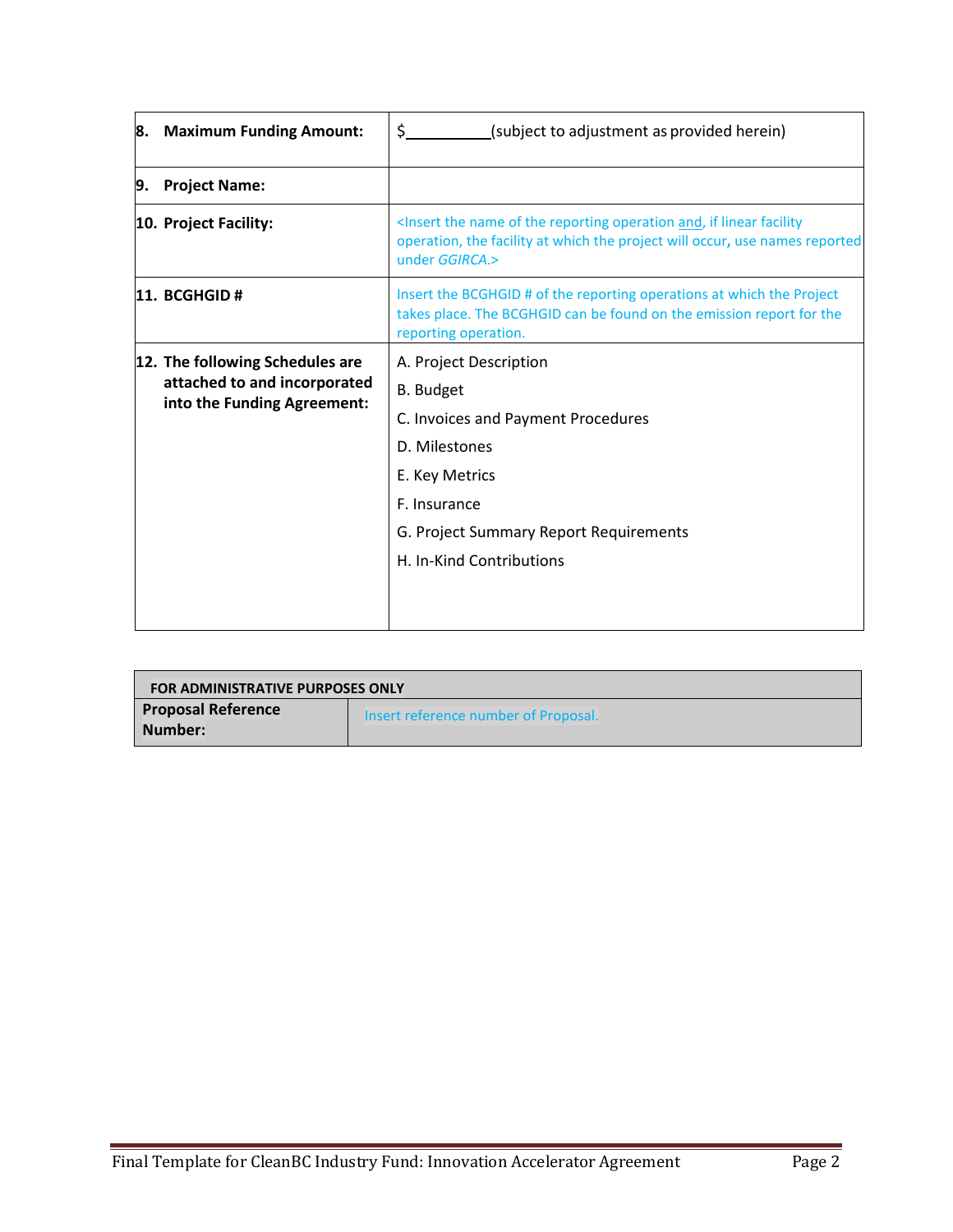#### **Between:**

Her Majesty the Queen in Right of British Columbia, as represented by the Minister of Environment and Climate Change Strategy, (the "**Province**")

#### **And:**

**<**Insert full legal name of Recipient if Recipient is a Corporation or Individual. This must be as shown on Corporate Search and include "Limited", "Corp." "Inc." as applicable. If Recipient is a Partnership enter name of General Partner followed by "as general partner for the firm of <insert name of Partnership, including "Limited Partnership" if applicable"> **(**the "**Recipient**")

### **RECITALS**

- A. The Province has established a target of reducing greenhouse gas emissions to 40% below 2007 levels by 2030, 60% below 2007 levels by 2040 and 80% below 2007 levels by 2050;
- B. The Province has established a broad-based carbon tax with an effective price on greenhouse gas emissions;
- C. The Province has established the CleanBC Industry Fund to support BC industry in remaining competitive and transitioning to cleaner operations;
- D. The Recipient is the Operator of an industrial operation;
- E. The Recipient wants to demonstrate the viability of an innovative technology or process to reduce emissions;
- F. The Province wants to assist the Recipient in achieving that goal.

Wherefore, in consideration of the premises and mutual covenants and agreements herein, and the sum of \$1.00 paid by each of the Parties hereto (the receipt and sufficiency of which is hereby acknowledged), the Parties agree as follows:

#### **ARTICLE 1 INTERPRETATION**

- 1.1 Definitions. In this Agreement, where the terms defined below are capitalized (other than capitalization required by punctuation) they have the meaning ascribed below:
	- $(a)$ "Abandon" means a decision by the Recipient not to proceed with the Project or a material element of the Project, or delay proceeding, such that it is reasonable to conclude that one or more Milestones will not be Substantially Completed by the Milestone Dates, provided that, if the Recipient has proposed an amended Schedule D in accordance with section 5.6, and the Recipient is making reasonable efforts to continue with the Project and Milestone, the decision will not be considered an abandonment unless the Province denies the request;
	- $(b)$ "Adjusted Budget" means the Budget with any adjustments made in accordance with section 2.11;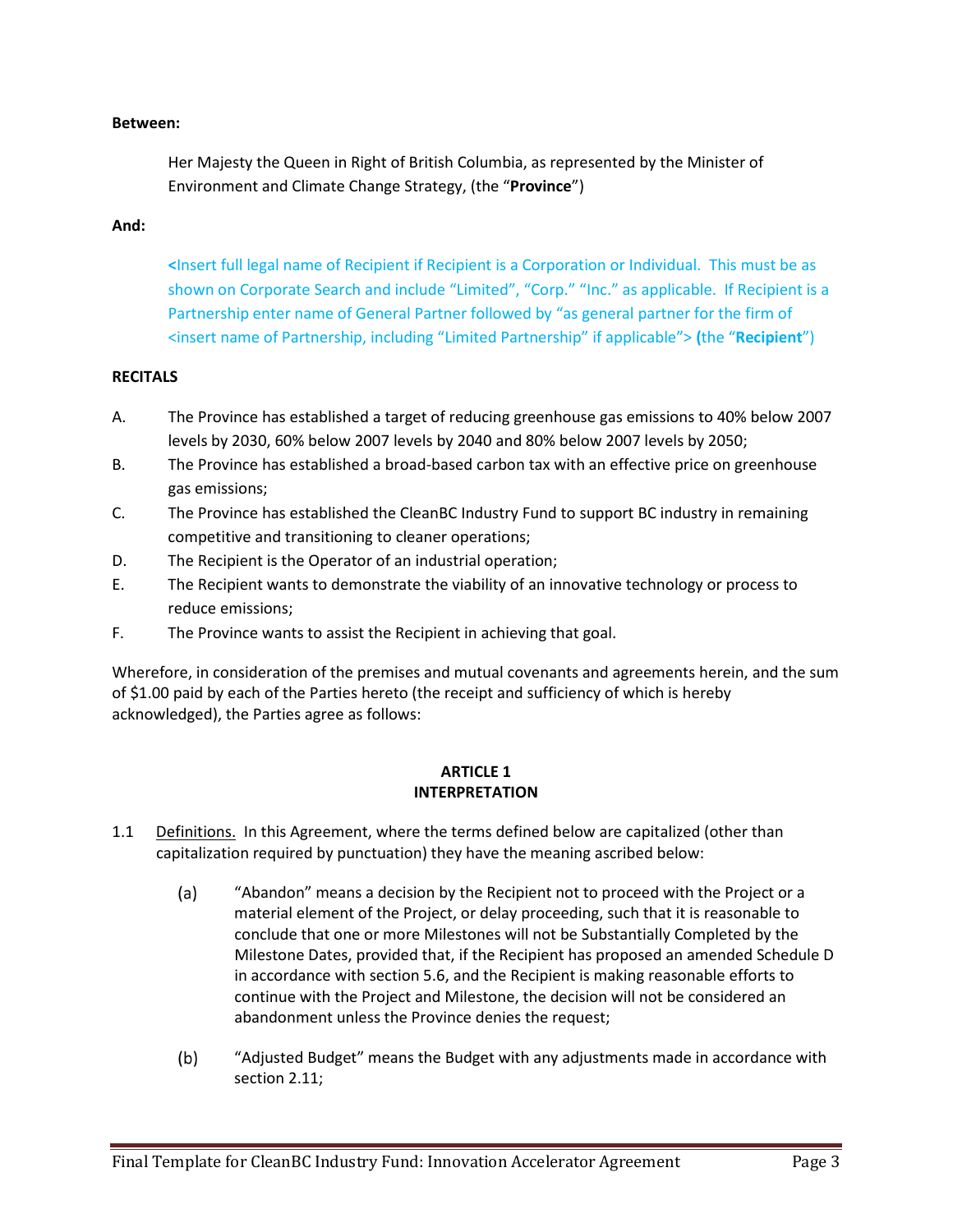- $(c)$ "Advanced Milestone" means the Milestone identified as the Advanced Milestone in Schedule D;
- $(d)$ "Administrative and Overhead Expenses" means operating expenses such as rent, overhead, administration, payroll and accounting, supervision of employees other than where supervision is incidental to management of the Project, insurance, office supplies, printing, mailing, utilities, membership dues, subscriptions, or accounting activities, but does not include such expenses included in Eligible Contractor/Professional Expenses where incorporated into hourly rates or management fees;
- $(e)$ "Affiliates" includes an affiliate as defined in section 2 of the *Business Corporations Act*, S.B.C. 2002, c. 57 or any partner of the Recipient or party to a joint venture agreement related to the Project or the Project Facility;
- $(f)$ "Agreement" means this agreement, including all Schedules hereto;
- $(g)$ "Budget" means the Budget attached as Part 1 of Schedule B;
- $(h)$ "Budget Item" means a category of Eligible Expenses identified in the Budget or Adjusted Budget, but does not include subtotals or totals of such categories;
- "Budgeted Eligible Expenses" means  $(i)$ 
	- (i) in respect of a Budget Item, Eligible Expenses that do not exceed the amounts set out in the Budget or Adjusted Budget for that Budget Item, and
	- (ii) in respect of the Project, means the total of amounts referred to in subparagraph (i) for the Project;
- $(i)$ "CleanBC Industry Fund" means the Province's program to invest some of the revenue from incremental carbon taxes paid by industry directly into industrial emission reduction projects;
- $(k)$ "Communications Protocol and Strategy" means a Communications Protocol and Strategy under s. 11.1;
- $(1)$ "Contract Start Date" means the date on which the Parties execute the Agreement;
- $(m)$ "Cover Sheet" means the cover sheet to this Agreement;
- $(n)$ "Deliverables" includes the Expense Claim, reports submitted under Article 6 *[Reporting]*, and any other reports or records that are required to be submitted to the Province by the Recipient under this Agreement;
- "Eligible Contractor/Professional Expense" means an expense under section 3.4;  $(o)$
- $(p)$ "Eligible Employment Expense" means an expense under section 3.3;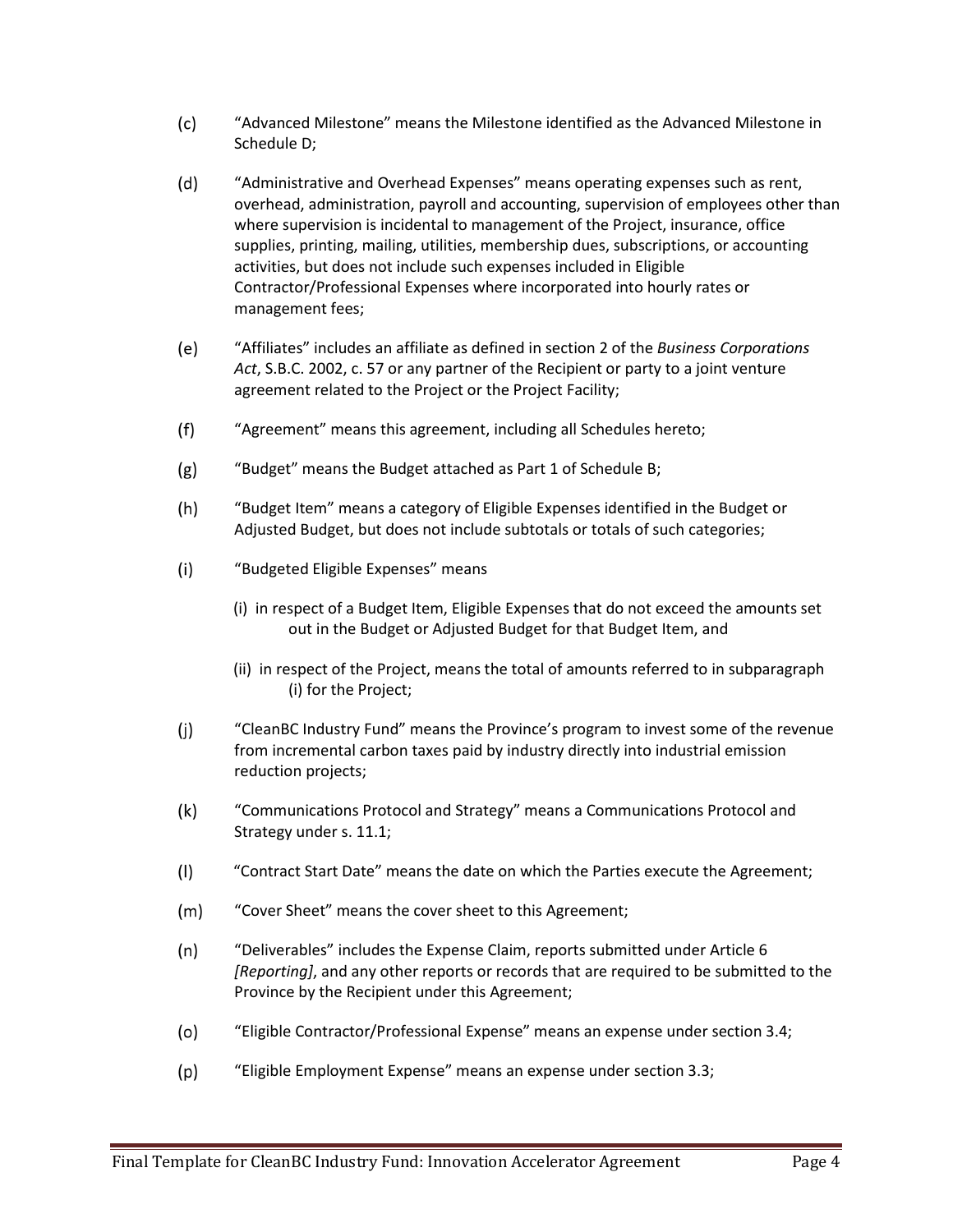- $(q)$ "Eligible Expense" means an expense under section 3.1;
- $(r)$ "Eligible Expense Start Date" means the date referred to in row 5 of the Cover Sheet;
- $(s)$ "Eligible Incidental Expense" means an expense under section 3.6;
- $(t)$ "Eligible In-Kind Contributions" means a contribution under section 3.7;
- $(u)$ "Eligible Material" means material under section 3.5;
- "Eligible Service" means a service under section 3.2;  $(v)$
- $(w)$ "Event of Default" means an event of default under section 15.1;
- "Expense Claim" means an expense claim under section 2.6;  $(x)$
- "Fiscal Year" means the period from April 1 of one calendar year to March 31 of the  $(y)$ following calendar year;
- $(z)$ "Funding Agreement Identification Number" means the number referred to in row 4 of the Cover Sheet;
- (aa) "GGIRCA" means the *Greenhouse Gas Industrial Reporting and Control Act*, S.B.C. 2014, c. 29;
- $(bb)$ "Global Warming Potential" means the global warming potential set out in in column 4 of the Schedule to the *Carbon Neutral Government Regulation*, B.C. Reg 392/2008;
- $(cc)$ "Government Authority" means the Province and any federal, municipal, regional or other provincial government, or an agency of the Province or another government, including without limitation, the British Columbia Hydro and Power Authority;
- $(dd)$ "Group II Employees" means Group II employees under Treasury Board Order #88, as amended;
- $(ee)$ "GST" means the Goods and Services Tax imposed under the *Excise Tax Act*, R.S.C. 1985, c. E-15;
- $(ff)$ "Ineligible Expense" means an expense under section 3.8;
- $(gg)$ "Interest" means interest at the rate of interest under section 4 of the *Interest on Overdue Accounts Receivable Regulation,* B.C. Reg. 303/92*;*
- $(hh)$ "Maximum Milestone Amount", relation to a Milestone, means the amount set out in Column 3 of Schedule D opposite the Milestone.
- $(ii)$ "Maximum Funding Amount" means the amount referred to in row 8 of the Cover Sheet;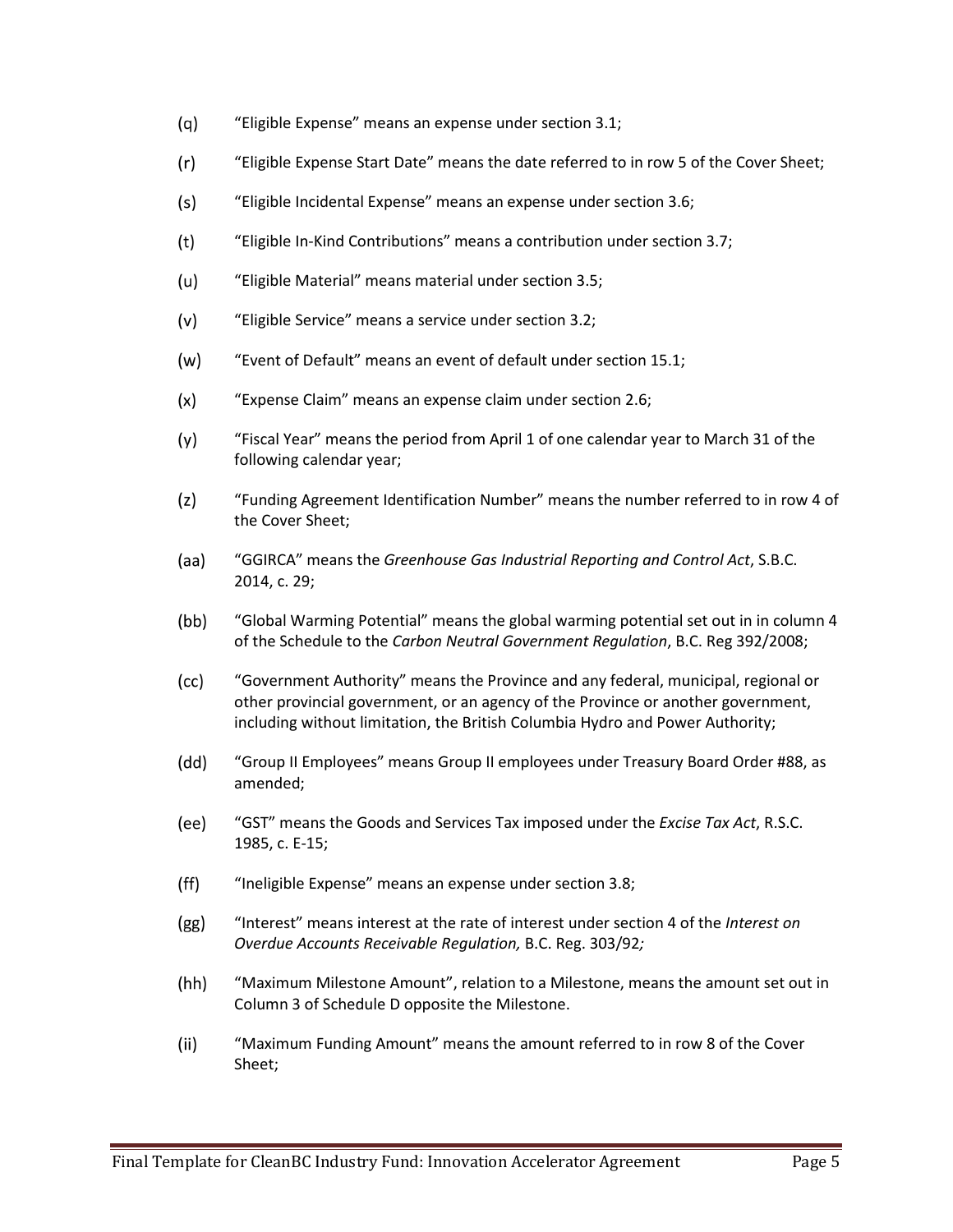- $(i)$ "Milestone" means Substantial Completion of a phase of the Project or an element of the Project described in Column 1 of Schedule D;
- $(kk)$ "Milestone Date", in relation to a Milestone, means the date in Column 4 of Schedule D opposite the Milestone;
- $(11)$ "Milestone Payment", in relation to a Milestone, means a payment calculated in accordance with section 2.4 or 2.5, as applicable;
- $(mm)$ "Milestone Report", in relation to a Milestone, means a report prepared by the Recipient in accordance with section 6.3;
- $(nn)$ "Operator" means an operator as defined under GGIRCA;
- (oo) "Other Funding" means Other Government Funding, Utility Funding, and any other grants either received by or payable to the Recipient or its Affiliates, for or related to the Project or any element of the Project from non-Affiliate entities;
- $(pp)$ "Other Government Funding" means funding either received by or payable to the Recipient or its Affiliates, for or related to the Project or any element of the Project from the Province under a different agreement or arrangement or from any Government Authority;
- $(qq)$ "Parties" means, collectively, the Province and the Recipient and "Party" means any one of them;
- $(rr)$ "Program" means the CleanBC Industry Fund Program;
- $(s<sub>S</sub>)$ "Project" means the capital expenditures, facility improvements or software improvements that, based on calculations made in accordance with the Emission Reduction Quantification Guidelines, will lead to a reduction in the quantity, measured in tCO2e, of GHG emissions, as described in Schedule A and any activities necessary and incidental to that;
- $(tt)$ "Project End Date" means the date referred to in row 6 of the Cover Sheet or as amended in accordance with s. 5.6(d);
- $(uu)$ "Project Facility" means the facilities referred to in row 10 of the Cover Sheet;
- $(vv)$ "Project Summary Report" means the report prepared by the Recipient in accordance with section 6.4;
- (ww) "Project Summary Report Milestone" means the Milestone identified as the Project Summary Report Milestone in Schedule D;
- "Proof of Payment" means evidence of payment confirming the Eligible Expenses were  $(xx)$ incurred and paid by the Recipient in respect of the Project, including processed cheques, cheques and accompanying bank statements reflective of amounts paid, credit card statements reflective of the charged amount and date, payroll logs, or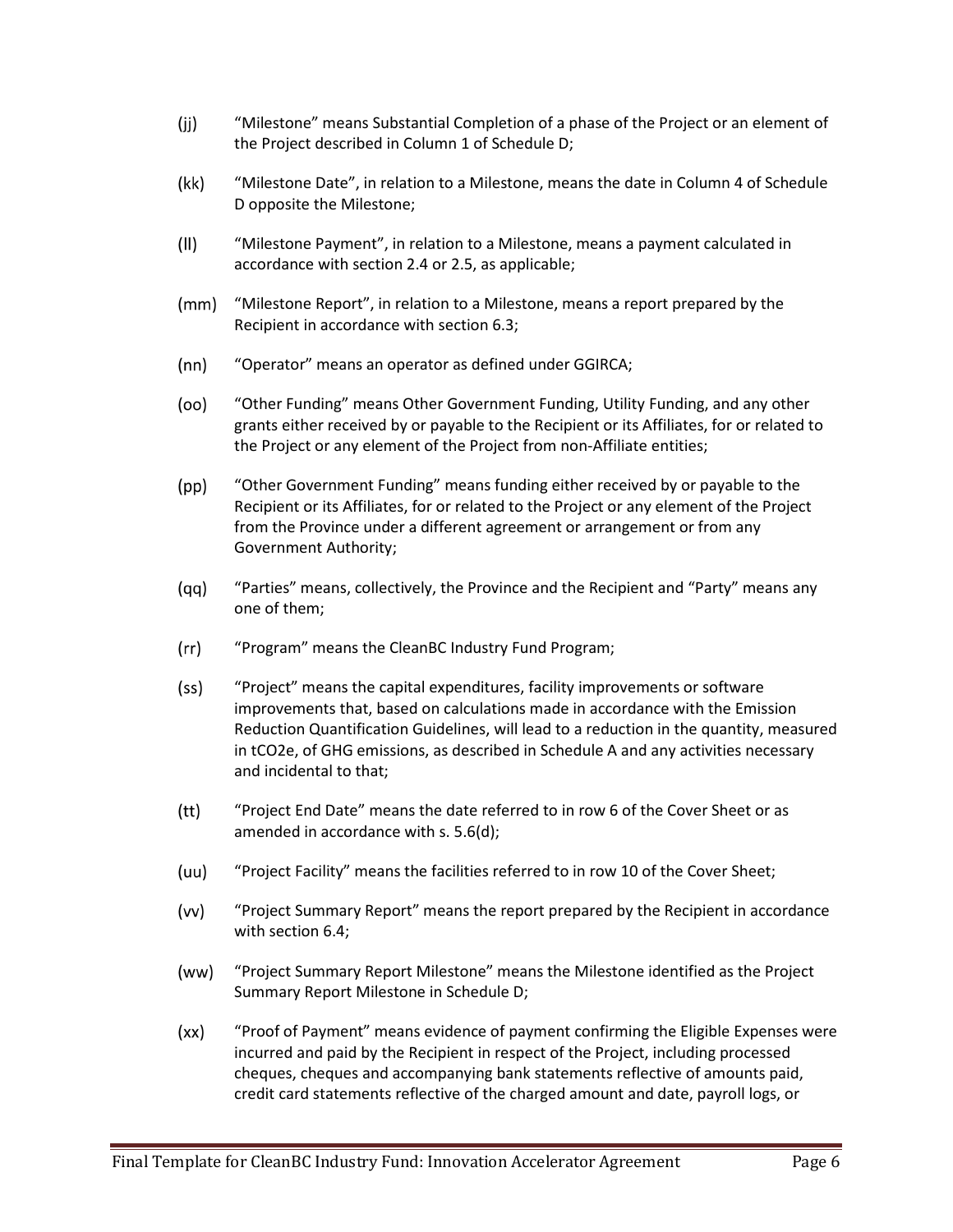other methods of proof of payment approved by the Province prior to the submission of an Expense Claim, including purchase orders and evidence of pre-payment prior to receipt of goods or services;

- $(yy)$ "Proposal" means the proposal submitted by the Recipient to the Province in response to CleanBC Industry Fund Request for Proposal Issue Date: March 14, 2022;
- $(zz)$ "Province Contact" means the person referred to in row 3 of the Cover Sheet, or as otherwise specified under section 19.2;
- (aaa) "Province's Share" means the percentage indicated in row 7 of the Cover Sheet;
- (bbb) "PST" means tax imposed under the *Provincial Sales Tax Act*, S.B.C. 2012, c. 35;
- $(ccc)$ "Recipient" means the person referred to in row 1 of the Cover Sheet;
- (ddd) "Recipient Contact" means the person referred to in row 2 of the Cover Sheet or as otherwise specified under section 19.2;
- (eee) "Reporting Milestone" means a Milestone identified as a Reporting Milestone in Schedule D;
- $(fff)$ "Schedule" means a schedule to this Agreement;
- (ggg) "Substantial Completion", in relation to a Milestone, means the point at which
	- (i) the element of the Project or phase of the Project described in Schedule D is ready for use or is being used for the purpose intended, and
	- (ii) the remaining work to complete the phase or element is not more than 2% of the total cost of all work and materials associated with the Milestone;
- (hhh) "tCO<sub>2</sub>e" means the mass of carbon dioxide (in tonnes) that would produce the same global warming impact as a given mass of another greenhouse gas, as determined using the Global Warming Potential;
- $(iii)$ "Term" has the meaning given to it in section 16.1;
- $(iii)$ "Timesheets" means an itemized accounting that identifies employee, contractor or professional hours worked, with a sufficient description of the work done to identify the applicable Budget Item and to document the need for the work in relation to the completion of the Project; and
- "Utility Funding" means funding either received by or payable to the Recipient or its (kkk) Affiliates, for or related to the Project or any element of the Project from FortisBC Inc. or any Affiliate thereof under a different agreement or arrangement.
- 1.2 Interpretation. In this Agreement,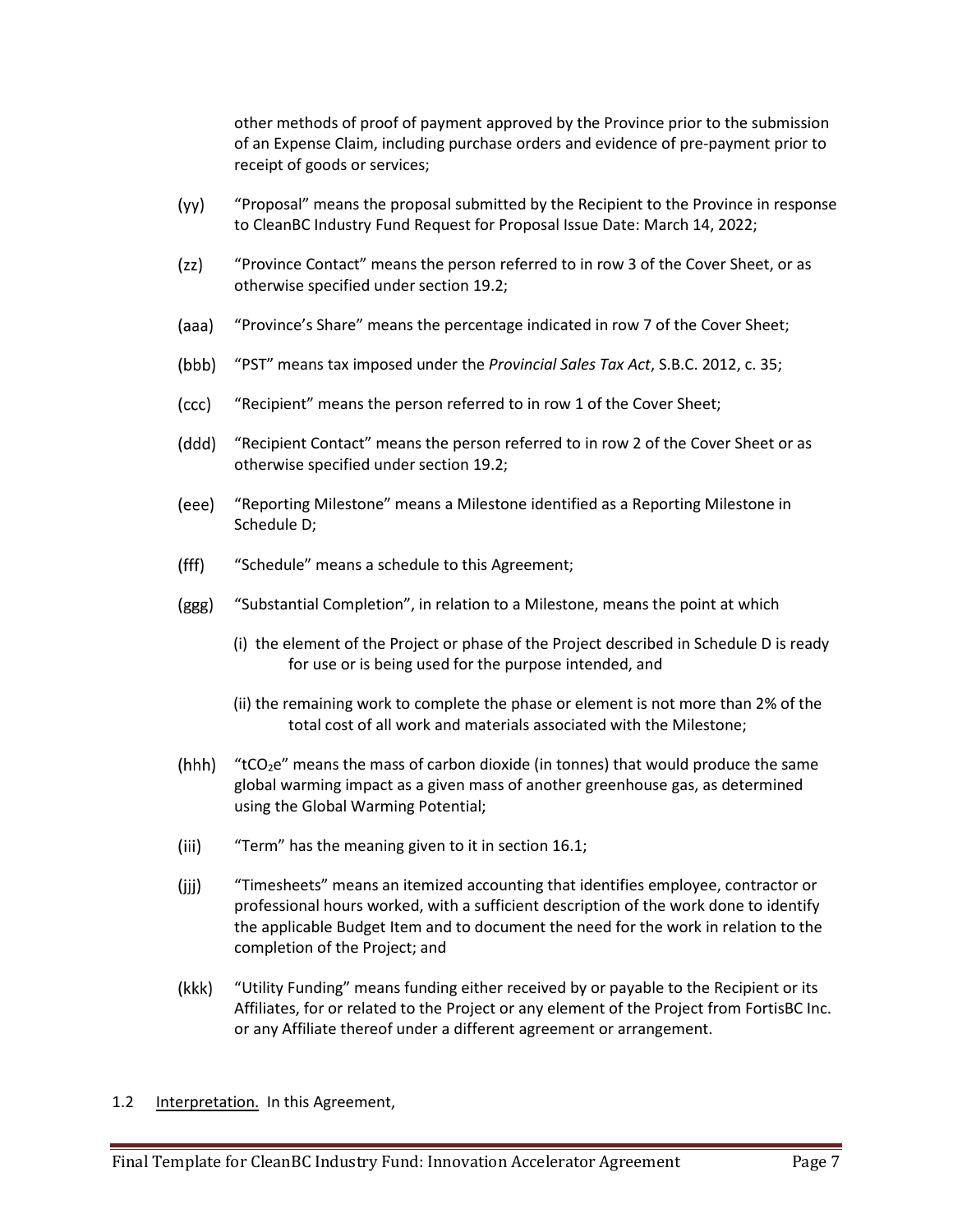- $(a)$ wherever this Agreement provides that an action may be taken, a consent or approval must be obtained, a determination must be made or another discretion may be exercised (collectively a "Discretion") then the Party exercising such Discretion must act reasonably in exercising such Discretion, except where this Agreement states that a Party has sole discretion to exercise that Discretion;
- $(b)$ where if a word or phrase is defined, its other grammatical forms have a corresponding meaning;
- $(c)$ a reference to a person (including a Party) includes an individual, company, other body corporate, association, partnership, firm, joint venture, trust, governmental authority or agency and includes that person's successors and permitted assigns;
- $(d)$ a reference to an agreement or document (including a reference to this Agreement) includes the agreement or document as amended, varied, supplemented, novated or replaced from time to time;
- $(e)$ a reference to legislation or to a provision of legislation includes a modification or reenactment of it, legislation or a provision of legislation substituted for it, and any regulation, code, ordinance, by-law, statutory instrument, protocol or guideline issued or designated under it and having the force of law, as amended or replaced from time to time;
- $(f)$ a reference to an article, section, paragraph, schedule or exhibit is a reference to an article, section, paragraph, schedule of or exhibit to this Agreement;
- $(g)$ if any date specified in this Agreement as a date for taking action falls on a day that is not a business day, that action may be taken on the next business day;
- $(h)$ section headings (underlined), article headings and italicized material in square brackets are for convenience only and do not form part of this Agreement or affect its interpretation;
- $(i)$ the words "**include**", "**includes**" and "**including**" are to be read as if followed by the words "without limitation"; and
- $(j)$ the singular includes the plural and the plural includes the singular.
- 1.3 Inconsistency between terms. If there is an inconsistency between one provision of this Agreement or the Proposal and another provision of this Agreement or the Proposal, the following rules apply:
	- $(a)$ If there is an inconsistency within the body of this Agreement, within the Schedules, or within the Proposal, a specific provision takes precedence over a general provision.
	- $(b)$ If there is an inconsistency between a provision in the main body of this Agreement and a provision in the Schedules or in the Proposal, the provision in the main body of this Agreement takes precedence.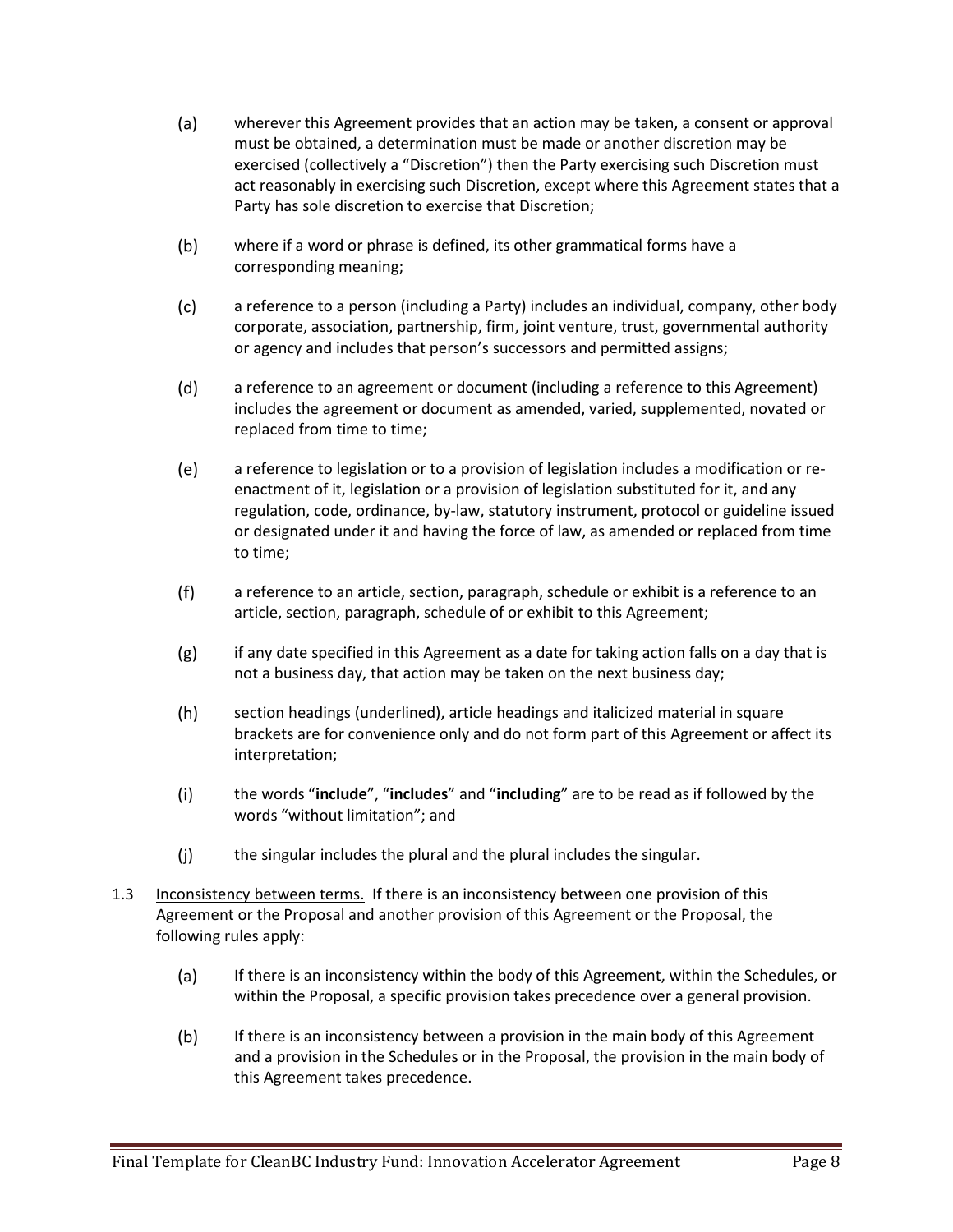$(c)$ If there is an inconsistency between a provision in the Schedules and a provision in the Proposal, the provision in the Schedules takes precedence.

### **ARTICLE 2 Payments by Province for Project**

- 2.1 Provincial Payment Obligation. Subject to the terms and conditions of this Agreement, the Province will pay to the Recipient an amount up to the lesser of (a) the sum of the Milestone Payments calculated in accordance with sections 2.4 and 2.5 or (b) the Maximum Funding Amount.
- 2.2 Maximum Liability. Despite any other provision of this Agreement, the Province shall not be required to pay, or otherwise be liable for, in total under or in connection with this Agreement, more than the Maximum Funding Amount.
- 2.3 Reduction for Excess Other Funding. If the Recipient directly or indirectly receives or has payable to it Other Funding such that the total of Other Funding and amounts payable under this Agreement exceeds or will exceed 75% of Eligible Expenses incurred by the Project End Date, the Province may reduce the amounts paid under this Agreement by the excess, or if the arrangement under which Other Funding is paid also provides for a reduction in funding, by a pro rata amount.
- 2.4 Payment for the Advanced Milestone. If the Recipient submits a Milestone Report in accordance with section 6.3 for the Advanced Milestone then, subject to any requests for additional information or any adjustments, corrections or set offs made in accordance with this Agreement or section 38 of the *Financial Administration Act*, the Province will pay to the Recipient the Maximum Milestone Amount for the Advanced Milestone.
- 2.5 Payment for the Project Summary Report Milestone.
	- If the Recipient submits the Milestone Report and Project Summary Report in  $(a)$ accordance with section 6.4 and an Expense Claim in accordance with section 2.6 then, subject to any requests for additional information or any adjustments, corrections or set offs made in accordance with this Agreement or section 38 of the *Financial Administration Act*, the Province will pay to the Recipient a Milestone Payment equal to the following:

Milestone Payment = MMA – R

where

MMA = the Maximum Milestone Amount for the Project Summary Report Milestone;

R = any additional reductions made under section 2.3 or section 2.6, for which deductions have not previously been made.

 $(b)$ If the Recipient submits the Milestone Report in accordance with section 6.4 and a partial Project Summary Report then, subject to any requests for additional information or any adjustments, corrections or set offs made in accordance with this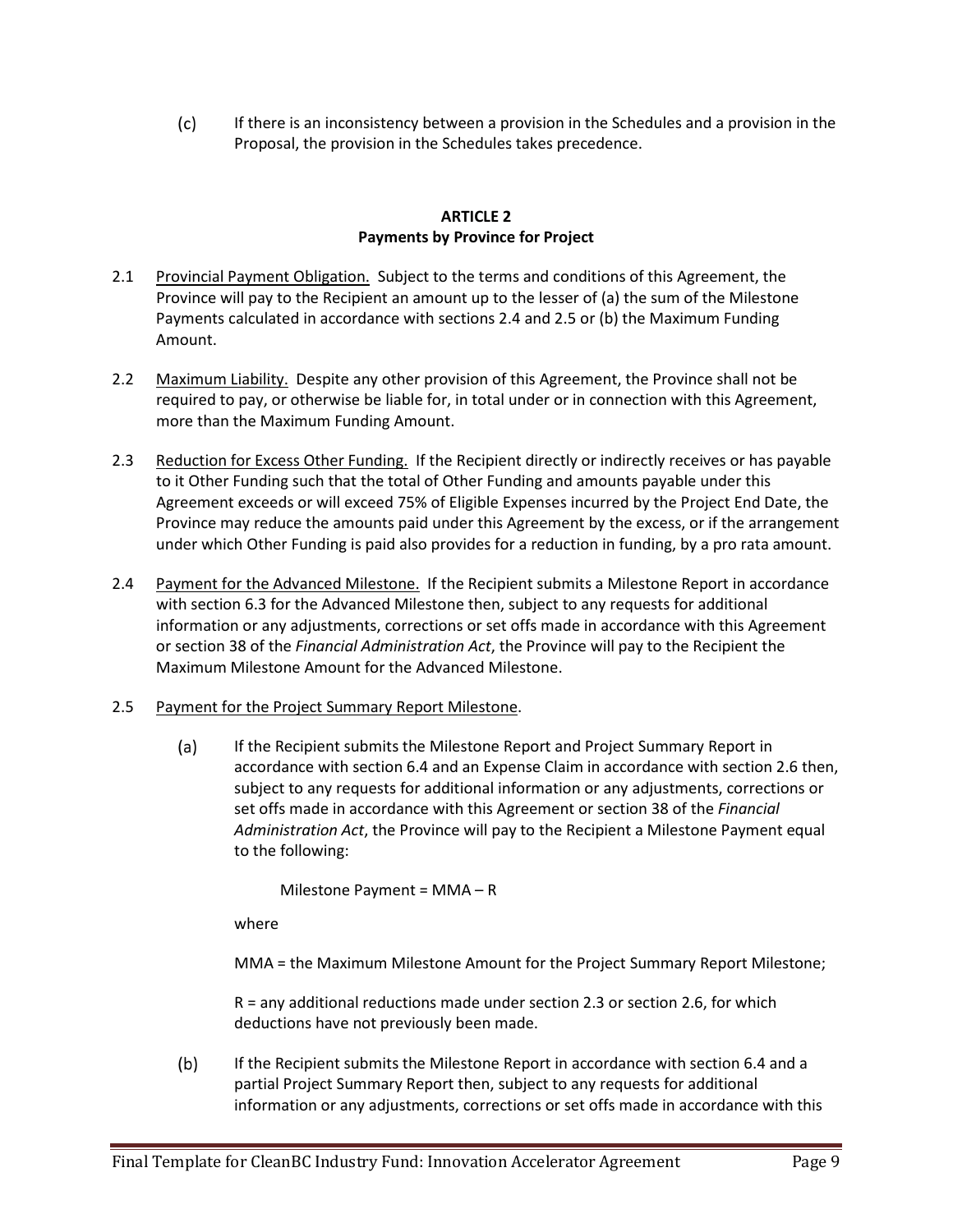Agreement or section 38 of the *Financial Administration Act*, the Province will pay to the Recipient a Milestone Payment equal to the following:

Milestone Payment =  $(MMA \times P) - R$ 

where

MMA = the Maximum Milestone Amount for the Project Summary Report Milestone;

P = the percentage of the Project Summary Report requirements set out in Schedule G that the Recipient has included in its partial Project Summary Report, as determined by the Province in its sole discretion;

R = any additional reductions made under section 2.3 or section 2.6, for which deductions have not previously been made.

- $(c)$ For certainty, if the number calculated under (a) or (b) is less than zero, then the Milestone Payment for the Project Summary Report Milestone is zero.
- 2.6 Expense Claim. The Expense Claim must be prepared in accordance with section 6.1 and submitted with the reports under section 6.4. If the Province's Share of the Budgeted Eligible Expenses included in the Recipient's Expense Claim does not equal or exceed the Maximum Funding Amount, then the difference between the Maximum Funding Amount and the Province's Share of the Budgeted Eligible Expenses included in the Recipient's Expense Claim will be reduced from the Milestone Payment calculated under section 2.5.
- 2.7 Additional Information to Support the Expense Claim. If the Recipient submits the Expense Claim in accordance with section 2.6, the Province may, within 90 days, request additional information from the Recipient to support the Expense Claim. The Recipient must provide the requested information within 30 days of such a request If the Recipient fails to provide such additional information, then the amount in the Expense Claim that was the subject of the Province's request for additional information will not be included in the calculation of the Budgeted Eligible Expenses included in the Recipient's Expense Claim under section 2.6.
- 2.8 Additional Information to Support the Advanced Milestone Report. If the Recipient submits a Milestone Report in accordance with section 6.3 for the Advanced Milestone, the Province may, within 30 days, request additional information from the Recipient to support the Milestone Report. The Recipient must provide the requested information within 30 days of such a request. If the Recipient fails to provide such additional information, the Province has no obligation to pay the Milestone Payment under section 2.4 for that Milestone.
- 2.9 Additional Information to Support the Reports Submitted for the Project Summary Report Milestone. If the Recipient submits the Milestone Report and Project Summary Report under section 6.4, the Province may, within 90 days, request additional information from the Recipient to support the reports. The Recipient must provide the requested information within 30 days of such a request. If the Recipient fails to provide such information, the Province has no obligation to pay the Milestone Payment under section 2.5.
- 2.10 Timing of Payment. Subject to section 2.16, the Province will pay the Recipient: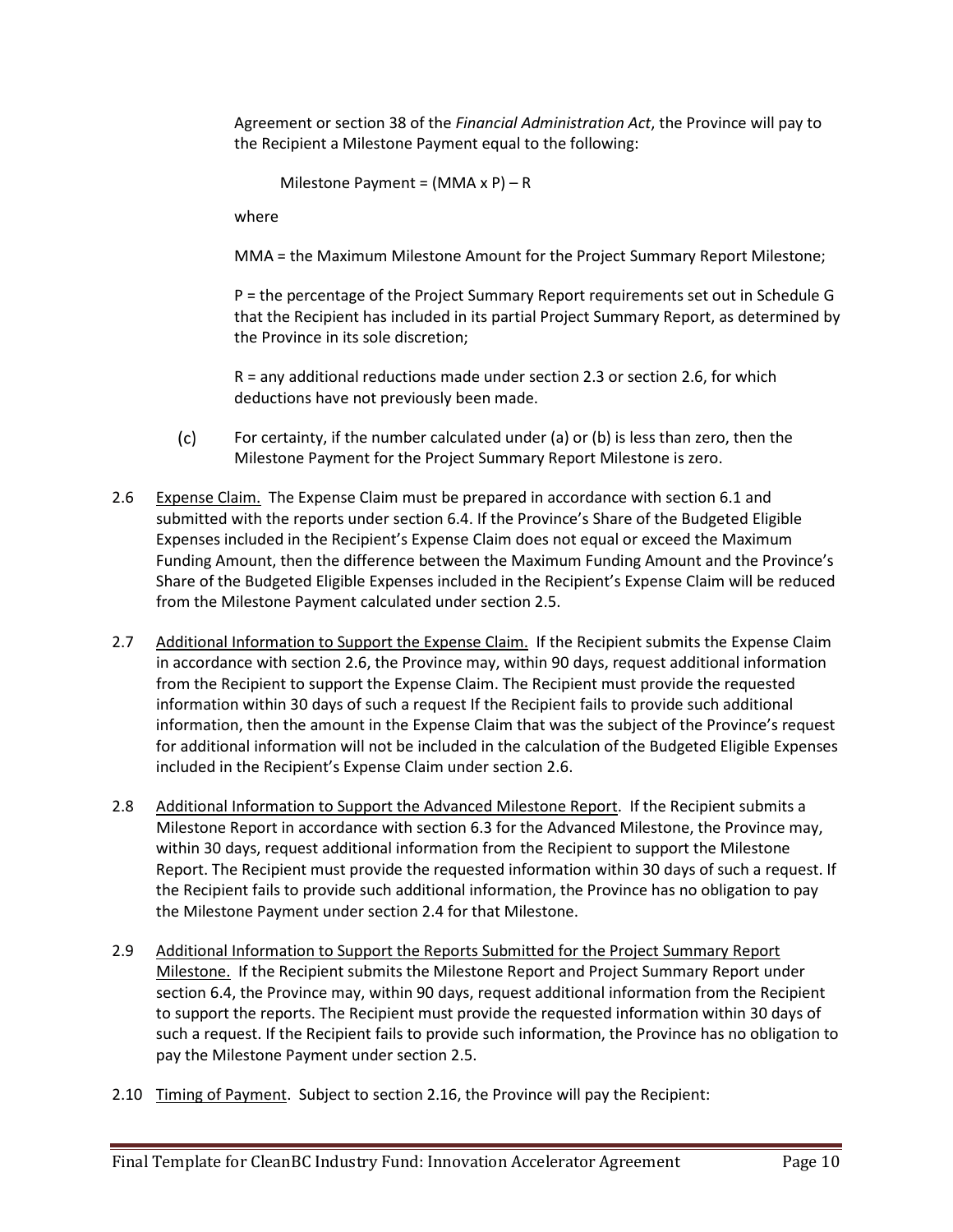- $(a)$ the Milestone Payment determined under section 2.4 within 60 days of receipt of the Milestone Report, if the Province does not require additional information under section 2.8;
- $(b)$ the Milestone Payment determined under section 2.4 within 60 days of receipt of additional information required under section 2.8, if the Province requires additional information under section 2.8;
- $(c)$ the Milestone Payment determined under section 2.5 within 90 days of receipt of the reports required under section 6.4 and the Expense Claim under section 2.6, if the Province does not require additional information under sections 2.7 or 2.9; and
- $(d)$ the Milestone Payment determined under section 2.5 within 90 days of receipt of additional information required under sections 2.7 or 2.9, if the Province requires additional information under sections 2.7 or 2.9.

The Recipient will pay the Province any amounts it is required to pay under this Article within 60 days of receipt of a statement or invoice from the Province requiring such payment.

- 2.11 Allowable Adjustments to the Budget. The Budget may be adjusted as follows:
	- $(a)$ in a Milestone Report, the Recipient may reallocate an amount budgeted in the Budget for one Budget Item to another Budget Item, if the total amount reallocated to or from a Budget Item does not exceed 20% of the originally budgeted amount;
	- $(b)$ by written approval by the Province; or
	- $(c)$ by amendment to this Agreement, made in accordance with section 19.14.
- 2.12 Process for Reallocation. In order to reallocate an Eligible Expense within the Budget under section 2.11(a), the Recipient must submit an Adjusted Budget at the time of submission of a Milestone Report that requires the reallocation clearly marking the changes from both the Budget and the most recent Adjusted Budget.
- 2.13 Refunds of Taxes. The Recipient will use reasonable efforts to obtain, any available refund, credit, rebate or remission of federal, provincial or other tax or duty imposed on the Recipient in carrying out the Project which is an Eligible Expense for which the Recipient will submit an Expense Claim, and immediately on receiving, or being credited with, any refund, credit, rebate or remission remit to the Province the portion of that amount paid by the Province under this Agreement.
- 2.14 Appropriation. The Province's obligation to pay money to the Recipient is subject to the *Financial Administration Act*, R.S.B.C. 1996, c. 138, which makes that obligation subject to an appropriation being available in the Fiscal Year of the Province during which payment becomes due.
- 2.15 No Payment before Milestone Date. Despite section 2.10, the Province will not pay a Milestone Payment prior to the Milestone Date for that Milestone.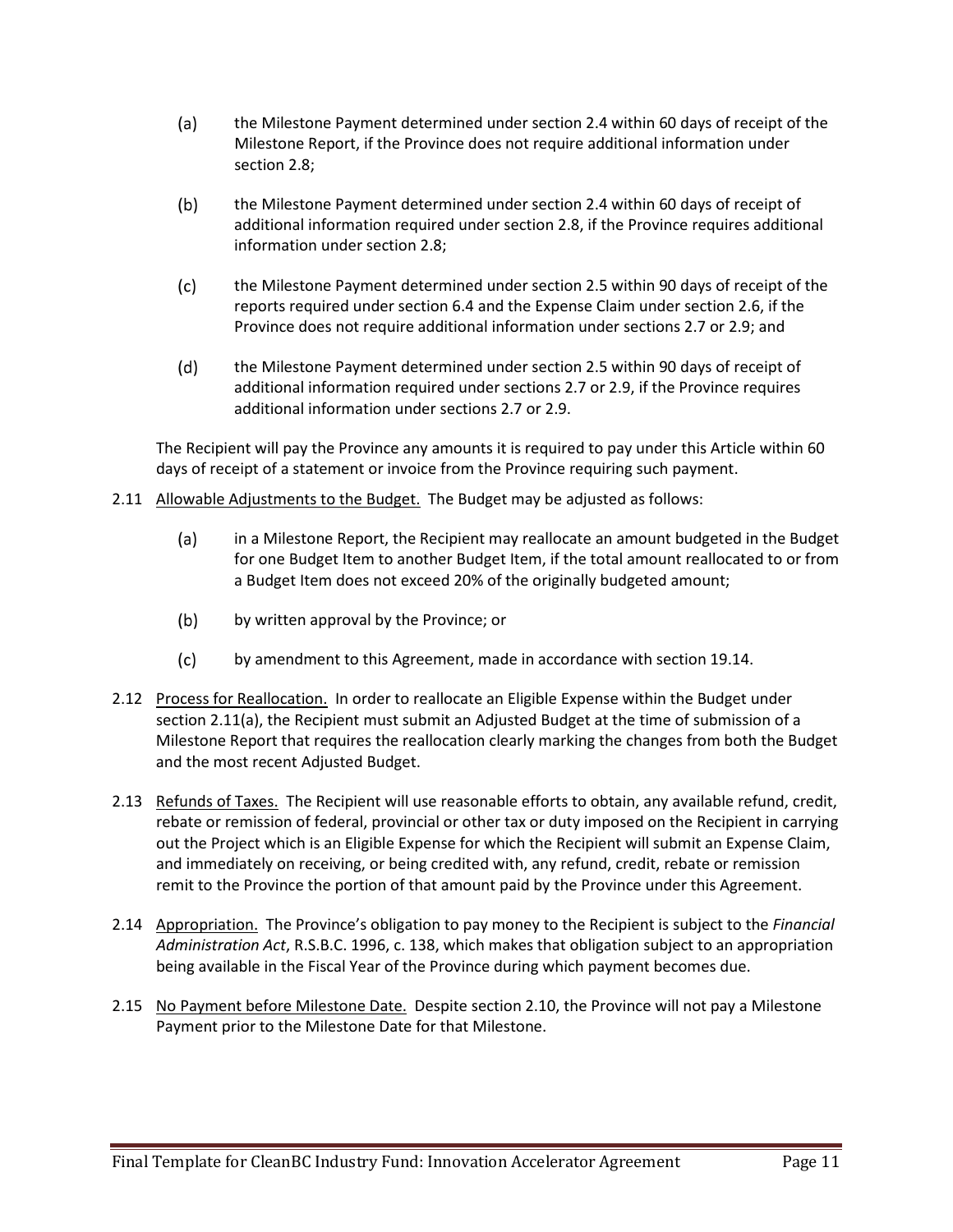# **ARTICLE 3 Eligible Expenses**

- 3.1 Eligible Expenses. Eligible Expenses means expenses that are
	- $(a)$ incurred by the Recipient between the Eligible Expense Start Date and the Project End Date;
	- $(b)$ incurred for the sole purpose of the completion of the Project;
	- $(c)$ for Eligible Employment Expenses under section 3.3, incurred in relation to time an employee spends carrying out work solely for the purpose of completing the Project;
	- $(d)$ reasonably necessary to carry out the Project, in the opinion of the Province;
	- $(e)$ within one of the following classes of expenses:
		- (i) Eligible Contractor/Professional Expenses under section 3.4 or Eligible Employment Expenses under section 3.3 that are expended for an Eligible Service under section 3.2,
		- (ii) Eligible Material Expenses under section 3.5,
		- (iii) Eligible Incidental Expenses under section 3.6, or
		- (iv) Eligible In-Kind Contributions under section 3.7; and
	- are not Ineligible Expenses under section 3.8.  $(f)$
- 3.2 Eligible Services. Eligible Services are
	- $(a)$ engineering and design costs for the Project;
	- $(b)$ management/supervision of the Project;
	- $(c)$ construction, installation, or implementation of the Project;
	- $(d)$ preparation of reports required in this Agreement; and
	- $(e)$ other services the Province agrees in its sole discretion and in writing are necessary for the successful implementation of the Project.
- 3.3 Eligible Employment Expenses. Eligible Employment Expenses are compensation payments made by the Recipient to employees providing an Eligible Service, limited to a pro rata share of the cost of compensation based on time spent providing the Eligible Service as compared to total time employed, as follows:
	- $(a)$ employees' base salary or hourly pay rate (excluding any commissions, overtime, bonuses or pay for performance component); and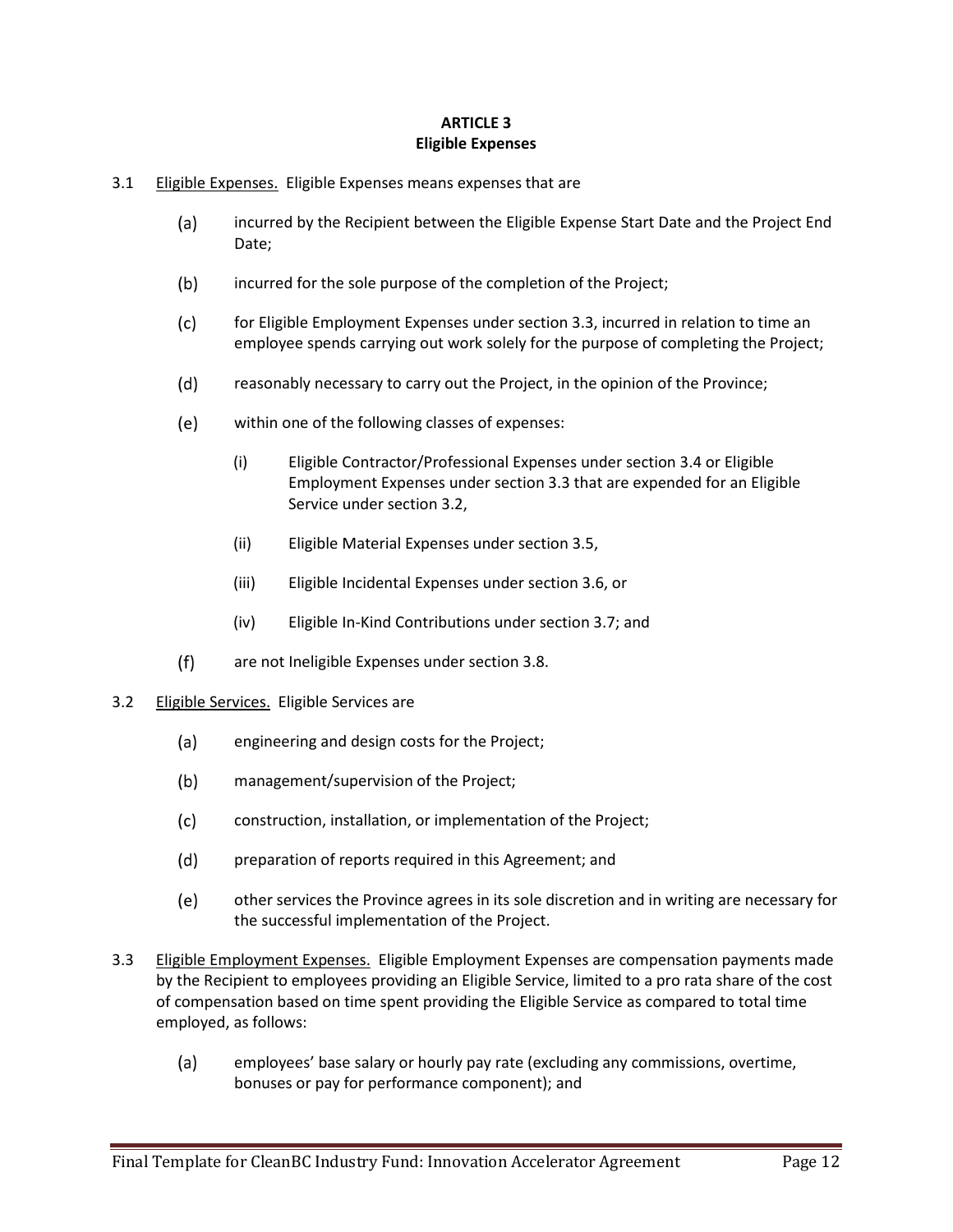$(b)$ the Recipient's cost of providing employer EI and CPP contributions, medical and health benefits and vacation pay, up to a maximum of 20% of the amount referred to in (a),

provided that

- $(c)$ the number of hours devoted to the Eligible Service reflect the number of hours that would be required to accomplish the same work by an appropriately qualified and experienced individual working reasonably and efficiently;
- $(d)$ the expenses are evidenced by Timesheets and Proof of Payment; and
- $(e)$ the Recipient can reasonably demonstrate that the use of employees to provide the Eligible Service is cost effective and any compensation provided to the employee is consistent with compensation provided for similarly situated employees providing like services.
- 3.4 Eligible Contractor/Professional Expenses. Eligible Contractor/Professional Expenses are payments paid to contractors of the Recipient or professionals retained by the Recipient to provide Eligible Services provided that
	- the expenses relate solely to the provision of an Eligible Service that is essential for the  $(a)$ completion of the Project;
	- $(b)$ the professional or contractor is retained in accordance with section 4.1 *[Fair Market Value]*; and
	- $(c)$ the expenses are evidenced by Timesheets, invoices and Proof of Payment.
- 3.5 Eligible Material Expenses. Eligible Material Expenses are expenses for materials, equipment, software and supplies purchased or leased by the Recipient or its contractors, subcontractors and professionals (and payable by the Recipient under contract) for the sole purpose of completion of the Project, provided that
	- $(a)$ the expenses are supported by an invoice from the material supplier and Proof of Payment; and
	- $(b)$ the materials, equipment or supplies were procured in accordance with section 4.1 *[Fair Market Value].*
- 3.6 Eligible Incidental Expenses. Eligible Incidental Expenses are expenses for accommodation, transportation and meal services incurred by or for employees, contractors, subcontractors or professionals of the Recipient while providing Eligible Services, provided that the expenses
	- $(a)$ are incurred by an employee, contractor, subcontractor or professional that was solely providing Eligible Services;
	- are payable by the Recipient under terms of employment or contract with a contractor  $(b)$ or professional;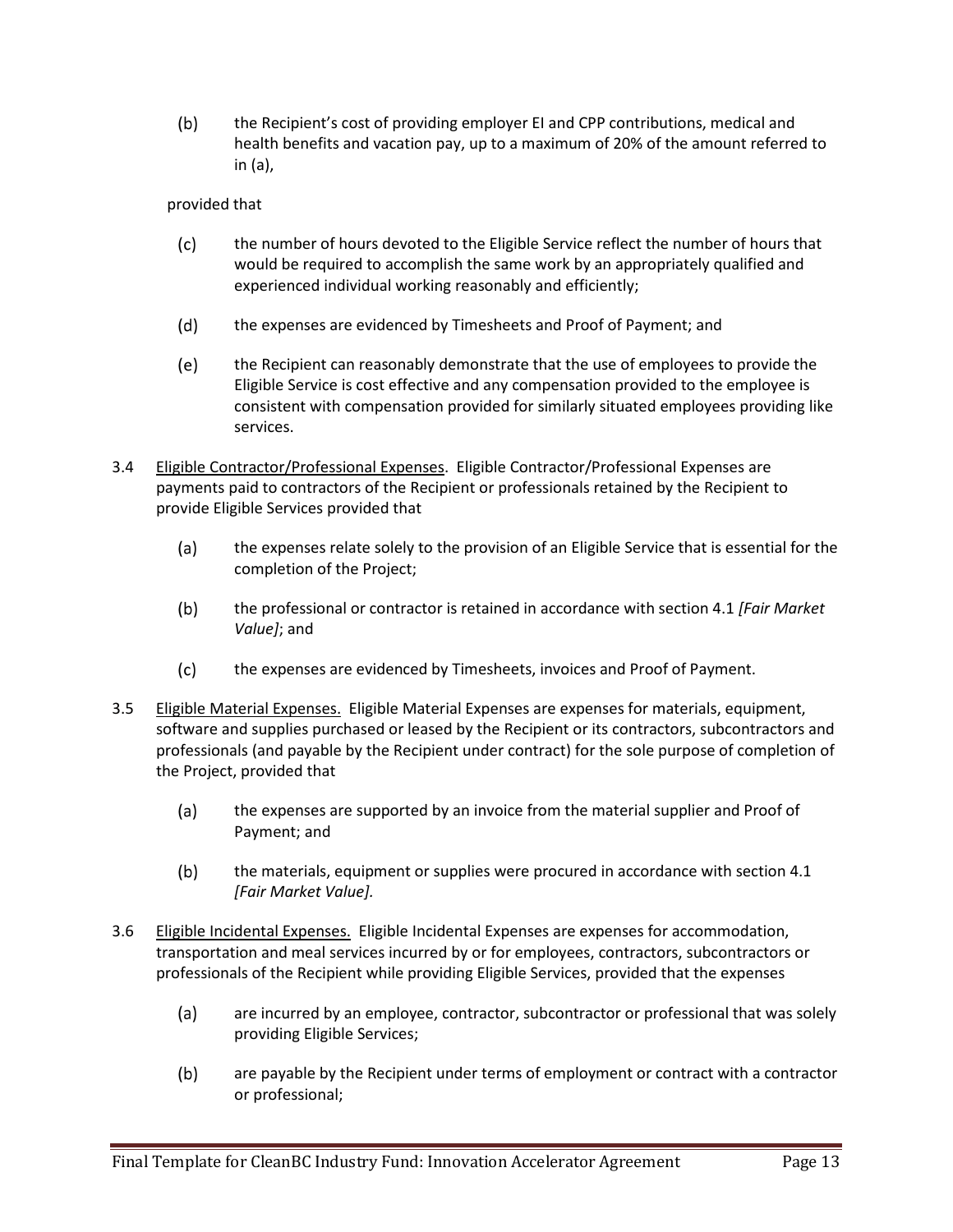- $(c)$ are in relation to travel for more than 32 kilometres from a contractor's, subcontractor's or professional's normal place of business, and, in the case of an employee, the employee's normal place of work; and
- $(d)$ do not exceed the amounts paid by the Province to its Group II Employees while on travel status.
- 3.7 Eligible In-Kind Contributions. Eligible In-Kind Contributions are the provision of assets already owned by the Recipient for the completion of the Project, provided that such contributions are
	- $(a)$ described in section 1 of Schedule H; and
	- $(b)$ calculated in accordance with the methods described in section 2 of Schedule H.
- 3.8 Ineligible Expenses. The following expenses are not Eligible Expenses:
	- $(a)$ Administrative and Overhead Expenses;
	- $(b)$ costs of purchasing land, an interest in land, or licence to land, and real estate fees;
	- $(c)$ costs of purchasing equipment used for construction or installation of the Project, unless the Recipient can demonstrate that the purchase was more cost effective than rental of equipment;
	- $(d)$ in-kind contributions not described in section 3.7;
	- $(e)$ GST and/or PST on or included in any Eligible Expense, or any other tax or government levy for which the Recipient is eligible for a refund or credit**;**
	- $(f)$ interest or financing charges;
	- $(g)$ costs incurred if the Project or element of the Project is Abandoned;
	- $(h)$ other than as provided in clause 3.3 (b), deductions and withholdings, including any taxes, union dues, employee Canada Pension Plan contributions, or employee employment insurance contributions;
	- $(i)$ legal fees;
	- $(j)$ expenses associated with submitting the Proposal or negotiating this Agreement;
	- $(k)$ fees paid to Governmental Authorities;
	- $(1)$ expenses related to meeting with or the lobbying of any Governmental Authority, except meetings between the Contract Start Date and Project End Date that are specifically focussed on this Project;
	- $(m)$ expenses associated with the use or purchase of computers or personal devices (e.g. costs relating to mobile or landline phones, costs of desktop or laptop computers or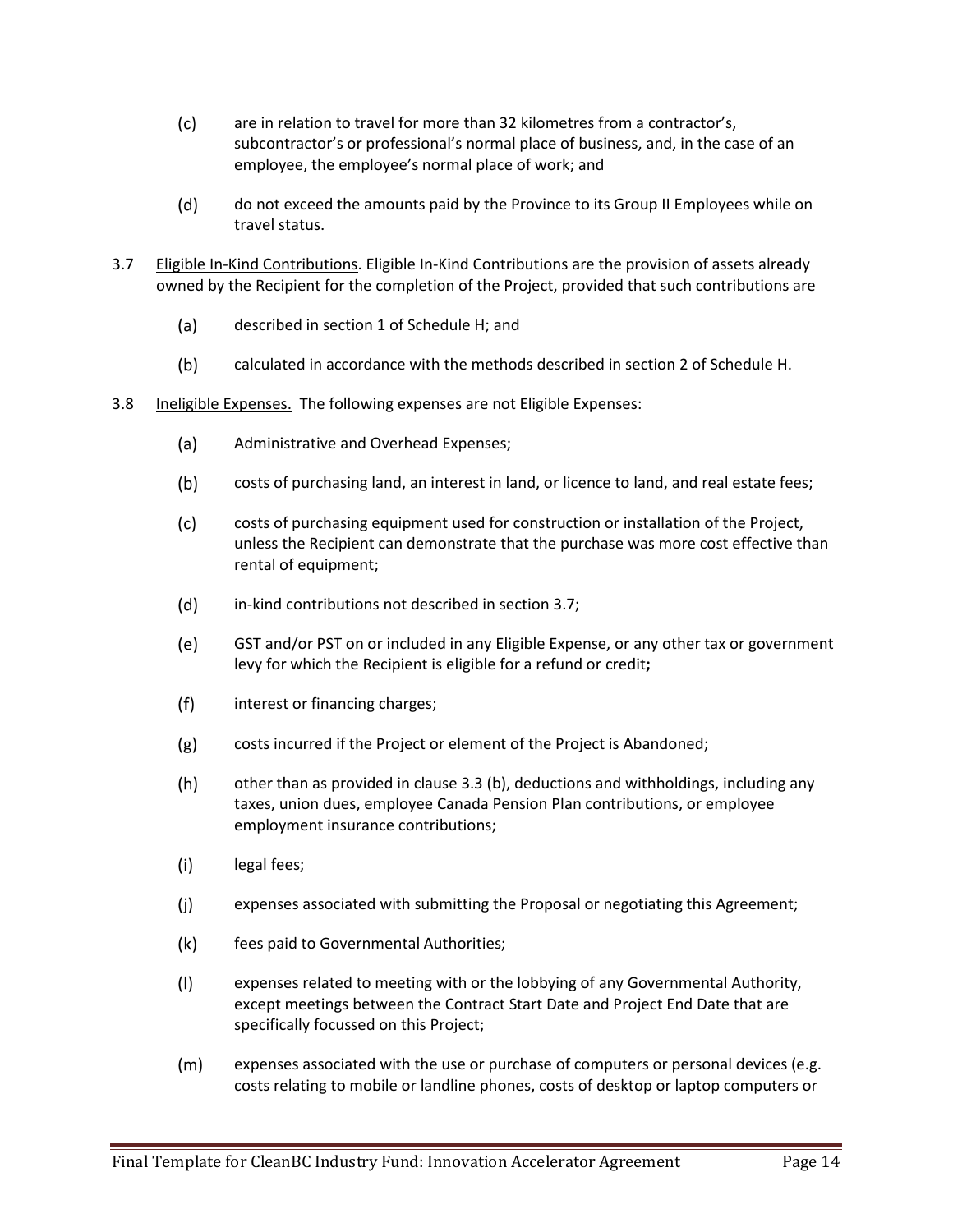internet service provider fees, etc.) except where the computer is an integral part of the Project;

- $(n)$ expenses of meals, travel or lodging that are not incompliance with section 3.6;
- $(o)$ expenses incurred that are not evidenced by Proof of Payment; and
- $(p)$ expenses that exceed the amounts budgeted for a Budget Item and any expenses that, in the Province's view, materially deviate from the Proposal unless pre-approved by the Province in writing.

## **ARTICLE 4 Fair Market Value**

4.1 Fair Market Value. If the Recipient procures goods or services having an aggregate value equal to or greater than \$25,000 (excluding PST and GST) in order to carry out the Project, the Recipient must have sufficient documentation to support the claim that the goods or services procured were procured at fair market value and present this information to the Province upon request.

# **ARTICLE 5 Recipient Covenants**

- 5.1 Standard of Care. Unless otherwise specified in this Agreement, when undertaking the Project, the Recipient must implement and cause all external and internal resources to implement the Project to a standard of care, skill and diligence maintained by persons implementing similar projects on a commercial basis.
- 5.2 Training and Competence of Internal and External Resources. The Recipient must ensure that all persons employed or retained to provide services in relation to the Project are qualified and competent to perform those services and are properly trained, instructed and supervised.
- 5.3 Compliance with Laws. The Recipient must comply with all applicable laws in relation to the Project.
- 5.4 Reimbursement on Abandonment. Unless the Province otherwise agrees, in its sole discretion and in writing, if the Recipient Abandons the Project or an element of the Project, the Recipient must
	- $(a)$ within ten business days of the decision, notify the Province of the decision to Abandon; and
	- $(b)$ within 40 business days of the decision,
		- (i) provide the Province with an accounting of all funds received under this Agreement in relation to the Project, and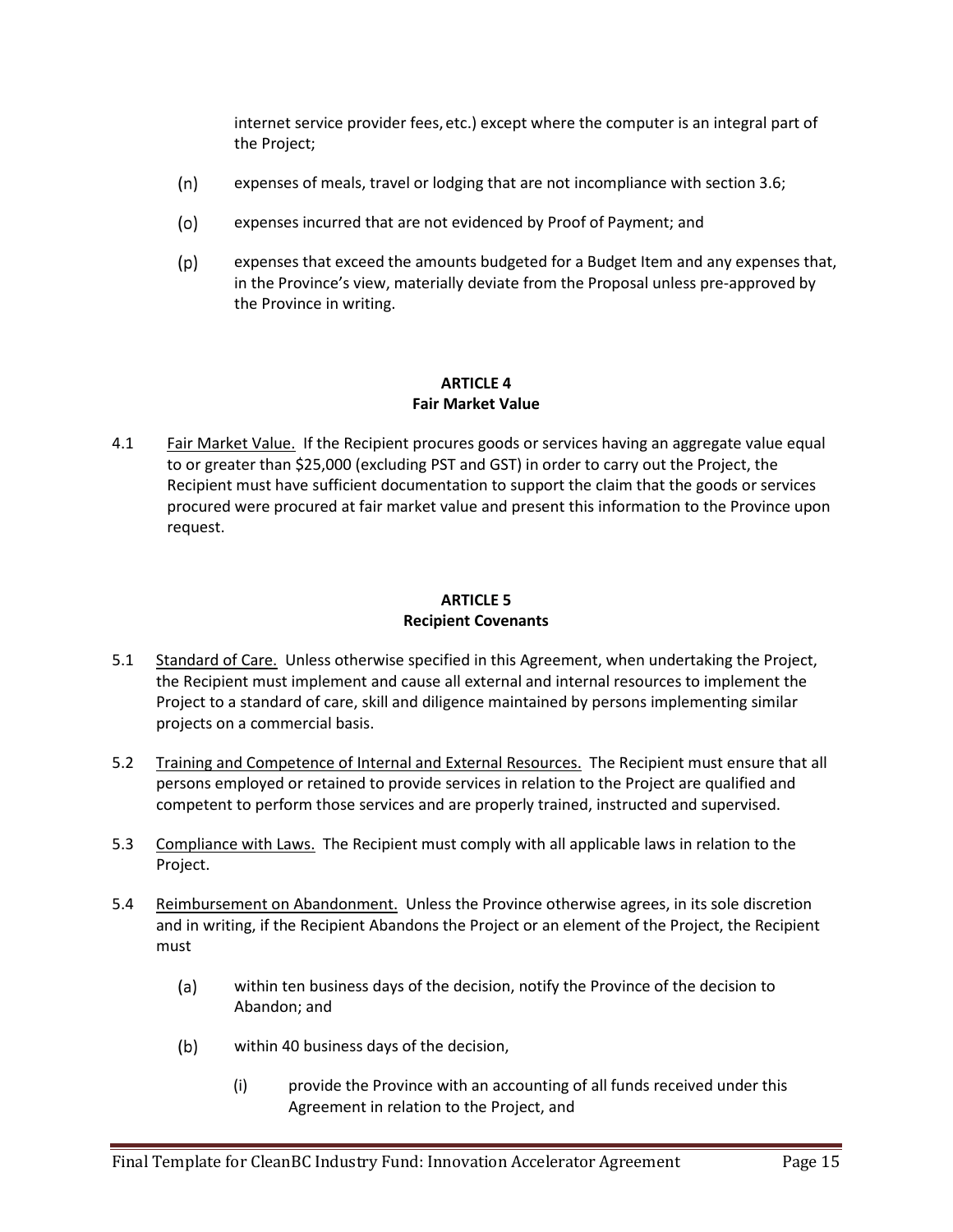- (ii) pay the Province an amount equal to the amount under section 5.5, including Interest accruing from the date of receipt of funds from the Province.
- 5.5 Suspension of Payments and Reimbursement on Failure to Substantially Complete Milestones. Subject to section 5.6 and Article 17, if the Recipient fails to Substantially Complete a Milestone by the Milestone Date, the Province will suspend payment of all outstanding and future Milestone Payments and the Recipient must, within 30 days, repay to the Province all amounts paid to the Recipient under this Agreement, less any amounts previously reimbursed by the Recipient and Interest accruing from the applicable Milestone Date.
- 5.6 Amendment of Milestone Dates. If the Recipient fails or anticipates that it will fail to Substantially Complete a Milestone by the Milestone Date, the Recipient may submit an amended Schedule D and any further information as required by the Province in support of the amended Schedule D. If the Province agrees, in its sole discretion and in writing, to the amendment, then
	- $(a)$ the amended Schedule D will replace Schedule D and will form part of this Agreement;
	- $(b)$ the Province will make payment of outstanding and future Milestone Payments, in accordance with the terms of this Agreement;
	- $(c)$ the Recipient will not be required to reimburse the Province under section 5.5 for the Recipient's failure to Substantially Complete a Milestone by the Milestone Date that was specified in Schedule D prior to the amendment under section 5.6(a); and
	- $(d)$ if the amended Schedule D will affect the Project End Date, then that date will be amended accordingly.

In exercising its discretion under this provision, the Province will consider whether the delay experienced by the Recipient is within the control of the Recipient, the impact of the Recipient's delay in Substantially Completing the Milestone by the Milestone Date on the Recipient's future successful implementation of the Project, and the effect of the delay on the magnitude and timing of reductions in carbon intensity.

- 5.7 Reimbursement for Excess Other Funding. If the Recipient has received under this Agreement or through Other Funding, whether such funds are received before, during or after the Term of this Agreement, an amount that exceeds 75% of Budgeted Eligible Expenses incurred by the Project End Date, the Recipient must, within 30 days, repay to the Province all excess amounts paid to the Recipient under this Agreement (or if the arrangement under which Other Funding is paid also provides for a reduction in funding, by a pro rata amount), less any amounts previously reimbursed by the Recipient and Interest accruing from the date of Receipt of the Excess Amount.
- 5.8 Reimbursement if Total Milestone Payments exceed Province's Share. If, after the Project Summary Report Milestone Payment is calculated under section 2.5, the total of all Milestone Payments exceeds the Province's Share of the Budgeted Eligible Expenses included in the Recipient's Expense Claim under section 2.6, then the Recipient must, within 30 days of the submission of the Expense Claim, repay to the Province that excess amount over the Province's Share.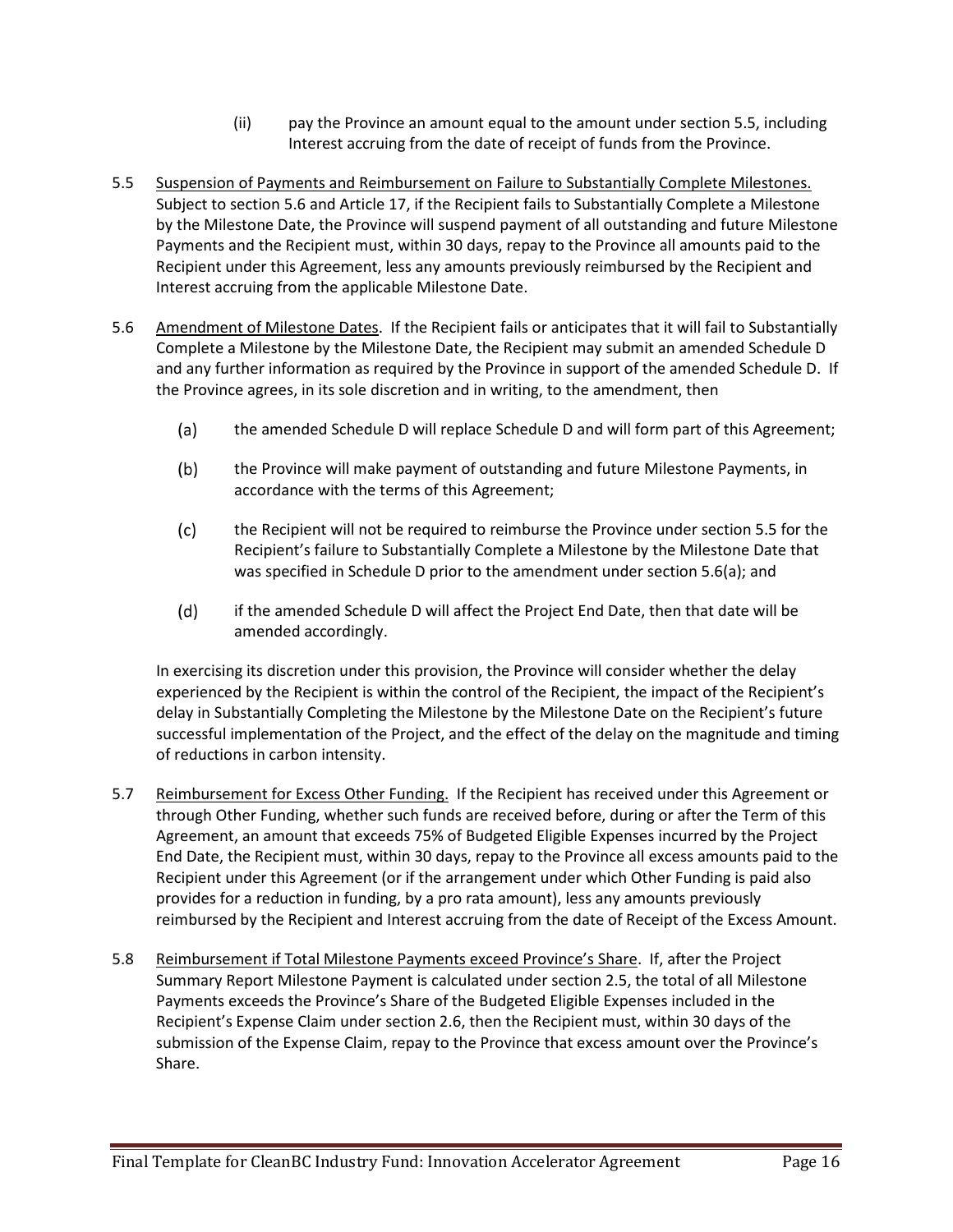5.9 Offset Units. The Recipient covenants that it will not attempt to generate or have credited to it or any Affiliate or business partner offset units, as defined by *GGIRCA* or any other similar offset unit under a voluntary or mandatory offset standard. If, under *GGIRCA*, the *Greenhouse Gas Pollution Pricing Act,* S.C. 2018, c. 12 or any provincial or federal law, a standard for emissions per unit of production is established that is applicable to the facility or industrial operation where the Project takes place, and the Recipient is eligible to receive credits, allowances, tax rebates or incentives for exceeding that standard, nothing in this section prohibits receipt of such credits, allowances, tax rebates or incentives.

#### **ARTICLE 6 Expense Claims, Requests and Reporting**

- 6.1 Expense Claim. The Expense Claim must include the following:
	- $(a)$ information required under Part 1 of Schedule C; and
	- $(b)$ a sworn statement of a duly authorized representative of the Recipient, in accordance with Part 2 of Schedule C, certifying that the duly authorized representative has examined the Expense Claim and the underlying expenses, and believes that the amounts claimed in the Expense Claim are Eligible Expenses under this Agreement.
- 6.2 Reporting of Other Funding. Within ten business days of receiving any commitment for Other Funding, the Recipient will provide notice to the Province of the commitment, including copies of any relevant agreements, and provide the Province with an Adjusted Budget that reflects the Other Funding.
- 6.3 Milestone Reporting. Within 30 days of Substantially Completing a Milestone the Recipient will provide a Milestone Report to the Province on the Substantial Completion of the Milestone, using a template provided by the Province and including the following information:
	- $(a)$ identification of the Milestone;
	- $(b)$ photographic or other evidence of Substantial Completion of the Milestone;
	- $(c)$ sworn statement of a representative of the Recipient who has the qualifications specified in Schedule D for the Milestone, certifying that the Milestone has been Substantially Completed;
	- $(d)$ any other certifications identified as part of the Milestone;
	- $(e)$ an analysis by the Recipient discussing whether the Budget or Adjusted Budget, as applicable, remains an accurate estimate of the amount of the Eligible Expenses that the Recipient will incur;
	- $(f)$ if applicable, a reallocation of the Budget or Adjusted Budget under section 2.11(a); and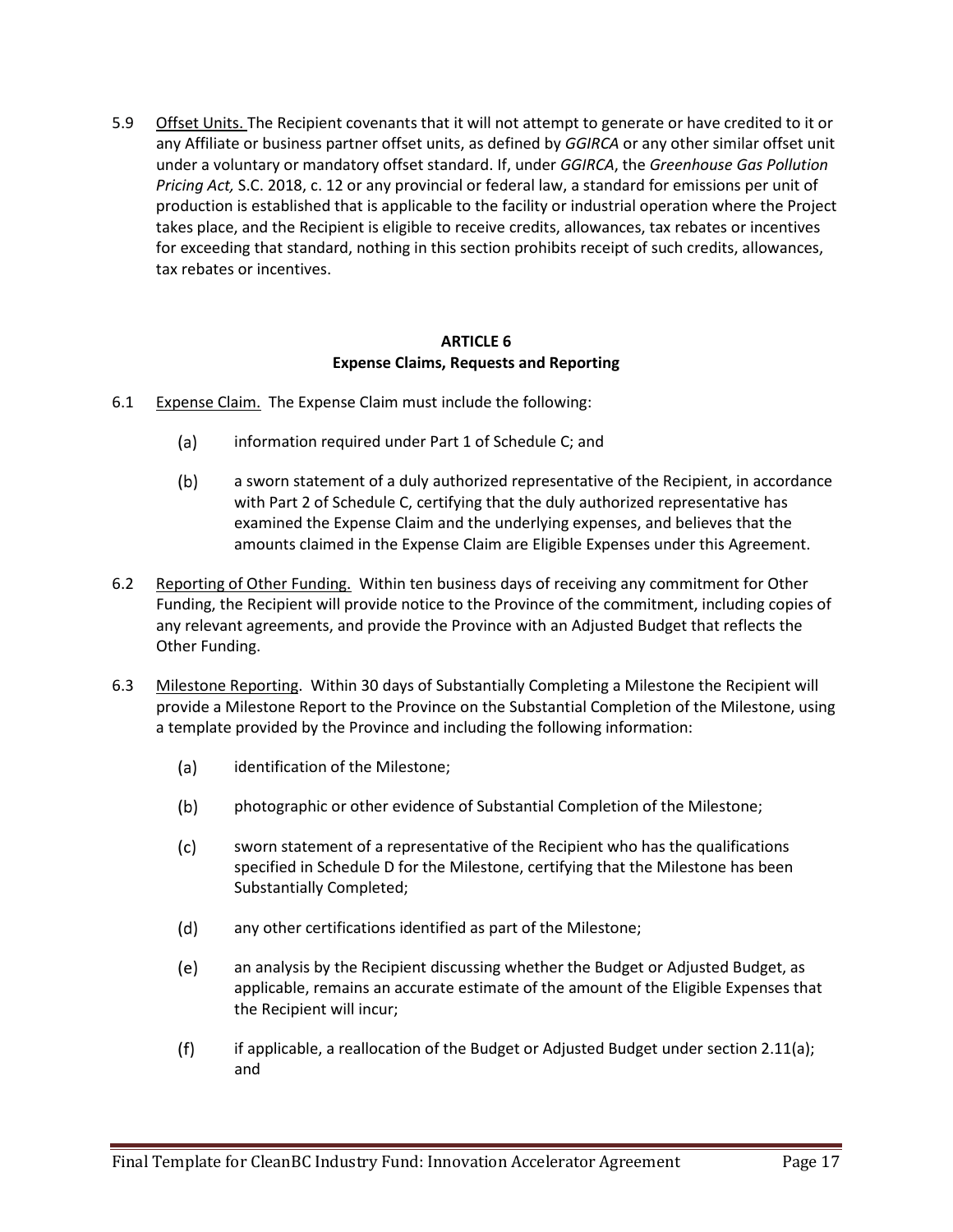- $(g)$ the total of Other Funding becoming due to the Recipient or received by the Recipient since the last Milestone Report was submitted to the Province.
- 6.4 Reporting on Project Summary. Within 60 days of the Project Summary Report Milestone Date, the Recipient must submit the following reports to the Province
	- $(a)$ the Milestone Report for the Project Summary Report Milestone in accordance with section 6.3, with the following additional information:
		- (i) a summary of the Budgeted Eligible Expenses included in the Expense Claim submitted with the Milestone Report; and
		- (ii) the Recipient's calculation of the Milestone Payment for the Project Summary Report Milestone, in accordance with section 2.5; and
	- $(b)$ the Project Summary Report, which must include the information required in Schedule G.
- 6.5 Reporting on Recipient Contact Information. The Recipient must immediately report to the Province any changes to the Recipient Contact information.

## **ARTICLE 7 Representations and Warranties**

- 7.1 Representations and Warranties as of Execution. As of the Contract Start Date, the Recipient represents and warrants to the Province as follows:
	- $(a)$ The Recipient is the Operator and, except as identified in writing to the Province, owner of the Project Facility;
	- $(b)$ Except to the extent the Recipient has previously disclosed otherwise in writing to the Province prior to the Contract Start Date, all information, statements, documents and reports furnished and submitted by the Recipient to the Province in connection with the Proposal or this Agreement are in all material respects true and correct;
	- $(c)$ No Event of Default has occurred or is continuing in relation to the Recipient;
	- $(d)$ The Recipient has the power and capacity to enter into this Agreement and to observe, perform and comply with the terms of this Agreement and all necessary corporate or other proceedings have been taken and done to authorize the execution and delivery of this Agreement by, or on behalf of, the Recipient;
	- $(e)$ This Agreement has been legally and properly executed by, or on behalf of, the Recipient and is legally binding upon and enforceable against the Recipient in accordance with its terms except as enforcement may be limited by bankruptcy, insolvency or other laws affecting the rights of creditors generally and except that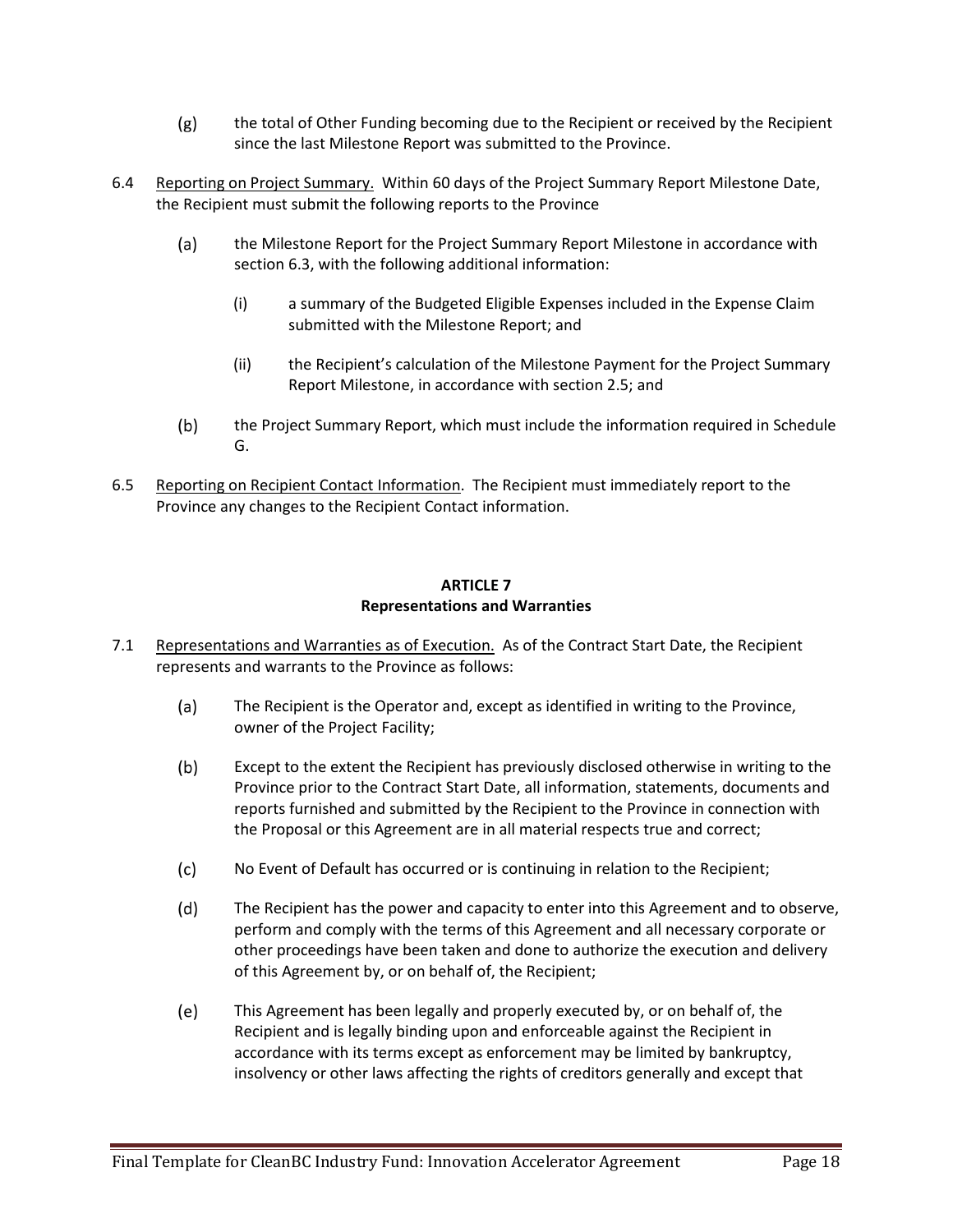equitable remedies may be granted only in the discretion of a court of competent jurisdiction;

- $(f)$ Except as disclosed in the Part 2 of Schedule B, no Other Funding or commitment for Other Funding has been received by the Recipient or its Affiliates;
- $(g)$ The Recipient has disclosed in writing to the Province any attempt known to the Recipient to have the Project recognized for the purpose of generating offset units ("Offsets"), and has disclosed the contents of this Agreement to persons validating plans related to the generation of Offsets from the Project and any persons issuing Offsets related to the Project.
- 7.2 Representations and Warranties as of Reporting Dates. As of each date the Recipient provides a Deliverable to the Province, the Recipient represents and warrants to the Province that
	- $(a)$ all information, statements, documents and reports submitted by the Recipient to the Province together with or as part of that Deliverable is in all material respects true and correct;
	- $(b)$ all information, statements, documents and reports previously submitted by the Recipient to the Province in connection with the Proposal or this Agreement continue to be in all material respects true and correct, or in the case of projected future occurrences, payments and expenses are reasonable and fair;
	- $(c)$ the Recipient continues to be the Operator of the Project Facility;
	- $(d)$ no element of the Project in relation to which an Expense Claim has been submitted has been Abandoned;
	- $(e)$ any improvements made to the Recipient's equipment or facilities and any equipment, materials or supplies for which an Expense Claim has been submitted continues to be used primarily for the purposes of implementing or maintaining the Project;
	- $(f)$ except as disclosed in the Budget or Adjusted Budget as applicable, no Other Funding or commitment for Other Funding has been received by the Recipient or its Affiliates; and
	- $(g)$ the Recipient has disclosed in writing to the Province any Offsets issued in respect of the Project or resulting from the Project, and has disclosed the contents of this Agreement to any person validating plans related to the generation of Offsets from the Project or issuing Offsets related to the Project.

# **ARTICLE 8 Confidentiality**

8.1 Definitions. In this Article,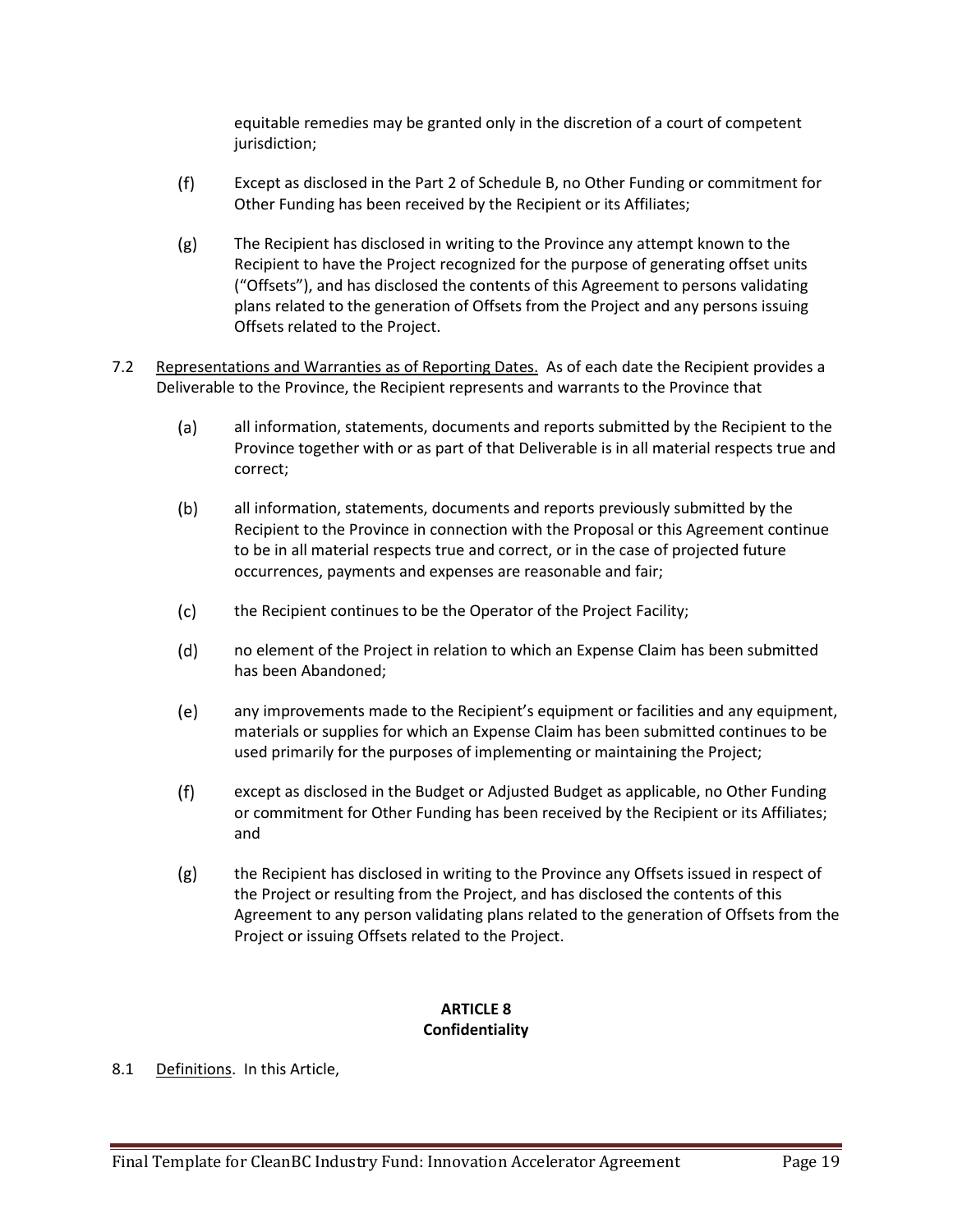- $(a)$ "**Confidential Information**" means all information that has been identified as confidential on its face (or if disclosed orally, in the course of the oral communication) and which is furnished or disclosed by the Disclosing Party and its representatives to the Receiving Party and its representatives in connection with this Agreement, whether before or after the Parties signed this Agreement, including all new information derived at any time from any such confidential information, but excluding
	- (i) a general description of the Project, including the technologies used, the source of the emission reductions (e.g. fuel switching/increased energy efficient), the emission reductions anticipated or achieved (in  $tCO<sub>2</sub>e$ ), and key contacts in relation to the Project;
	- (ii) publicly available information, unless made public by the Receiving Party in a manner not permitted by this Agreement;
	- (iii) information that is already known to, or in the possession of, the Receiving Party at the time of its disclosure by the Disclosing Party as evidenced by the Receiving Party's records;
	- (iv) information that is lawfully acquired at any time by the Receiving Party without restrictions from a third party without breach of confidentiality by such third party;
	- (v) information that is independently developed by the Receiving Party, as evidenced by the Receiving Party's records;
	- (vi) information obtained under the reporting or inspection provisions of GGIRCA that is not subject to any prohibition on disclosure under GGIRCA; and
	- (vii) the Project Summary Report.
- $(b)$ "**Disclosing Party**" means the Party disclosing the Confidential Information; and
- $(c)$ "**Receiving Party**" means the Party receiving the Confidential Information.
- 8.2 Verification of Information Provided. The Recipient acknowledges and agrees that the Province may communicate with the Recipient or a third party in order to verify any information provided in connection with this Agreement, including Expense Claims. The Recipient expressly consents to such communication and disclosure of any relevant information.
- 8.3 Internal Disclosure. The Recipient acknowledges and agrees that the Province reserves the right to disclose Confidential Information, and any other information the Province has received in connection with this Agreement, to any employees, advisors, auditors, contractors or agencies of the Province that have a need to know the Confidential Information for the purpose of administering or evaluating the Program, performing audits, determining Other Funding amounts, or developing laws, policies or programs related to reduction of greenhouse gases.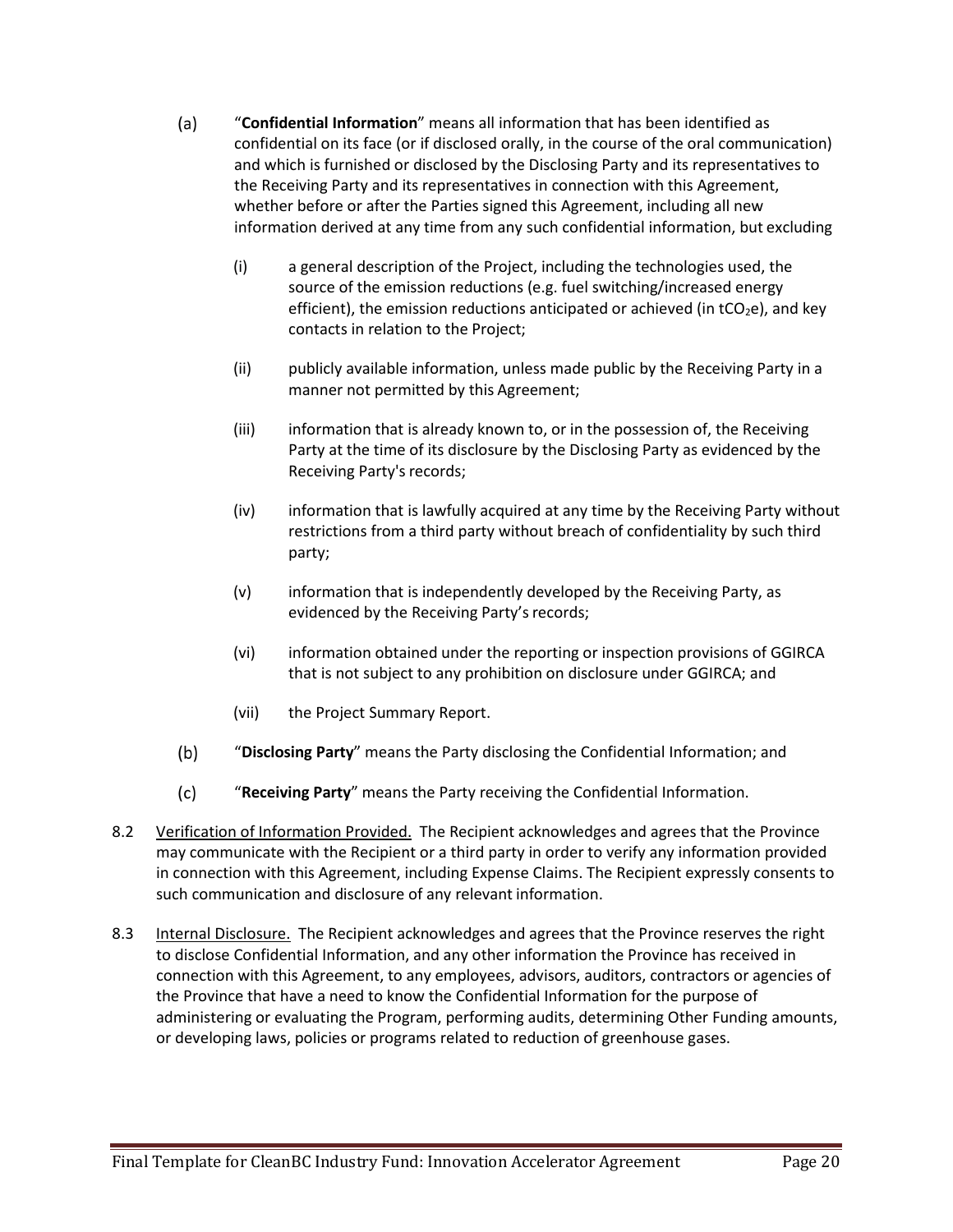- 8.4 Communications with Other Funding Sources. The Recipient consents to the Province contacting any sources of funding identified by the Recipient in this Agreement or in the Deliverables and sharing information relevant to amounts received.
- 8.5 Duty of Confidentiality. Subject to sections 8.2 to 8.4 and except as required to comply with the law, the Receiving Party
	- $(a)$ will use the Confidential Information of the Disclosing Party solely in connection with performing its obligations and exercising its rights under this Agreement; and
	- $(b)$ will not publish, reproduce, copy, disseminate or disclose the Confidential Information, or otherwise use the same except in performing its obligations under this Agreement, without the prior written consent of the Disclosing Party.
- 8.6 Security. Subject to sections 8.2 to 8.4, the Receiving Party must maintain the Confidential Information of the Disclosing Party in confidence using at least the same degree of care as it employs in maintaining in confidence its own proprietary and confidential information, but in no event less than a reasonable degree of care.
- 8.7 *FOIPPA.* The Recipient acknowledges that the Province is bound by the *Freedom of Information and Protection of Privacy Act*, R.S.B.C. 1996, c. 165 ("*FOIPPA*") and that any information provided to the Province in connection with this Agreement is subject to disclosure in accordance with *FOIPPA*. Each Party must comply with all privacy laws applicable to it.

# **ARTICLE 9 Intellectual Property**

- 9.1 Retention of Intellectual Property. Subject to this Article, each Party will retain all rights, title and interest in and to its intellectual property, and neither Party will acquire any right, title or interest in or to any intellectual property of the other Party pursuant this Agreement.
- 9.2 Licence from the Recipient. Subject to section 9.3 and 9.4, the Recipient grants the Province a non-exclusive, perpetual, royalty free, worldwide licence to exercise all the rights set out in the *Copyright Act*, R.S.C. 1985, c. C-42, including the right to use, reproduce, modify, publish and distribute, with respect to the Project Summary Report.
- 9.3 Right to modify. The Province's right to modify under section 9.2 is limited to non-material modifications.
- 9.4 Redactions to the Project Summary Report. Subject to this section, the Recipient acknowledges that the Province will make the Project Summary Report publicly available. The Recipient may request the following types of redactions to the public version of the Project Summary Report if there is a reasonable risk of financial harm to the Recipient if the redactions are made publicly available: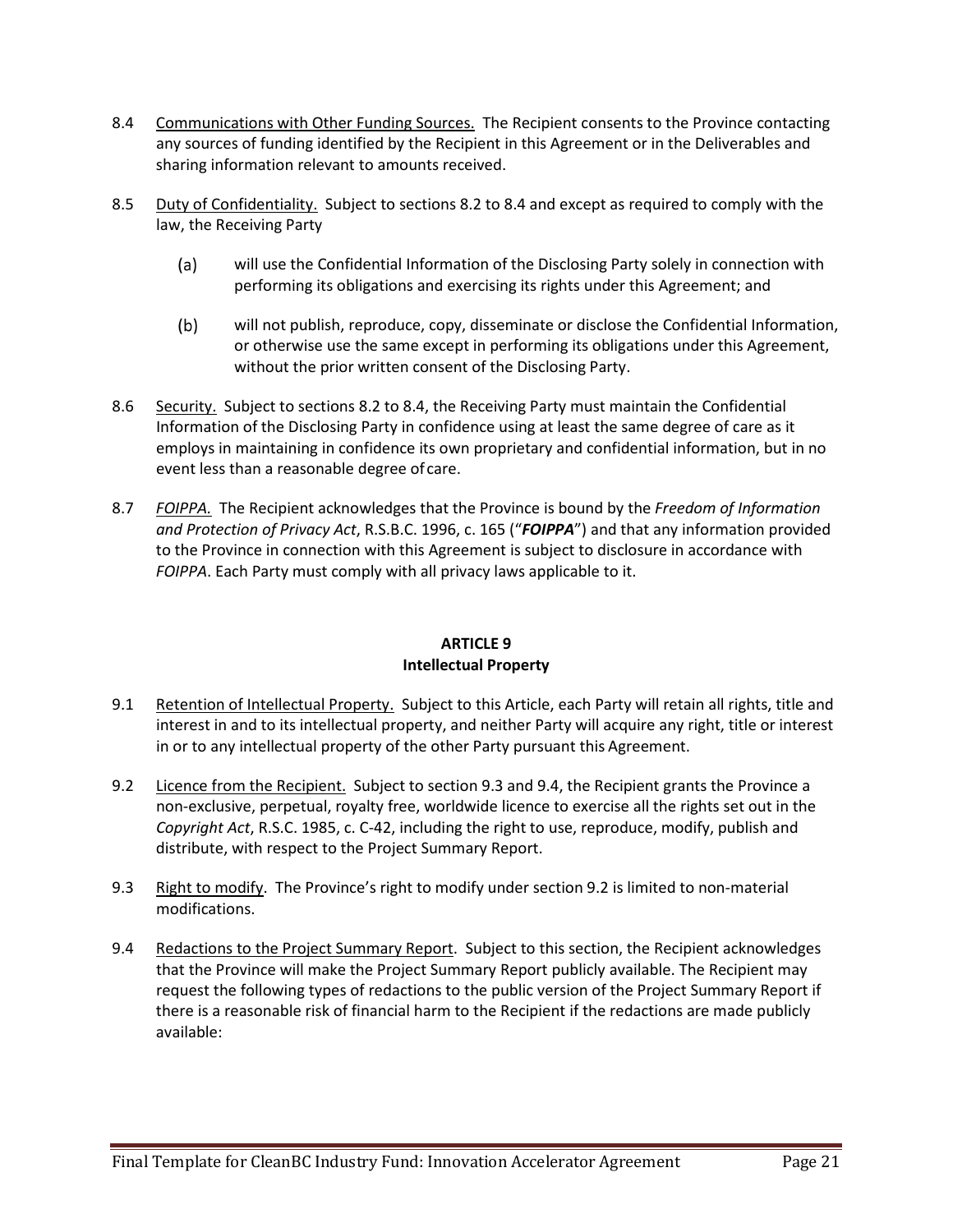- $(a)$ temporary redactions (for up to 2 years following the submission of the Project Summary Report) for information related to the implementation and outcomes of the Project; or
- $(b)$ permanent redactions for non-public information related to the Project Facility and for technical information related to the design of the Project technology.

If the Province agrees in writing to such a request,

- (c) the public version of the Project Summary Report will be redacted for the period of time described in (a) or (b) above;
- (d) the Province's licence under section 9.2 will not include information redacted under (b); and
- (e) the Province's licence under section 9.2 for information redacted under (a) will commence when the temporary redaction period ends.

# **ARTICLE 10 Property, and Responsibility for the Project or Its Performance**

- 10.1 Except in relation to security interests required under this Article 12, the Parties agree that the Province will not acquire any responsibility in relation to the implementation of the Project, except as expressly provided in Article 2 or as provided for under Article 12.
- 10.2 The Province disclaims any responsibility for the performance or of the Project and disclaims any representation regarding the suitability of the Project for any purpose. The Recipient acknowledges that it is solely responsible in relation to the performance or suitability of the Project.

### **ARTICLE 11 Communications**

- 11.1 Communications. Subject to any Communications Protocol and Strategy agreed to in writing by the Parties, the Recipient agrees that:
	- $(a)$ if requested by the Province, the Recipient will co-operate in the development of a Communications Protocol and Strategy regarding public communications about the Project;
	- $(b)$ if requested by the Province, the Recipient will display signage in accordance with any reasonable specifications of the Province at one or more prominent public locations around the Project Facility regarding the Project and Province's funding for the Project;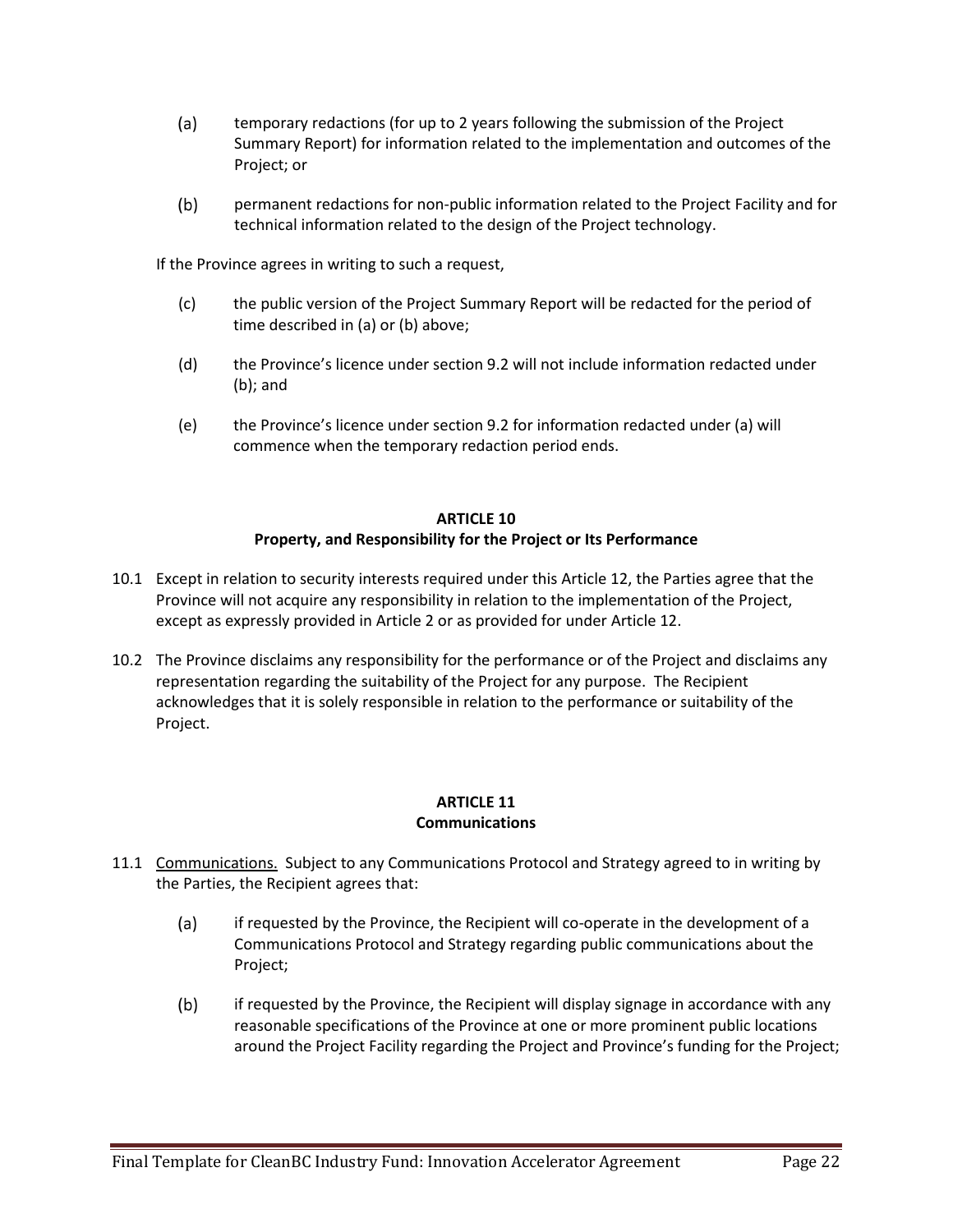- $(c)$ the Recipient will include in any publications or public communications of the Recipient or arranged by the Recipient that mention the Project, an acknowledgement that funding for the Project has been received from the Province as follows:
	- (i) in a form specified by the Province; or
	- (ii) if the Province does not specify a form within five business days of being requested to specify the form of acknowledgement, in the form of a statement that the Recipient "gratefully acknowledges assistance from the Province of British Columbia;
- $(d)$ the Parties will advise one another at least 15 business days in advance of any planned public statement media release or public event regarding the Project, other than public statements the Recipient is required to make under applicable securities laws, and
	- (i) obtain the Province's consent prior to such statement, release or event,
	- (ii) cooperate with the Province in planning the statement, release or event, and
	- (iii) provide the Province with a reasonable opportunity to participate in the statement or event, including allowing the Province to supply quotes for the statement and allowing representatives of the Province opportunities to speak at the event;
- $(e)$ if requested by the Province, and with 15 business days notice, the Recipient will participate in at least one media event located at the Project Facility, in a major urban centre close to the Project Facility, or in Victoria or Vancouver, at the option of the Province;
- if requested by the Province and with 10 business days notice, the Recipient will allow  $(f)$ the Province to take photographs or videos of the Project Facility, and publish such photographs or videos provided such photographs or videos do not disclose any trade secret; and
- $(g)$ the Recipient will allow the Province to feature the Project in its publications or reports.

# **ARTICLE 12 Security**

12.1 Security. Intentionally Left Blank. **<**The Province reserves the right to require security terms.>

#### **ARTICLE 13 Indemnity and Insurance**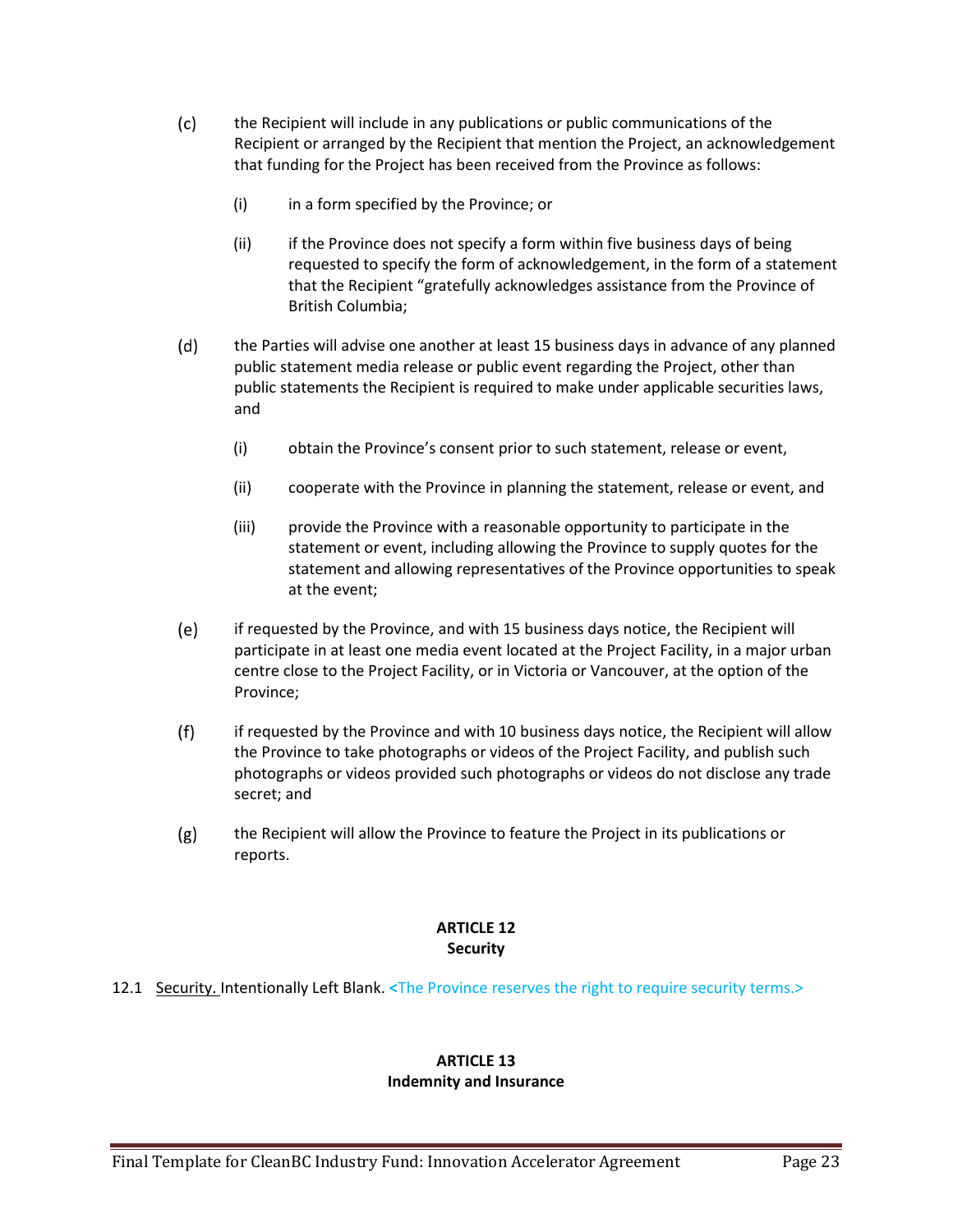- 13.1 Indemnity. The Recipient must indemnify and save harmless the Province and the Province's employees and agents from any loss, claim (including any claim of infringement of third-party intellectual property rights), damage award, action, cause of action, cost or expense that the Province or any of the Province's employees or agents may sustain, incur, suffer or be put to at any time, either before or after this Agreement ends, (each a "Loss") to the extent the Loss is directly or indirectly caused or contributed to by
	- $(a)$ any injury to person (including injuries resulting in death) or loss of or damage to property which may be or is alleged to be caused by or suffered as a result of the carrying out of the Project or any part thereof, except to the extent caused by the negligence or willful misconduct of the Province, its employees or agents;
	- $(b)$ any act or omission by the Recipient or by any of the Recipient's agents, employees, officers, directors or subcontractors in connection with this Agreement; or
	- $(c)$ any representation or warranty of the Recipient being or becoming untrue or incorrect.
- 13.2 Insurance. The Recipient must comply with the Insurance Schedule attached as Schedule F. Notwithstanding the above, the Province acknowledges that the Recipient may satisfy the insurance requirements set out in this Section 12.2 and Schedule F through the administration of a self-insurance program. To the extent that the Recipient self-insures for any such insurance required under this Agreement, the Recipient shall be deemed to have satisfactorily taken out such insurance without any deemed amendment to the obligation to insure. Application of the self-insurance program shall in no way limit or diminish the rights that the Province may have had as an additional insured under any required insurance policy under this Agreement that was not maintained by the Recipient, as a result of such self-insurance program.
- 13.3 Evidence of Coverage. Within 10 business days of being requested to do so by the Province, the Recipient must provide the Province with evidence of the Recipient's compliance with section 13.2.

### **ARTICLE 14 Records Retention and Audit**

- 14.1 Records Retention. The Recipient must keep and maintain all records, including, without limitation, all books, Timesheets, communications records, invoices, request for proposal documents, letters, receipts and any documentation related to the Project or this Agreement, as applicable, necessary to support the information contained in and with respect to each of the representations and warranties set out herein and any Deliverables submitted to the Province, for the duration of this Agreement and for a period of seven years thereafter, or such longer period as may be specified by and applicable laws and regulations (the "**Audit Period**").
- 14.2 Request for Records. The Province, the Auditor General of British Columbia and any independent auditor identified by the Province (in each case, the "**Inspecting Party**"), will be entitled to request copies of, and access to, the Recipient's records referred to in section 14.1 from time to time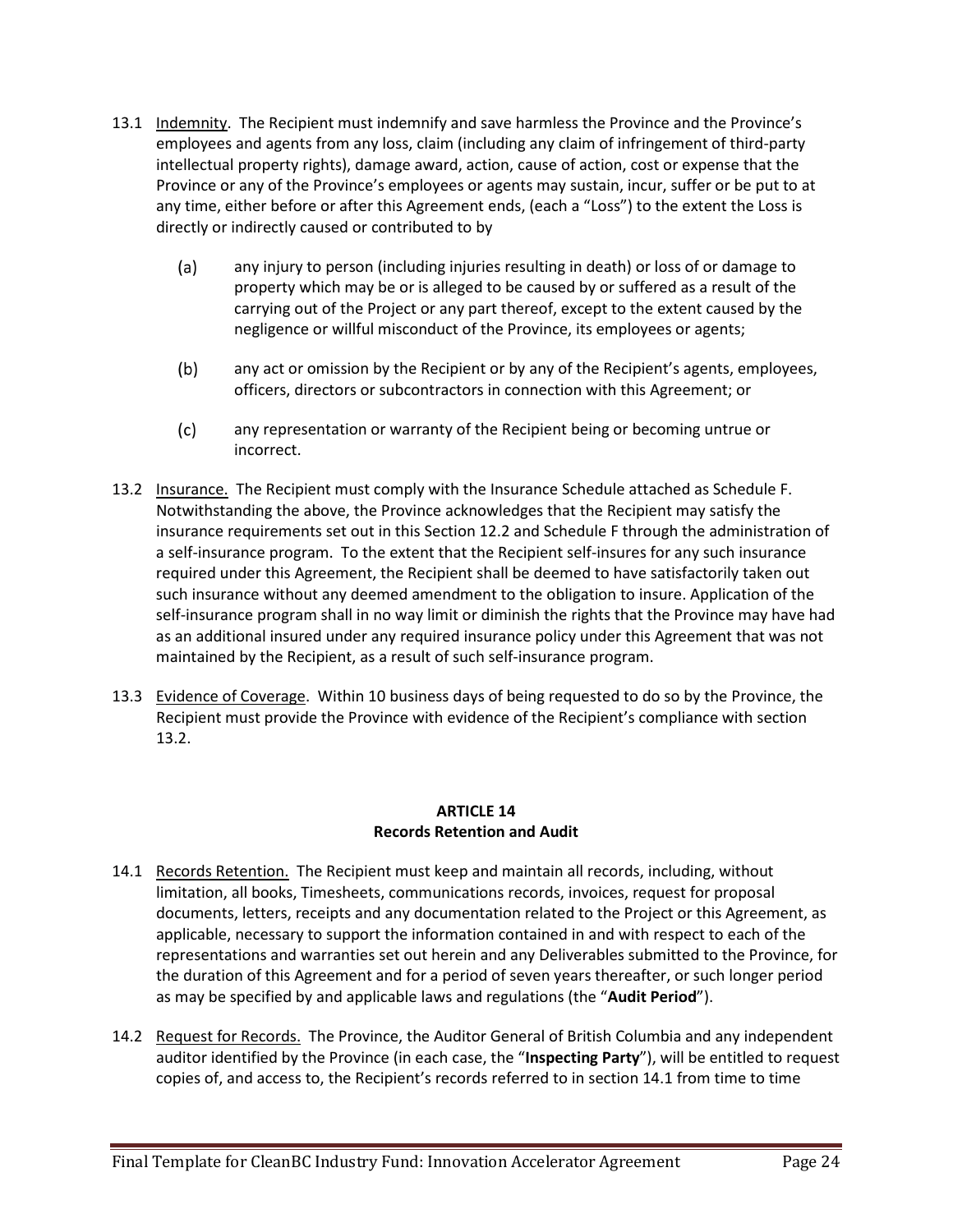during the Audit Period for audit, verification, or reporting purposes, and may provide all such records and information to its third party advisors or the Province.

- 14.3 Inspection of Premises. The Inspecting Party may, at its own expense, upon reasonable notice to the Recipient, enter upon the Recipient's premises during normal business hours to review the progress of the Project and the Recipient's expenditure of funds and, for these purposes, the Inspecting Party may
	- require access to the site or facility premises where Project activities are taking place  $(a)$ or have taken place;
	- $(b)$ inspect and copy the records and documents referred to in section 14.1; and
	- $(c)$ conduct an audit or investigation of the Recipient in respect of the expenditure of the funds or completion of Milestones.
- 14.4 Duty of Recipient to Provide Information. To assist in respect of the rights set out in this section, the Recipient must disclose any information reasonably requested by the Inspecting Party, and must do so in a form and within the timelines reasonably requested by the InspectingParty.
- 14.5 Consent to Disclosure of Information. The Recipient consents to the disclosure of information protected under section 42(2) of *GGIRCA* being disclosed to employees of the Province and its auditors, for the purpose of administering of this Agreement, provided that both parties acknowledge that such consent does not extend to any other purpose and does not otherwise limit the application of section 42(2).
- 14.6 Audit Rights do not Constitute Control. No provision of this Agreement will be construed so as to give the Province any control whatsoever over the Recipient's records or those of its contractors.
- 14.7 Adjustments. If a discrepancy is identified by an audit by the Province, the appropriate adjustments will be made promptly between the Parties.
- 14.8 Overpayment and Cost of Audit. If there has been an overpayment by the Province, the amount of the overpayment will constitute a debt due to the Province and may be so recovered. If such overpayment is greater than 3% of the appropriate funding that was payable under this Agreement and the overpayment was the result of the Recipient's error, omission, or misrepresentation, the costs of such audit must be paid by the Recipient, and such amount will also constitute a debt due to the Province and may be so recovered. Any debt due to the Province herein referred to may, in addition to any other remedies available at law or in equity, also be recovered by the Province by set-off.

# **ARTICLE 15 Events of Default**

- 15.1 Definitions. In this Article,
	- "**Event of Default**" means any of the following: $(a)$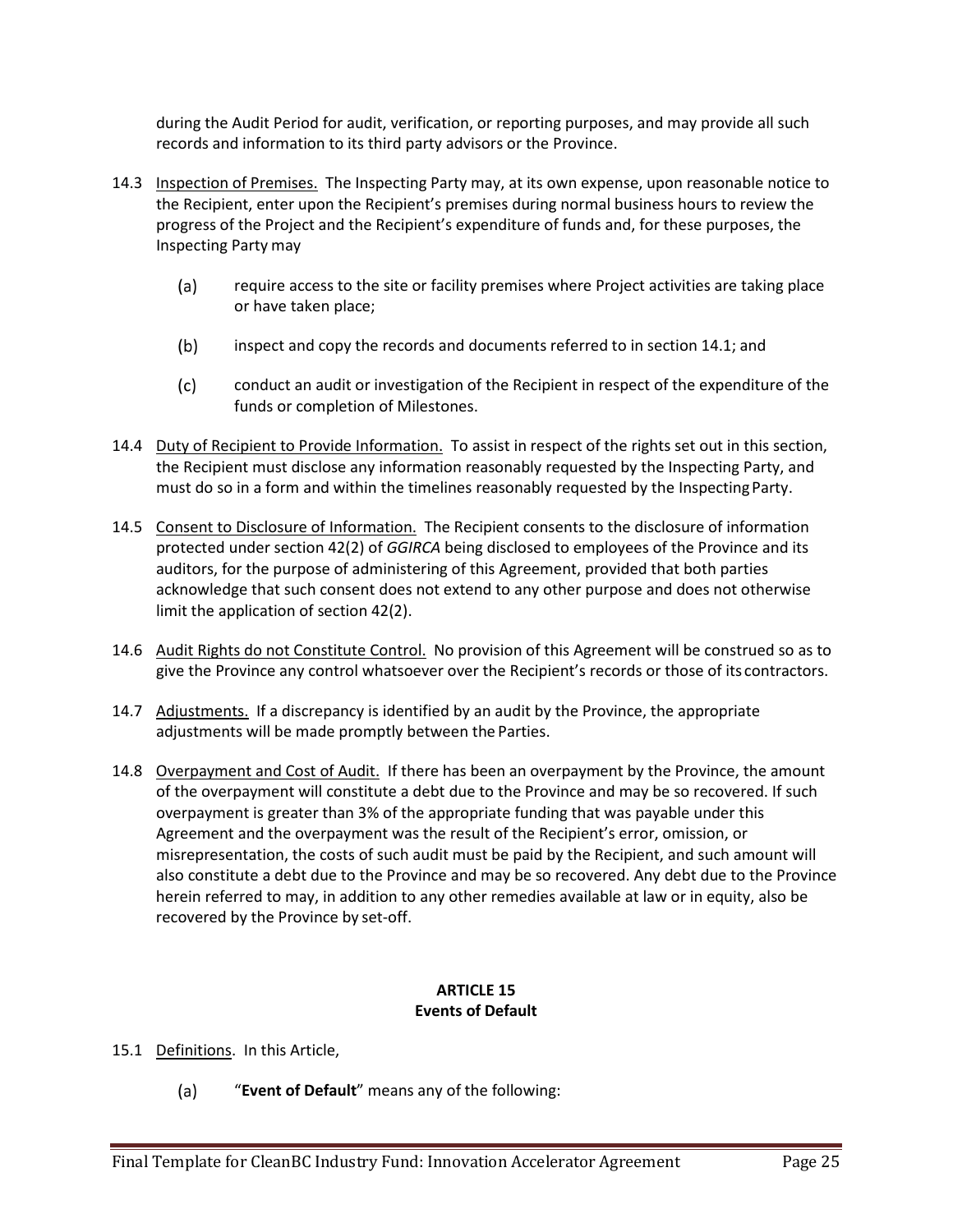- (i) an Insolvency Event,
- (ii) the Recipient fails to perform, in a material respect, any of the Recipient's material obligations under this Agreement,
- (iii) the Recipient fails to achieve a Milestone by the Milestone Date, or
- (iv) any representation or warranty made by the Recipient in this Agreement is untrue or incorrect in any material respect; and
- $(b)$ "**Insolvency Event**" means any of the following:
	- (i) an order is made, a resolution is passed or a petition is filed for the Recipient's liquidation or winding up,
	- (ii) the Recipient commits an act of bankruptcy, makes an assignment for the benefit of the Recipient's creditors or otherwise acknowledges the Recipient's insolvency,
	- (iii) a bankruptcy petition is filed or presented against the Recipient or a proposal under the *Bankruptcy and Insolvency Act*, R.S.C. 1985, c. B-3 is made by the Recipient,
	- (iv) a compromise or arrangement is proposed in respect of the Recipient under the *Companies' Creditors Arrangement Act* , R.S.C. 1985, c. C-36,,
	- (v) a receiver or receiver-manager is appointed for any of the Recipient's property, or
	- (vi) the Recipient ceases, in the Province's opinion, to carry on business as a going concern.
- 15.2 Province's Remedies. On the happening of an Event of Default, or at any time thereafter, the Province may, at its sole discretion, elect to do any one or more of the following:
	- $(a)$ by written notice to the Recipient, require that the Event of Default be remedied within a time period specified in the notice;
	- $(b)$ suspend or terminate the Province's obligation to pay further amounts in respect of the Project, including amounts due and owing which have not yet been paid;
	- $(c)$ require the Recipient to repay any amounts that have been wrongly paid by the Province, or set off such amounts from amounts otherwise payable by the Province;
	- $(d)$ if the Recipient has failed to provide a report as required under sections 6.2 to 6.4, require the Recipient to repay any amounts that have been wrongly paid by the Province, as determined by the Province;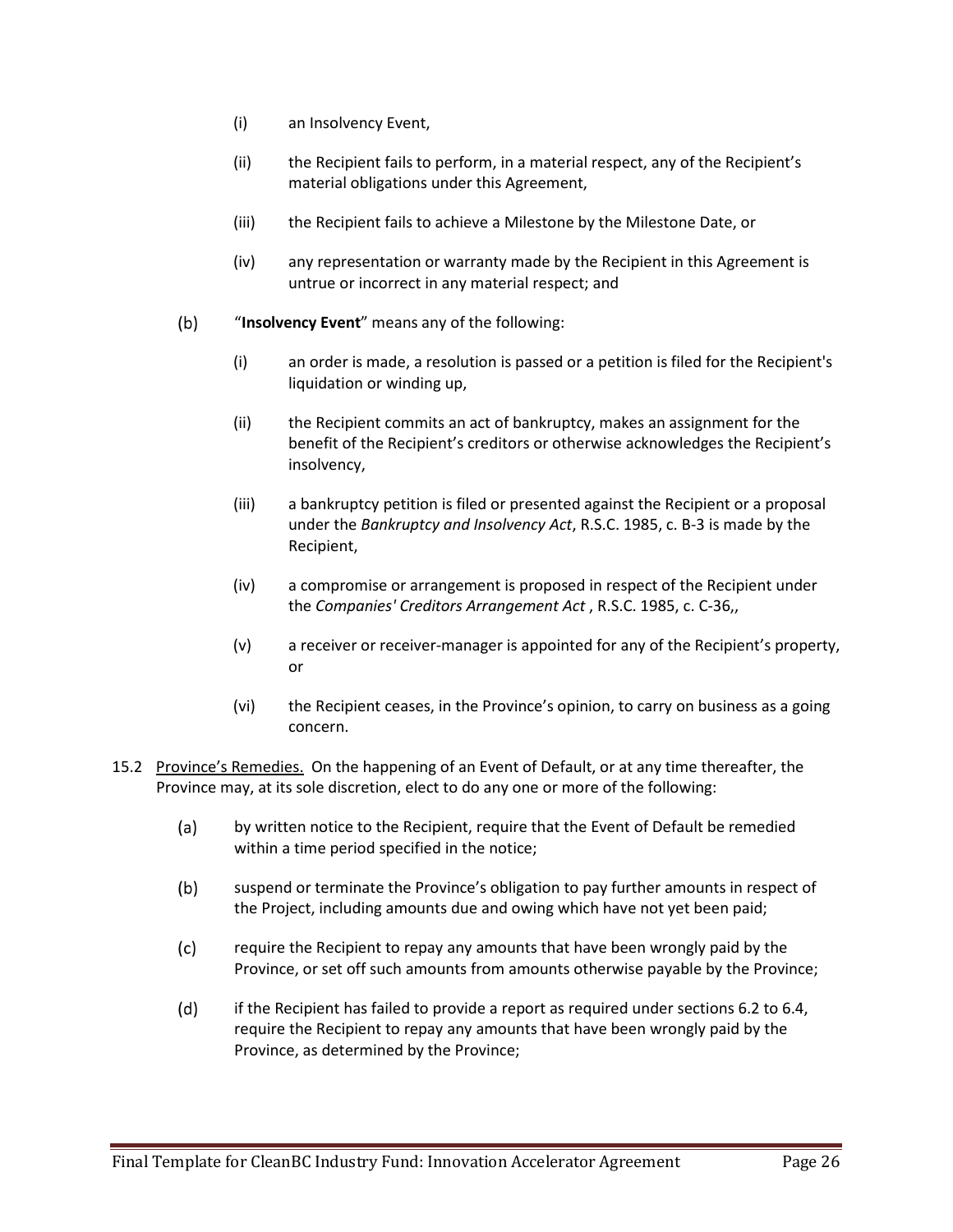- $(e)$ require the Recipient to repay forthwith all funds paid to the Recipient by the Province under this Agreement;
- $(f)$ reduce future grants otherwise payable to the Recipient under the CleanBC Industrial Incentive Program by an amount equal to the amount the Recipient is required to repay to the Province under this Agreement; and
- $(g)$ by written notice to the Recipient, terminate this Agreement with immediate effect or on a future date specified in the notice, subject to the expiration of any time period specified under section 15.2(a);
- 15.3 Delay not a Waiver. No failure or delay on the part of the Province to exercise its rights in relation to an Event of Default will constitute a waiver by the Province of such rights.

### **ARTICLE 16 Term and Termination**

- 16.1 Term. This Agreement commences on the Contract Start Date and expires on the date that is one year after the Project Summary Report Milestone Date, unless terminated earlier by mutual consent of the Parties or pursuant to sections 15.2(g) or 16.3.
- 16.2 Survival. Article 1 *[Interpretation]*, section 5.7 [*Reimbursement for Excess Other Funding*], , Article 7 *[Representations and Warranties]*, Article 8 [*Confidentiality*], Article 9 *[Intellectual Property]*, section 13.1 *[Indemnity]*, Article 14 *[Records Retention and Audit]*, section 16.2 *[Survival]* and Article 18 *[Dispute Resolution]* survive termination of this Agreement.
- 16.3 Termination by Recipient. If the Recipient determines that the Project should be terminated prior to completion, the Recipient may terminate this Agreement upon paying the Province all funds paid by the Province under this Agreement, together with Interest on such payments accruing from the time of payment.

#### **ARTICLE 17 Force Majeure**

# 17.1 Definitions. In this Article,

- (a) "**Event of Force Majeure**" means one of the following events:
	- (i) a natural disaster, fire, flood, storm, epidemic or power failure,
	- (ii) a war (declared and undeclared), insurrection or act of terrorism or piracy,
	- (iii) a strike (including illegal work stoppage or slowdown) or lockout,
	- (iv) a freight embargo, or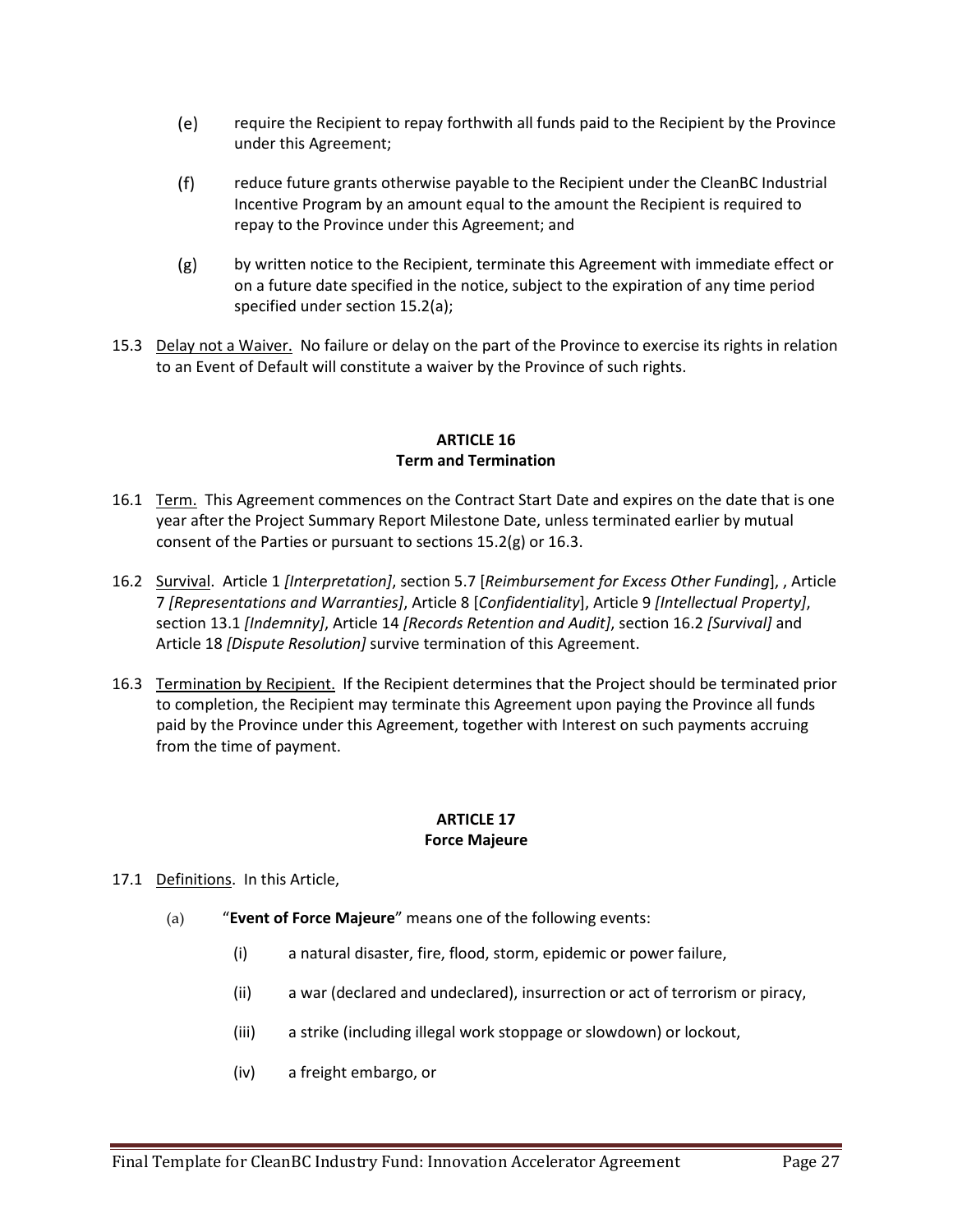(v) an event that the Province agrees, in its sole discretion and in writing, is an Event of Force Majeure,

if the event prevents a Party from performing the Party's obligations in accordance with this Agreement and is beyond the reasonable control of that Party; and

- $(b)$ "**Affected Party**" means a Party prevented from performing the Party's obligations in accordance with this Agreement by an Event of Force Majeure.
- 17.2 Consequence of Event of Force Majeure. An Affected Party is not liable to the other Party for any failure or delay in the performance of the Affected Party's obligations under this Agreement resulting from an Event of Force Majeure and any time periods for the performance of such obligations are automatically extended for the duration of the Event of Force Majeure provided that the Affected Party complies with the requirements of section 17.3.
- 17.3 Duties of Affected Party. An Affected Party must promptly notify the other Party in writing upon the occurrence of the Event of Force Majeure and make all reasonable efforts to prevent, control or limit the effect of the Event of Force Majeure so as to resume compliance with the Affected Party's obligations under this Agreement as soon as possible.

#### **ARTICLE 18 Dispute Resolution**

- 18.1 Dispute resolution process. In the event of a dispute between the parties arising out of or in connection with this Agreement, the following dispute resolution process will apply unless the parties otherwise agree in writing:
	- $(a)$ the parties must initially attempt to resolve the dispute through collaborative negotiation;
	- $(b)$ if the dispute is not resolved through initial collaborative negotiations, either Party may by notice to the other Party, request collaborative negotiation among senior officials, in which case both Parties must designate a senior official within 5 business days, who will engage in collaborative negotiations;
	- $(c)$ if the dispute is not resolved through collaborative negotiation within 20 business days of the notice referred to in paragraph (b), the parties must then attempt to resolve the dispute through mediation under the rules of the Mediate BC Society; and
	- $(d)$ if the dispute is not resolved through mediation within 30 business days of the commencement of mediation, the dispute must be referred to and finally resolved by arbitration under the *Arbitration Act*.
- 18.2 Location of arbitration or mediation. Unless the parties otherwise agree in writing, an arbitration or mediation under section 18.1 will be held in Victoria, British Columbia.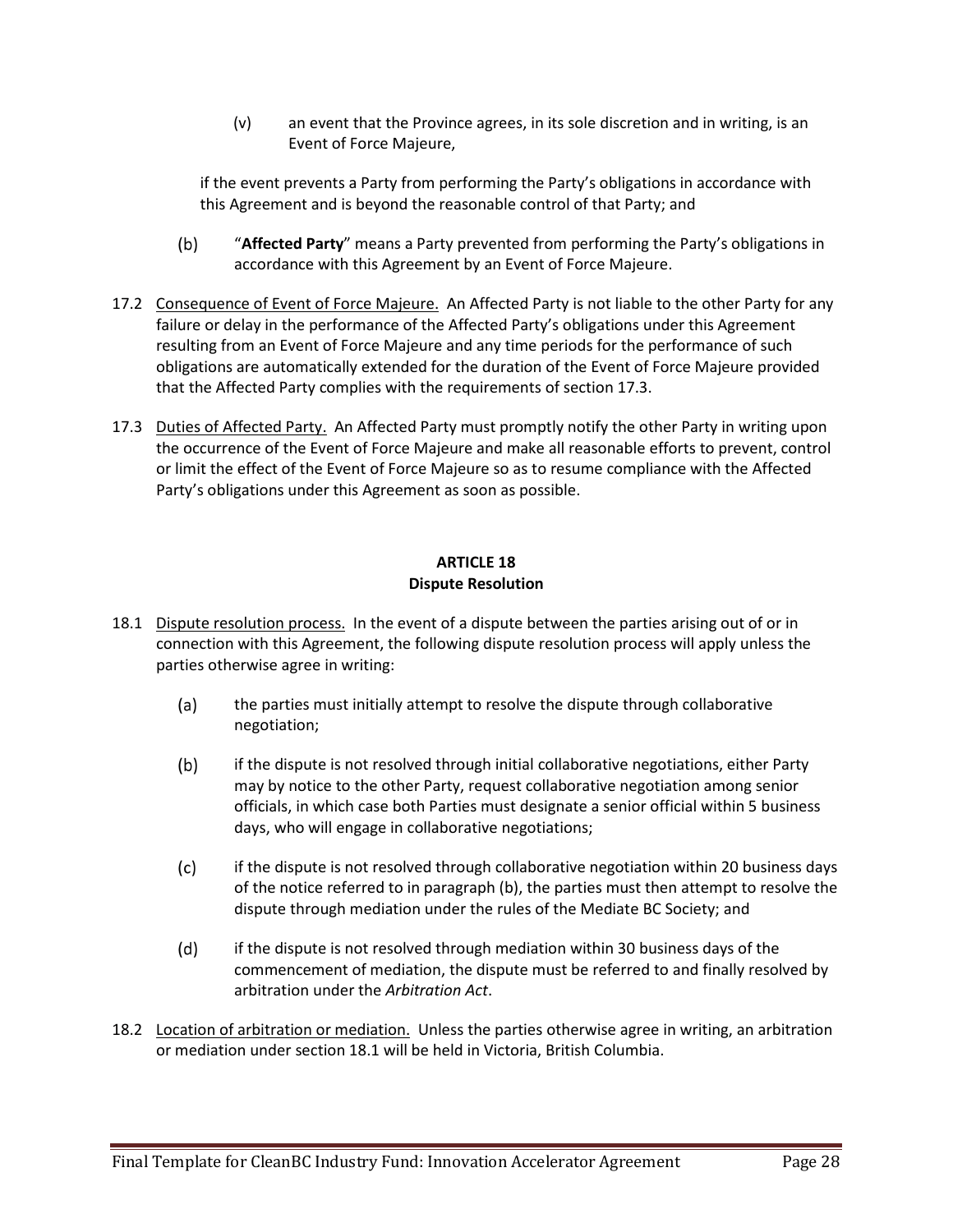18.3 Costs of mediation or arbitration. Unless the parties otherwise agree in writing or, in the case of an arbitration, the arbitrator otherwise orders, the parties must share equally the costs of a mediation or arbitration under section 18.1 other than those costs relating to the production of expert evidence or representation by counsel.

## **ARTICLE 19 Miscellaneous**

- 19.1 Delivery of notices. To be effective, any notice contemplated by this Agreement must be in writing and delivered as follows:
	- $(a)$ by email to the Province Contact or the Recipient Contact, as applicable, in which case notice will be deemed to be received on the date of delivery if it is a business day and the delivery was made prior to 4:00 pm (local time in place of receipt) and otherwise on the next business day;
	- $(b)$ by hand or courier to the Province Contact or Recipient Contact, as the case may be, in which case it will be deemed to be received on the day of its delivery; or
	- $(c)$ by prepaid post to the Province Contact or Recipient Contact in which case if mailed during any period when normal postal services prevail, it will be deemed to be received on the fifth business day after its mailing.
- 19.2 Change of address. Either party may from time to time give notice to the other party of a substitute address, which from the date such notice is given will supersede for purposes of section 19.1 *[Delivery of Notices]* any previous address or fax number specified for the party giving the notice.
- 19.3 Assignment. The Recipient must not assign any of the Recipient's rights or obligations under this Agreement without the Province's prior written consent, provided, however, that the Recipient may, without the prior written consent of the Province but with 15 days written notice by Recipient to the Province, assign its rights and obligations under this Agreement to any of its Affiliates or to its successor in interest in connection with a merger or consolidation (or other similar transaction), so long as such Party is the Operator of the Project Facility and agrees to perform this Agreement in the same manner and to the same extent that the Recipient would be required to perform it if no such assignment had taken place. Any other assignment of the rights or obligations under this Agreement by the Recipient requires prior written consent by the Province. Upon providing written notice to the Recipient, the Province may assign to any person any of the Province's rights under this Agreement and may assign to any "government corporation", as defined in the *Financial Administration Act*, R.S.B.C. 1996, c.138, any of the Province's obligations under this Agreement.
- 19.4 Waiver. A waiver of any term or breach of this Agreement is effective only if it is in writing and signed by, or on behalf of, the waiving party and is not a waiver of any other term or breach.
- 19.5 Modification. No modification of this Agreement is effective unless it is in writing and signed by, or on behalf of, the parties.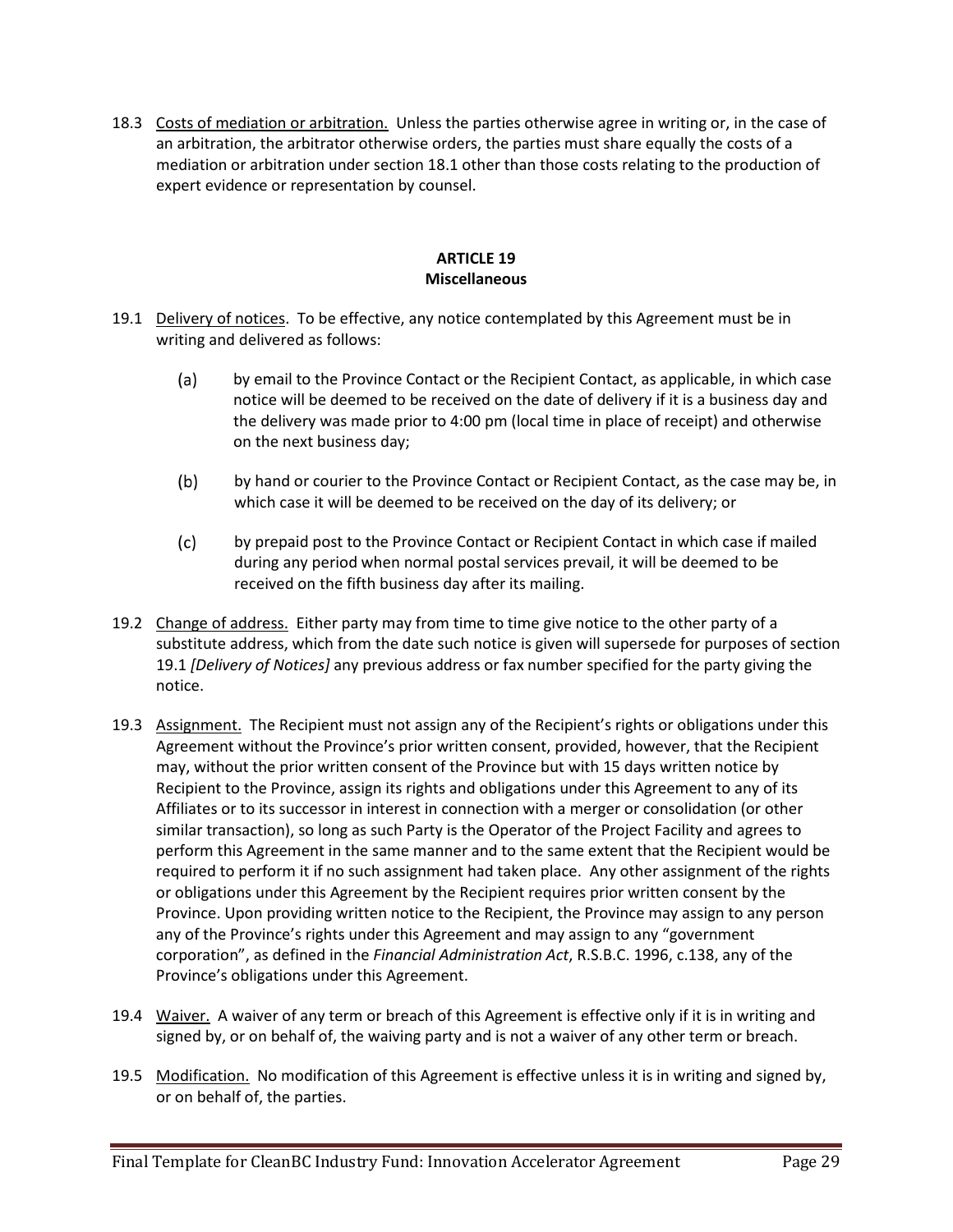- 19.6 Entire Agreement. This Agreement (including any modification of it) constitutes the entire agreement between the parties as to the Province's payment of funds for the Project.
- 19.7 Schedules. The Schedules (including any appendices or other documents attached to, or incorporated by reference into, those Schedules) are part of this Agreement.
- 19.8 Independence from Province. In relation to the performance of the Project, the Recipient is not a partner or agent of the Province, and must not act or purport to act contrary to this section and must not do anything that would result in personnel hired or used by the Recipient or a subcontractor in relation to the Project being considered employees or agents of the Province.
- 19.9 Time. Time is of the essence in this Agreement and, without limitation, will remain of the essence after any modification or extension of this Agreement, whether or not expressly restated in the document effecting the modification or extension.
- 19.10 Further Assurances. Each of the Parties will from time to time execute and deliver all such further documents and instruments and do all acts and things as another Party may reasonably require to effectively carry out or better evidence or perfect the full intent and meaning of this Agreement or to consummate more effectively the transactions contemplated hereby.
- 19.11 Conflict of Interest. The Recipient must not provide any services to any person in circumstances which, in the Province's reasonable opinion, could give rise to a conflict of interest between the Recipient's duties to that person and the Recipient's duties to the Province under this Agreement.
- 19.12 No Effect on Statutory Duties. This Agreement does not operate as a permit, licence, approval or other statutory authority which the Recipient may be required to obtain from the Province or any of its agencies in order to carry out the Project. Nothing in this Agreement is to be construed as interfering with, or fettering in any manner, the exercise by the Province or its agencies of any statutory, prerogative, executive or legislative power or duty.
- 19.13 Enurement. This Agreement will enure to the benefit of and be binding upon the respective heirs, executors, administrators, other legal representatives, successors and permitted assigns of the Parties.
- 19.14 Amendment. This Agreement may only be amended by written agreement duly executed by authorized representatives of the Parties.
- 19.15 Severability. If any provision of this Agreement is determined to be illegal, invalid or unenforceable by an arbitrator or any court of competent jurisdiction, that provision will be severed from this Agreement and the remaining provisions will remain in full force and effect.
- 19.16 Governing Law and Dispute Forum. This Agreement is governed by and will be construed in accordance with the laws of the Province of British Columbia and the laws of Canada applicable therein. For the purpose of all legal proceedings, this Agreement will be deemed to have been performed in the Province of British Columbia and the courts of the Province of British Columbia will have jurisdiction to entertain any action arising under this Agreement. Each of the Parties attorns to the non-exclusive jurisdiction of the courts of the Province of British Columbia.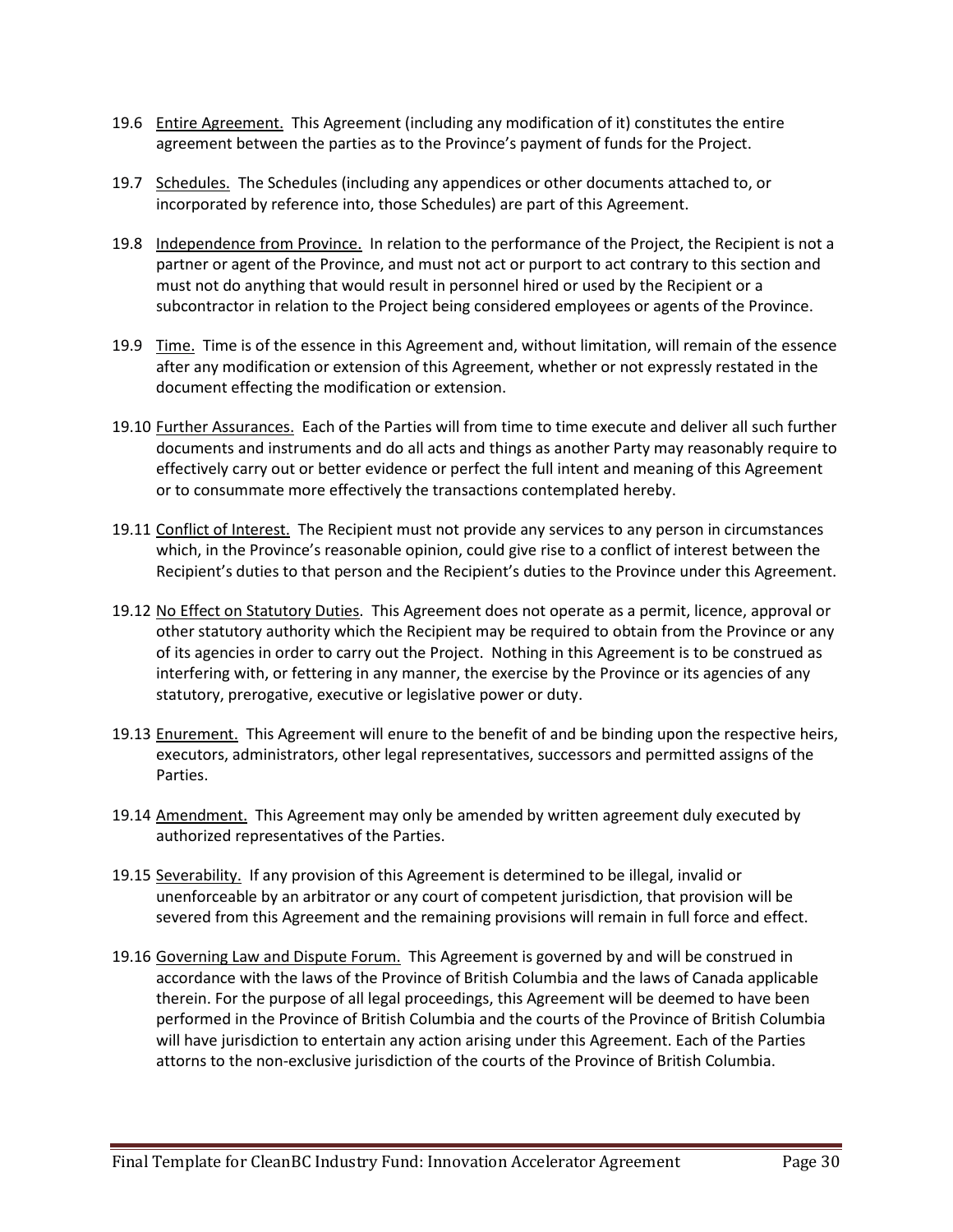- 19.17 Remedies Cumulative. The rights and remedies of the parties under this Agreement are cumulative and are in addition to, and not in substitution for, any other rights and remedies available at law or in equity or otherwise. No single or partial exercise by a Party of any right or remedy precludes or otherwise affects the exercise of any other right or remedy to which that Party may be entitled.
- 19.18 Independent Legal Advice. The Recipient acknowledges that it has obtained its own independent legal advice with respect to the terms of this Agreement prior to its execution. The Recipient acknowledges that it has been advised that it should obtain independent legal advice as to the terms of this agreement.
- 19.19 Counterparts. This Agreement may be executed in any number of counterparts, each of which will be deemed to be an original and all of which taken together will be deemed to constitute one and the same instrument.

*[The remainder of this page left intentionally blank.]*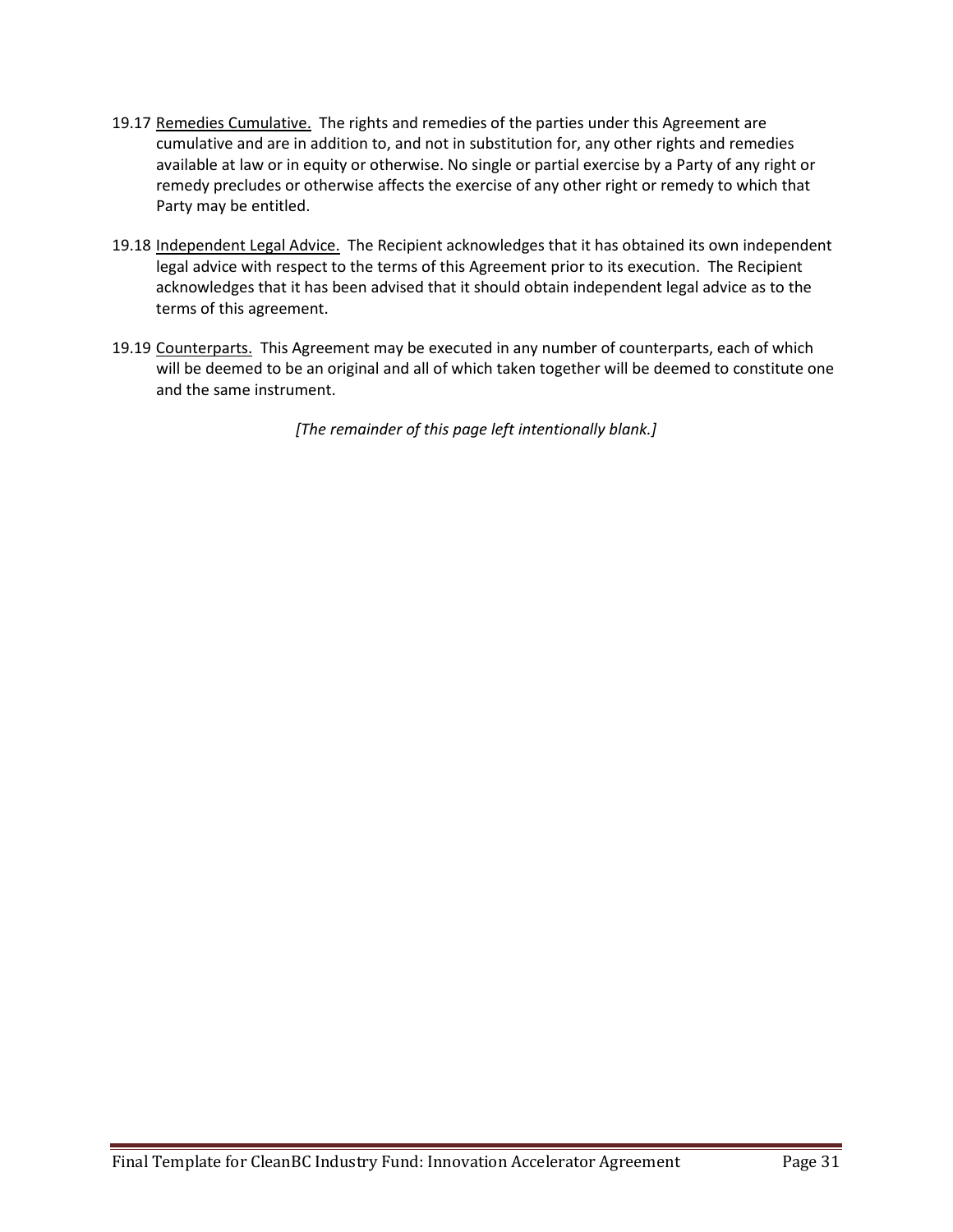EXECUTED by the Parties as of \_\_\_\_\_\_\_\_\_\_\_\_\_, 2022.

| HER MAJESTY THE QUEEN IN RIGHT OF THE             |
|---------------------------------------------------|
| PROVINCE OF BRITISH COLUMBIA, as represented      |
| by the Minister of Environment and Climate Change |
| <b>Strategy</b>                                   |

By: Name: Title:

#### **NAME OF RECIPIENT**

By: Name: Title: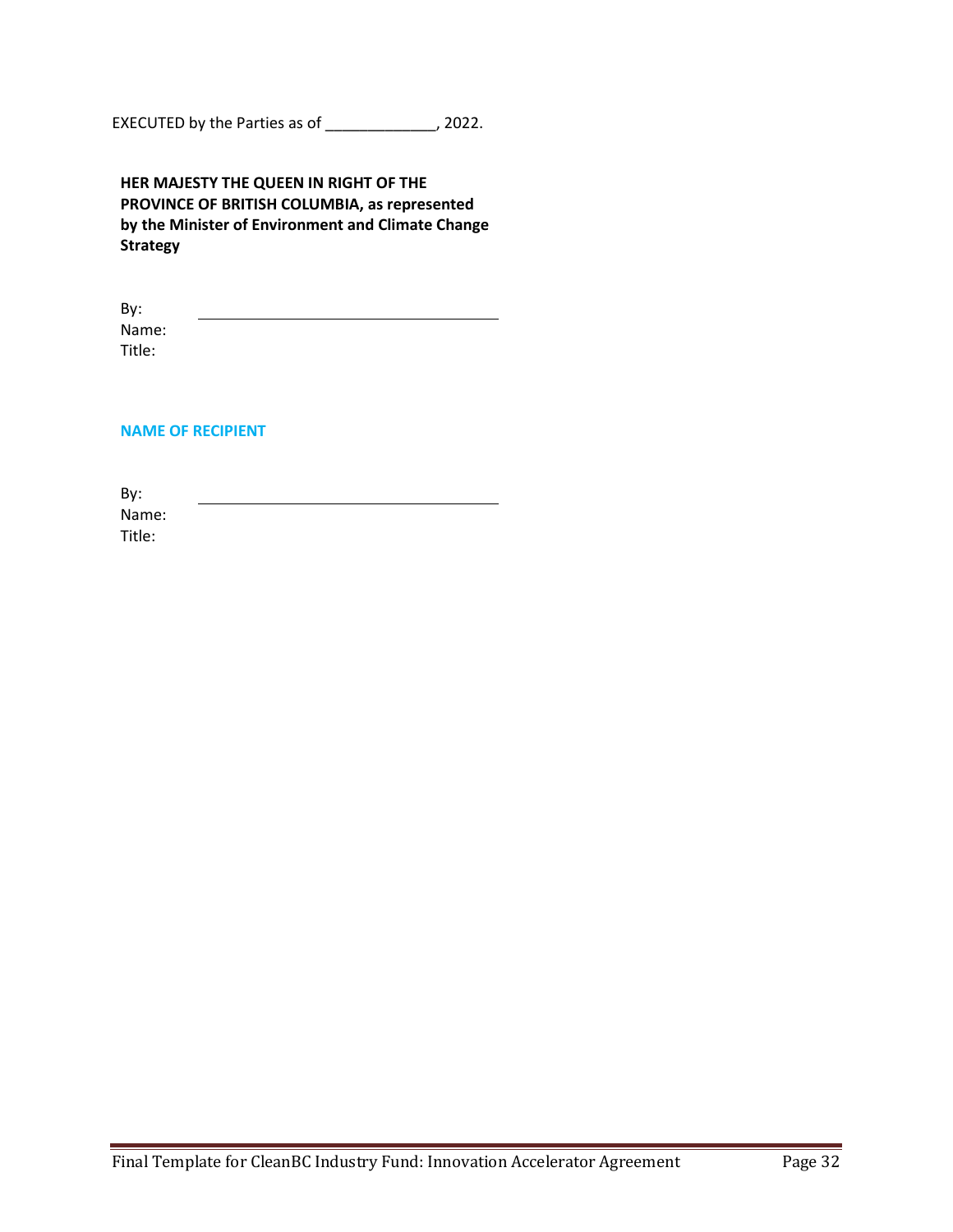# Schedule A Project Description

[*From Innovation Accelerator RFP (March 14, 2022) – Appendix B: Project Proposal Submission Form section 1 B Project Information]*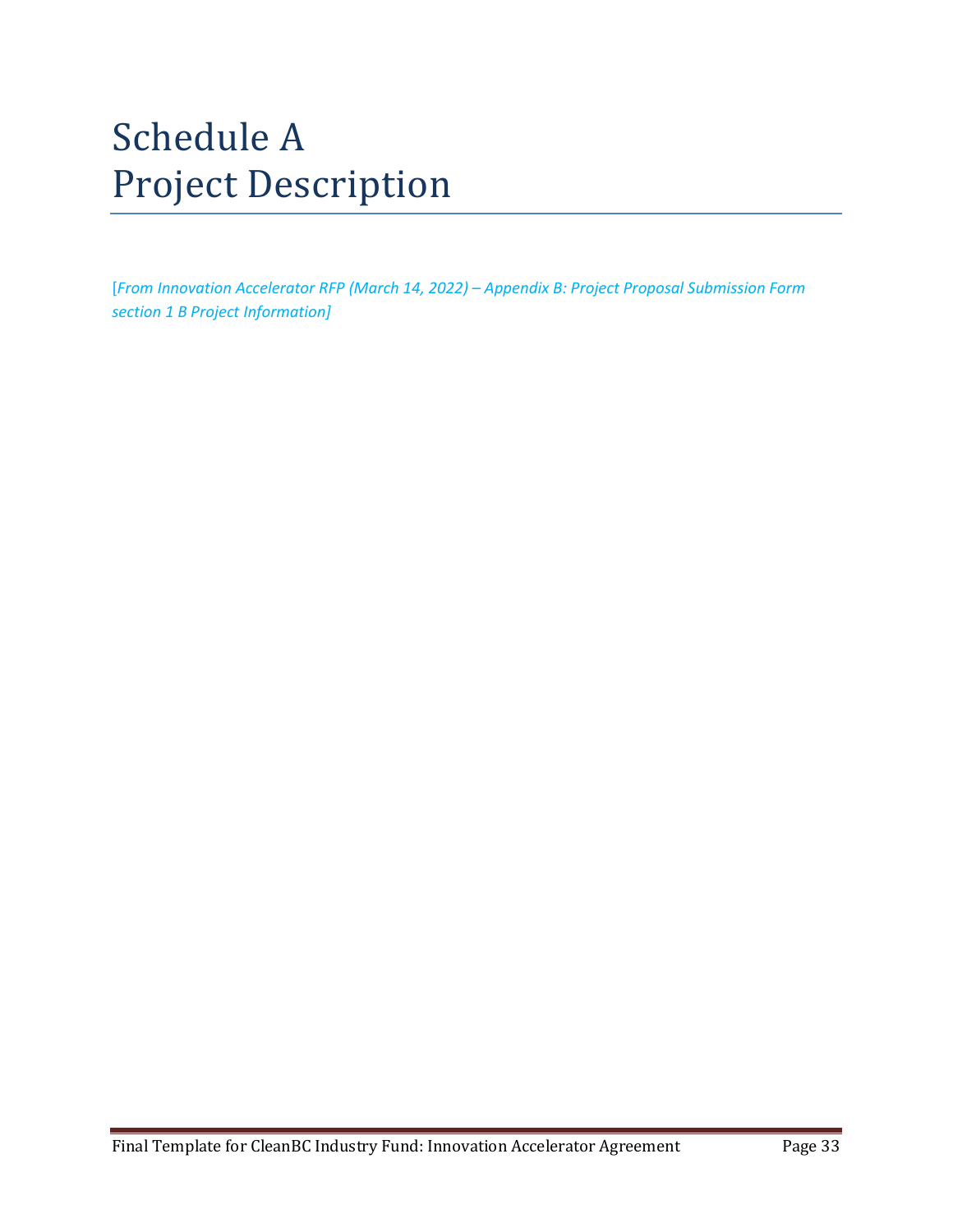# Schedule B Budget

**Part 1: Budget (Estimated Eligible Expense amounts per General Milestone Report)**

*[Consistent with RFP Appendix B1: Project Budget Template and Schedule D: Milestones of this Agreement]*

**Part 2: Details of Other Funding (committed or anticipated)**

*[From RFP Appendix B: Project Proposal Submission Form]*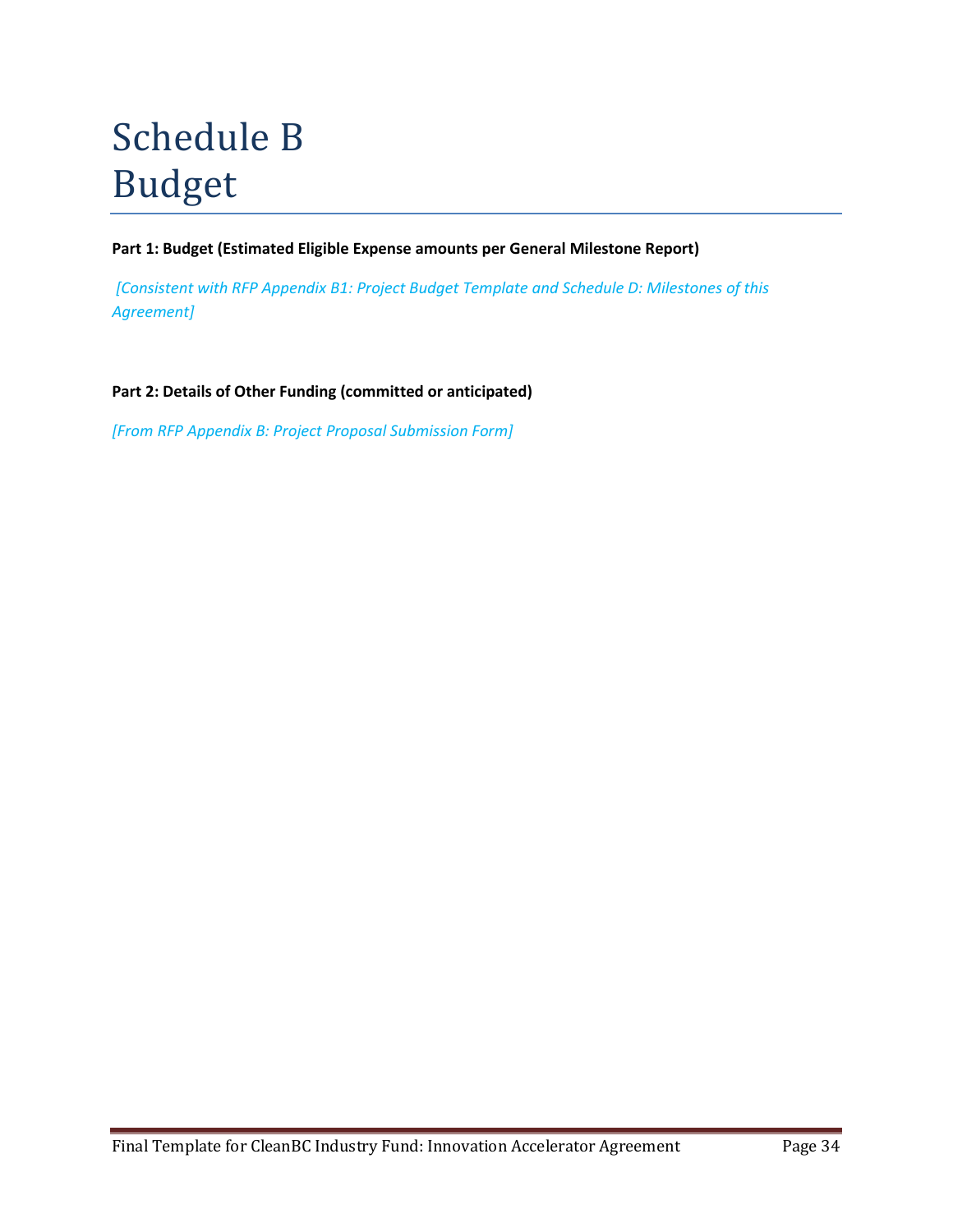# Schedule C Invoices and Payment Procedures

### **Part 1: Expense Claim**

In order to be eligible to obtain the Project Summary Report Milestone Payment, the Recipient must submit to the Province an Expense Claim using a template provided by the Province (or pre-approved by the Province), which should contain items including, but not limited to, the following:

- $(a)$ Recipient's legal name and address;
- $(b)$ Funding Agreement Identification Number;
- $(c)$ the Recipient's calculation of
	- (i) for each Budget Item, the amount of Eligible Expenses incurred and included in the Expense Claim;
	- (ii) for each amount referred to in (i), the Budgeted Eligible Expenses and any amounts that were previously included in Expense Claims submitted to the Province,
	- (iii) for each amount referred to in (i), the Province's Share of the Budgeted Eligible Expenses included in the Expense Claim, calculated in accordance with this Agreement, and
	- (iv) the total of amounts claimed under (iii);
- $(d)$ an Expense Claim number for ease of reference;
- $(e)$ any other billing information reasonably requested by the Province; and
- $(f)$ a certification, attached to the Expense Claim, by the Chief Financial Officer or other duly authorized representative of the Recipient responsible for management of finances in the form specified in Part 2 of this Schedule C.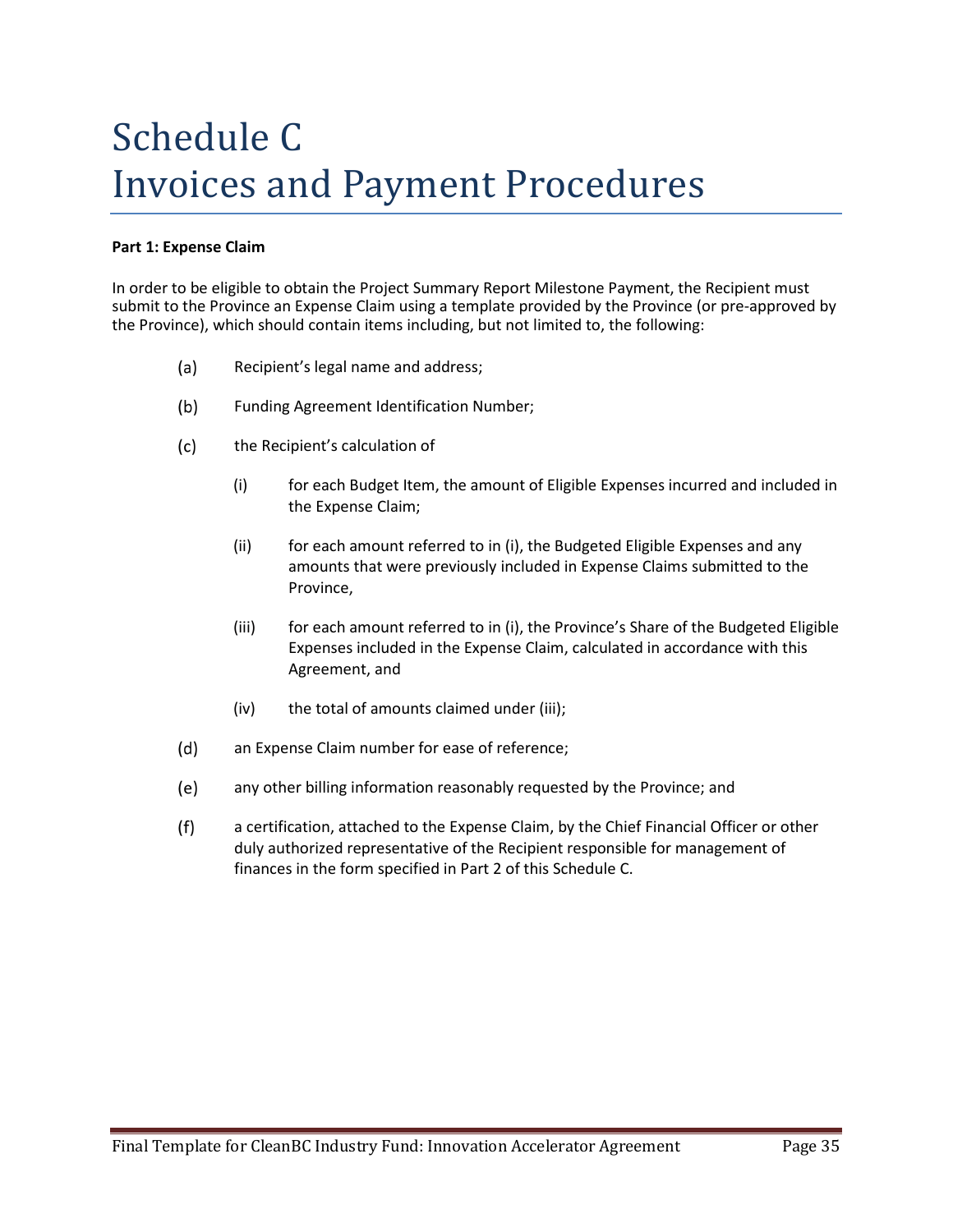#### **Part 2: Certification for Expense Claim**

|                                                              | оt                                      |
|--------------------------------------------------------------|-----------------------------------------|
| Name of duly authorized representative signing certification | Title of duly authorized representative |
|                                                              | certify that:                           |
| Full Legal Name of Recipient                                 |                                         |
| I have reviewed the Expense Claim,                           | attached to this certification and      |
|                                                              | <b>Expense Claim Number</b>             |

Based on all appropriate review, investigation and inquiries, I hereby certify that to the best of my knowledge:

- $( )$ All information in the Expense Claim is true, accurate and complete;
- All expenses reported in the Expense Claim are Eligible Expenses incurred before the  $(a)$ date of the Expense Claim, and, without limitation,
	- (i) All expenses reported in the Expense Claim are supported by Proof of Payment and Timesheets as Appropriate;
	- (ii) All expenses reported in the Expense Claim were incurred for the sole purpose of completion of the Project;
- $(b)$ I have reported to the Province all Other Funding received in relation to the Project.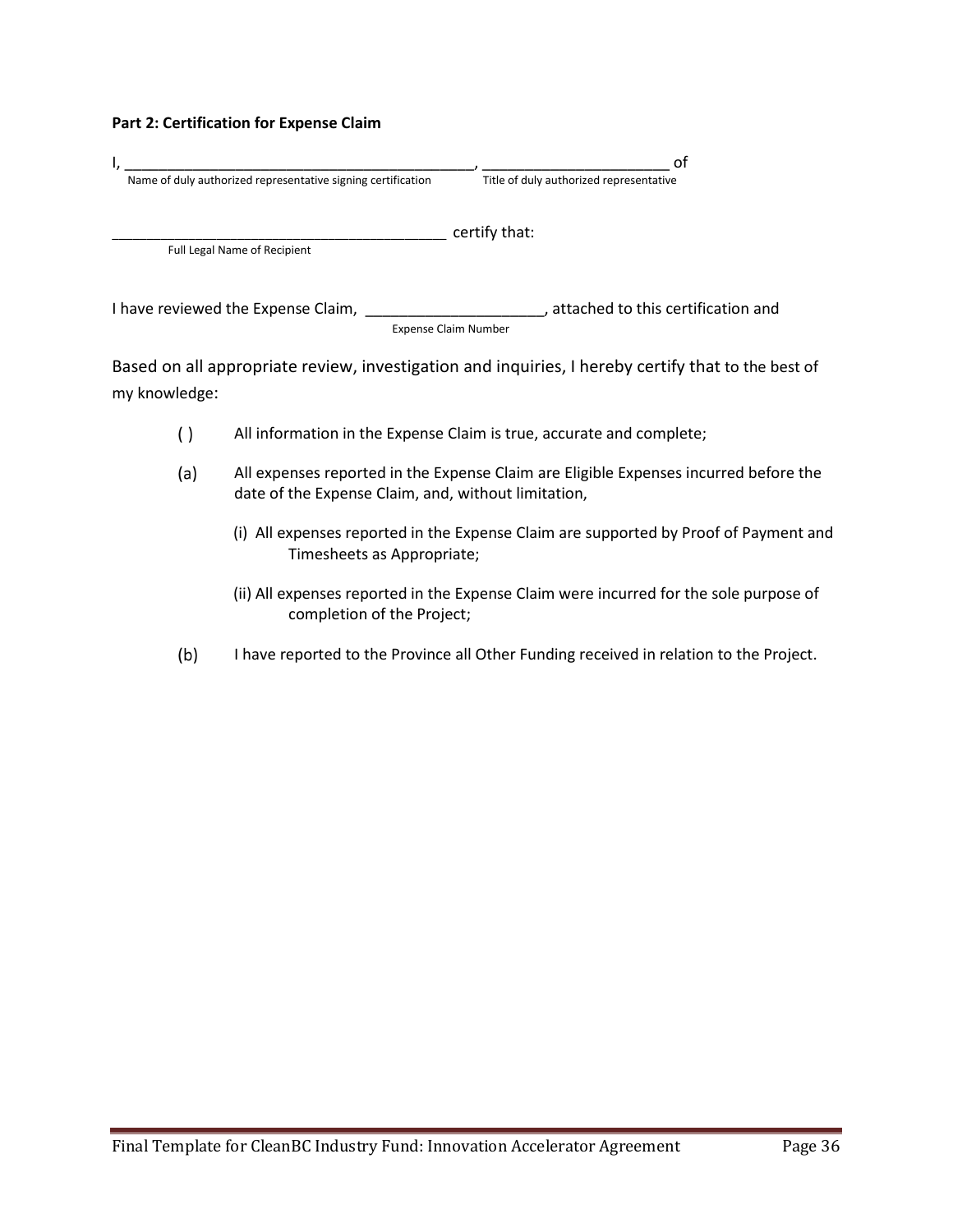# Schedule D Milestones

| Description of Phase of Project or Element of<br>Project that Must be completed.<br>[Descriptions should be specific such that it will<br>be possible to clearly determine when a<br>milestone is met. E.g. "Recipient Substantially<br>Completes XXX and submits to CAS Certification<br>by Professional Engineer that XXX has been<br>completed. Recommended Milestones include<br>two elements: actual physical step and<br>certification.] | <b>Milestone Type</b><br>[Three types:<br><b>Advanced</b> (one<br>only); Reporting;<br>Performance (one<br>$only$ <i>)</i><br>Advanced | <b>Maximum Milestone</b><br>Amount<br><b>Note that Milestone</b><br>Payments will be<br>determined in<br>accordance with Article<br>2.<br><b>\$[Insert the maximum</b><br>amount the Recipient<br>may receive for this<br>Milestone before | <b>Deadline for</b><br><b>Substantial</b><br><b>Completion</b> | Professional<br><b>Designation of</b><br><b>Representative to</b><br><b>Certify Substantial</b><br><b>Completion</b><br>[Typically, a<br><b>Professional Engineer</b><br>or Chartered<br>Professional<br>Accountant.]<br><b>Professional Engineer</b><br>or Certified<br>Professional<br>Accountant |
|------------------------------------------------------------------------------------------------------------------------------------------------------------------------------------------------------------------------------------------------------------------------------------------------------------------------------------------------------------------------------------------------------------------------------------------------|----------------------------------------------------------------------------------------------------------------------------------------|--------------------------------------------------------------------------------------------------------------------------------------------------------------------------------------------------------------------------------------------|----------------------------------------------------------------|-----------------------------------------------------------------------------------------------------------------------------------------------------------------------------------------------------------------------------------------------------------------------------------------------------|
|                                                                                                                                                                                                                                                                                                                                                                                                                                                | Reporting<br><b>Project Summary</b><br>Report                                                                                          | deductions]<br>Not applicable<br><b>\$[Insert the maximum</b><br>amount the Recipient<br>may receive for this<br>Milestone before<br>deductions]                                                                                           |                                                                | <b>Professional Engineer</b><br>or Certified<br>Professional<br>Accountant<br><b>Professional Engineer</b><br>or Certified<br>Professional<br>Accountant                                                                                                                                            |

[*From Innovation Accelerator RFP (March 14, 2022) – Appendix B: Section 3.C-2 Project Schedule and Timing]*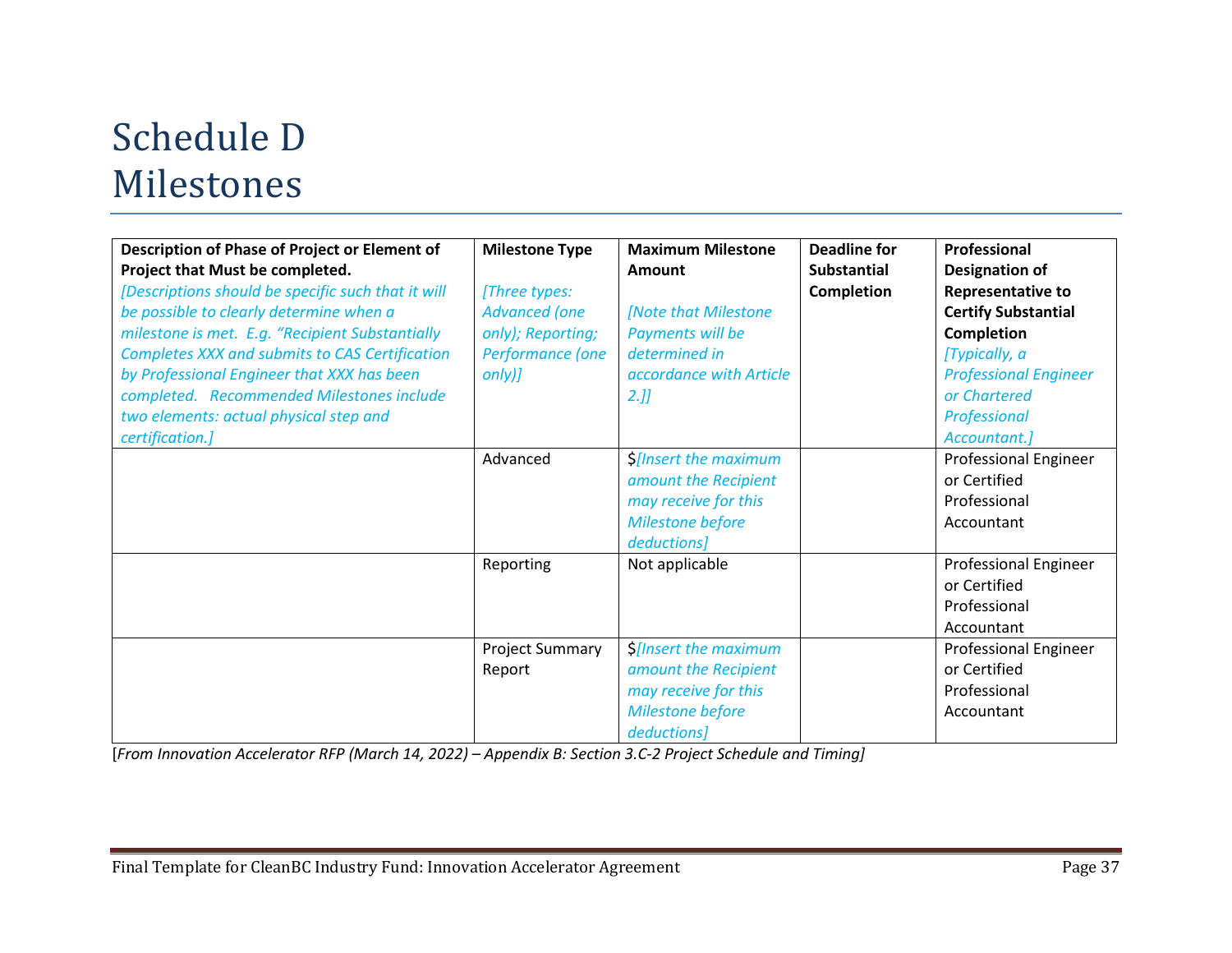# Schedule E Key Metrics

**The Recipient must use the following key metrics to assess the Project's success:**

*[From Innovation Accelerator RFP (March 14, 2022) – Appendix B – Section 3. C-1 Project Performance Key Metrics]*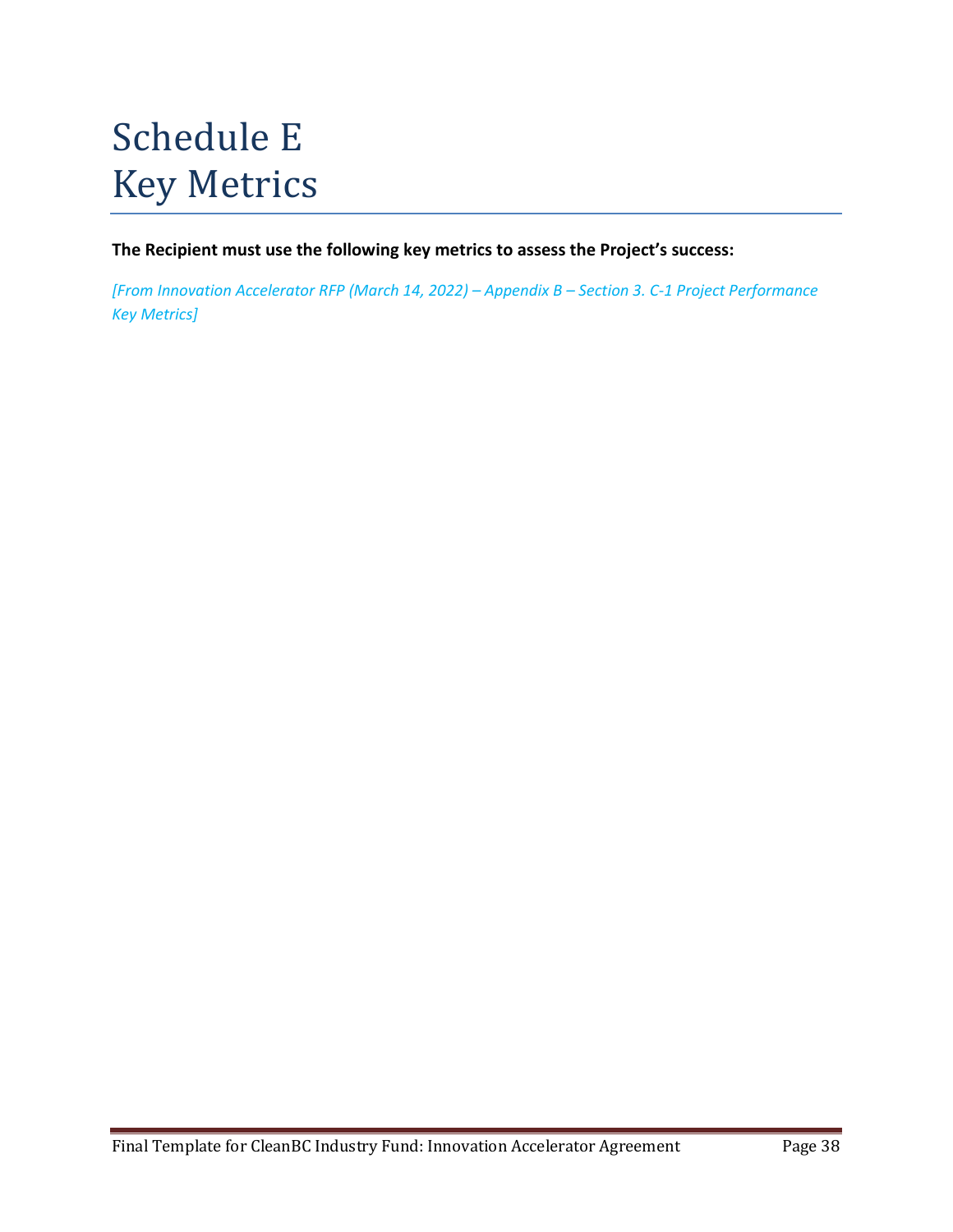# Schedule F Insurance

*[The Province reserves the right to require additional insurance coverage to ensure the Project is implemented as proposed and any critical Project Assets are protected, which will be determined on a case-by-case basis in consultation with the successful proponent.]*

- 1. Required Insurance. The Recipient must, without limiting the Recipient's obligations or liabilities and at the Recipient's own expense, purchase and maintain throughout the Term the following insurances with insurers licensed in Canada in forms and amounts acceptable to the Province:
	- a. Commercial General Liability in an amount not less than \$2,000,000.00 inclusive per occurrence against bodily injury, personal injury and property damage and including liability assumed under this Agreement and this insurance must
		- i. include the Province as an additional insured,
		- ii. be endorsed to provide the Province with 30 days advance written notice of cancellation or material change, and
		- iii. include a cross liability clause; and
	- b. [any additional types of insurance such as Professional Liability, Property Risk and Cyber Risk].
- 2. Insurance Terms: All insurance described in section 1 of this Schedule must:
	- a. be primary; and
	- b. not require the sharing of any loss by any insurer of the Province.
- 3. Evidence of Insurance: The Recipient must provide the Province with evidence of all required insurance as follows:
	- a. within 10 business days of commencement of the Contract Start Date, the Recipient must provide to the Province evidence of all required insurance in the form of a completed Province of British Columbia Certificate of Insurance;
	- b. if any required insurance policy expires before the end of the Term, the Recipient must provide to the Province within 10 business days of the policy's expiration, evidence of a new or renewal policy meeting the requirements of the expired insurance in the form of a completed Province of British Columbia Certificate of Insurance; and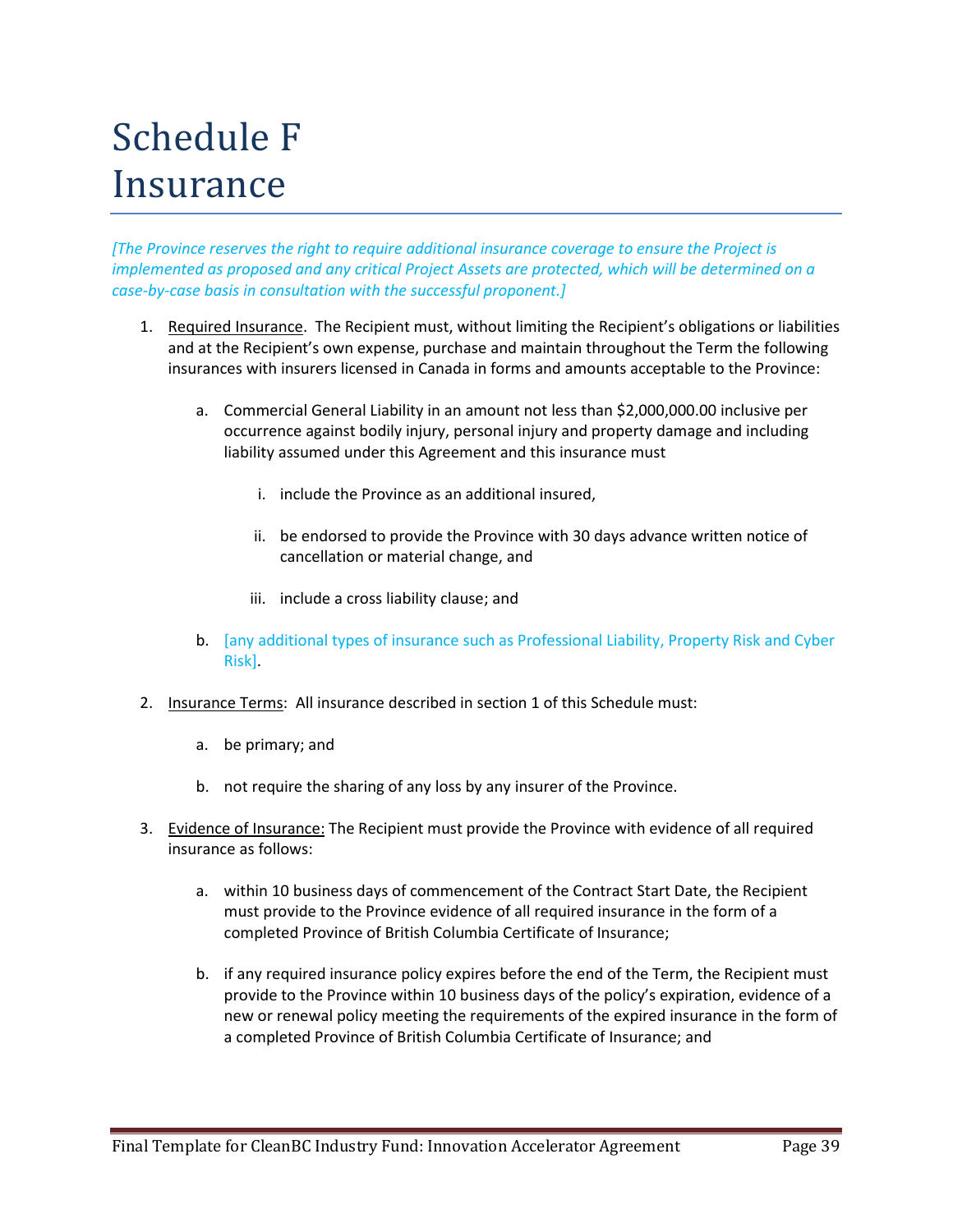- c. despite paragraph (a) or (b) above, if requested by the Province at any time, the Recipient must provide to the Province certified copies of the required insurance policies.
- 4. Additional Insurance. The Recipient must obtain, maintain and pay for any additional insurance which the Recipient is required by law to carry, or which the Recipient considers necessary to cover risks not otherwise covered by insurance specified in this Schedule in the Recipient's sole discretion.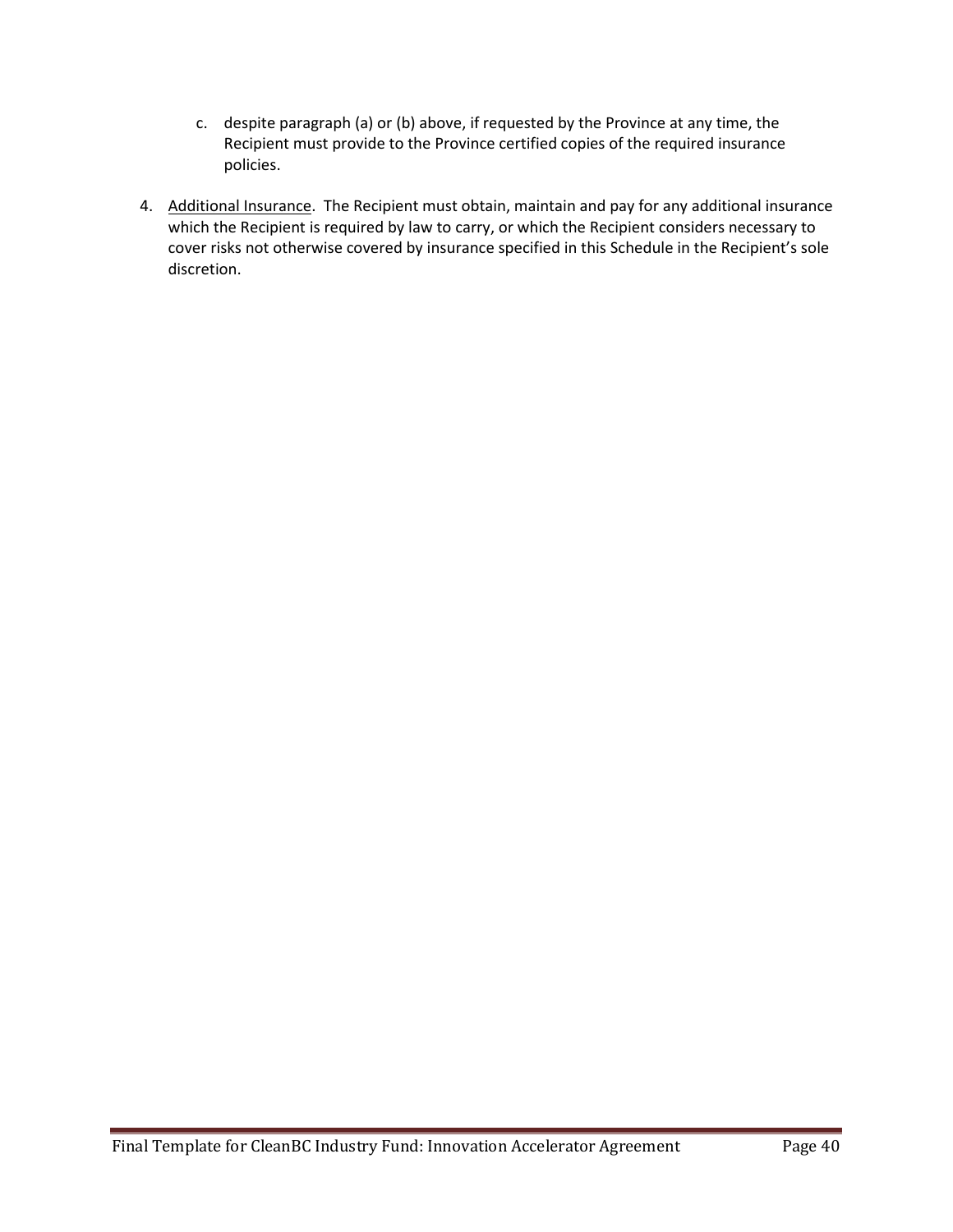# Schedule G Project Summary Report Requirements

## **The Recipient must include the following information in the Project Summary Report:**

#### **SECTION 1: KEY METRICS FOR MONITORING PROJECT SUCCESS**

For each of the metrics identified in Schedule E, the Proponent must present relevant summary statistics which provide an overview of the measured values of these metrics during the Project and the performance of the Project relative to the targeted values or changes in these metrics where applicable. The Proponent is not required to submit the full set of recorded data on each of these metrics to the Province, but must be willing to provide the Province with access to this full set of data if requested, for the purposes of verifying the summary statistics provided by the Proponent.

The Proponent must use the measured values of the metric used to determine the emissions reductions potential of the Project technology or process to repeat the emissions reduction quantifications required in of Appendix B – Project Proposal Submission Form

#### **SECTION 2: PROJECT RISKS**

For each of the risks identified in Section 3. A-2 of Appendix B – Project Proposal Submission Form, the Proponent must assess whether the risk was encountered during the Project, what impact it may have had on the Project implementation or outcomes, what mitigative measures were employed to reduce the likelihood or impact of the risk, and what additional measures, if any, could have been taken to further reduce the likelihood or impact of the risk.

The Proponent must identify any unforeseen risks which arose during the Project, what impacts they may have had on the Project implementation or outcomes, what mitigative measures were employed to reduce the impact of the risk, and what additional measures, if any, could have been taken to further reduce the likelihood or impact of the risk.

#### **SECTION 3: LESSONS LEARNED**

The Proponent must identify what the key learnings of the Project were. The Proponent should consider what information gleaned from this Project would have been useful to know before undertaking the Project, and what information would be of use to other entities undertaking a similar project.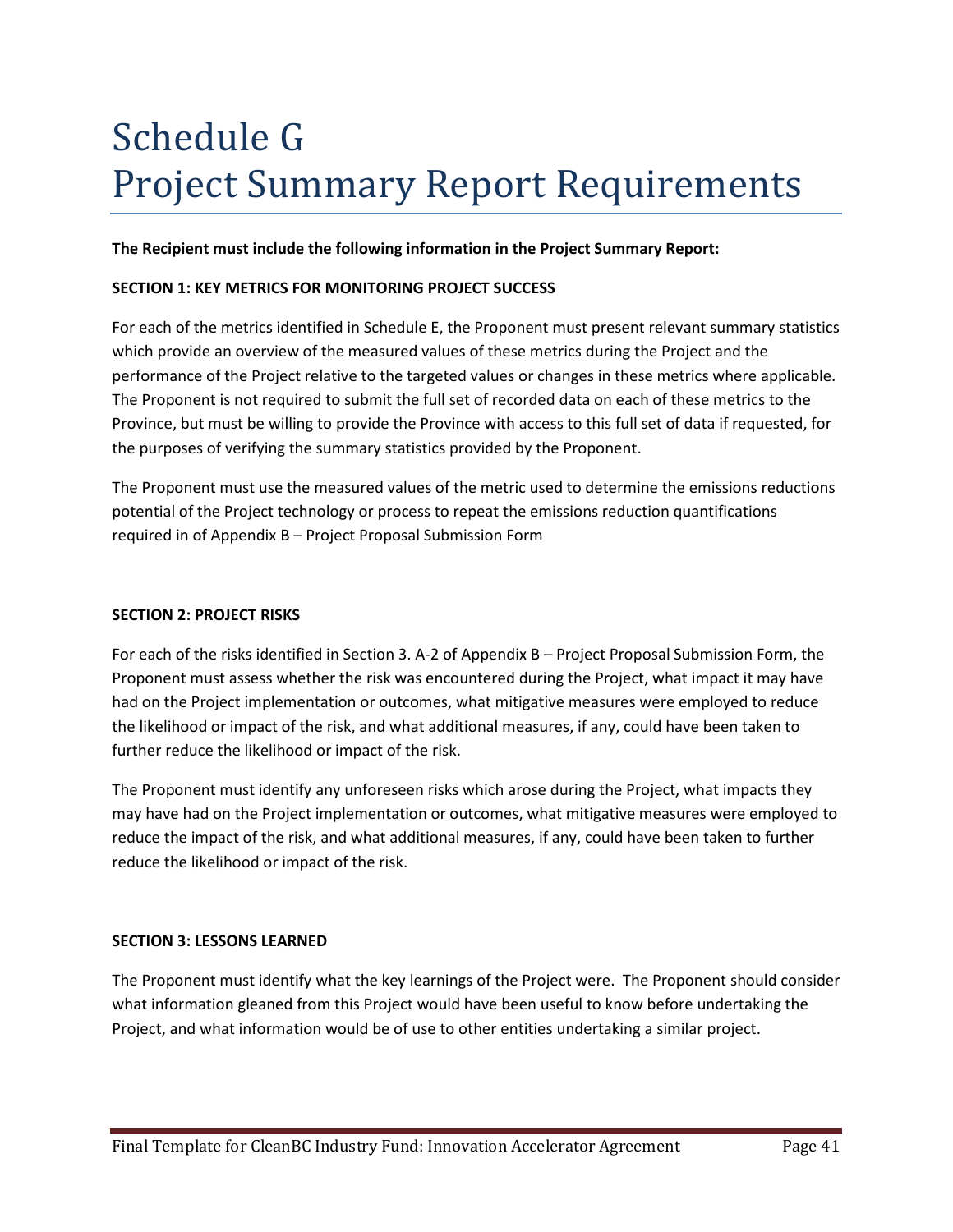### **SECTION 4: CONCLUSION**

The Proponent must state whether the Project was successful or unsuccessful in meeting its objectives and provide a rationale for this assessment. This rationale should draw directly from the information provided in Sections 1-3 of the Project Summary Report. The Proponent must describe what the next steps for developing the Project technology or process will be.